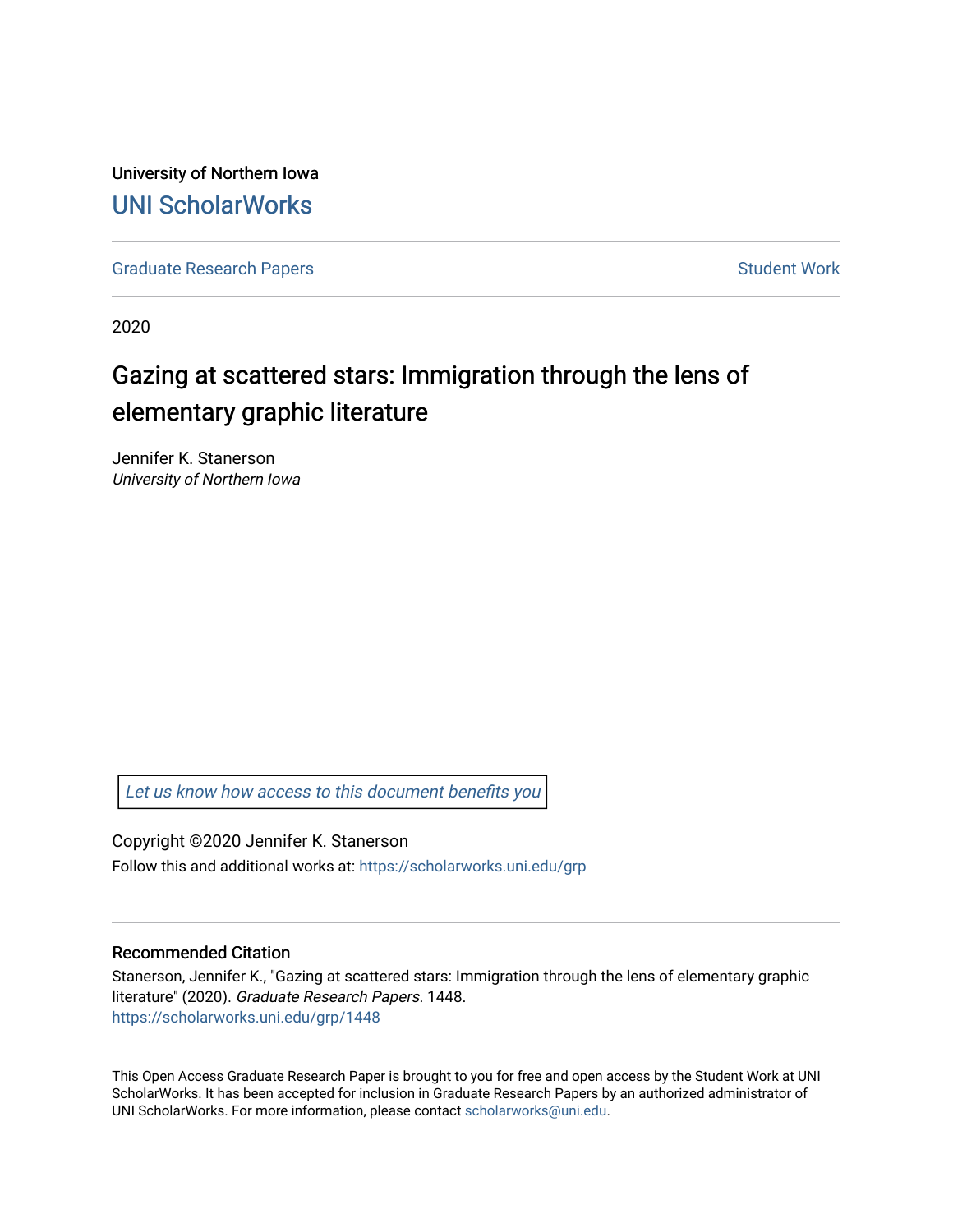# Gazing at scattered stars: Immigration through the lens of elementary graphic literature

# Find Additional Related Research in UNI ScholarWorks

To find related research in UNI ScholarWorks, go to the collection of [School Library Studies Graduate](http://scholarworks.uni.edu/sls_grp/) [Research Papers](http://scholarworks.uni.edu/sls_grp/) written by students in the [Division of School Library Studies,](http://scholarworks.uni.edu/sls/) Department of Curriculum and Instruction, College of Education, at the University of Northern Iowa.

# **Abstract**

The purpose of this study was to analyze graphic literature for respectful and authentic portrayals of immigrants to help librarians and classroom teachers build culturally inclusive library collections. The study sought to answer the question of how immigrants are portrayed in elementary level graphic texts. Nine books were chosen utilizing reviews from authoritative sources along with the Wilson's Children's Collection and Wilson's Middle and Junior High Core Collection databases to ensure the study was comprised of high-quality literature. The selected texts were analyzed to determine the themes present in both the text and illustrations. Results of the study found the most commonly occurring themes, or those that are present across most of the books, to be: Family Stressors, Creation of a New Social or Cultural Identity, Anti-Immigration Climate, and Acculturative Conflict. However, this analysis revealed more prominent themes across the selected literature; themes are prominent when they are fundamental to the advancement of the storyline in multiple books. These prominent themes include Family Stressors, Adversity Faced in the Homeland, and Difficulties During the Immigration Process. Themes that are present across some of the books, but play a major role in very few texts include Pride in Heritage and Support from Community. Finally, the theme of Social Mobility is not found to be present in any of the selected literature. This research aids librarians and classroom teachers in identifying literature to build an inclusive library collection which promotes empathy for others and provides immigrants an opportunity for self-reflection.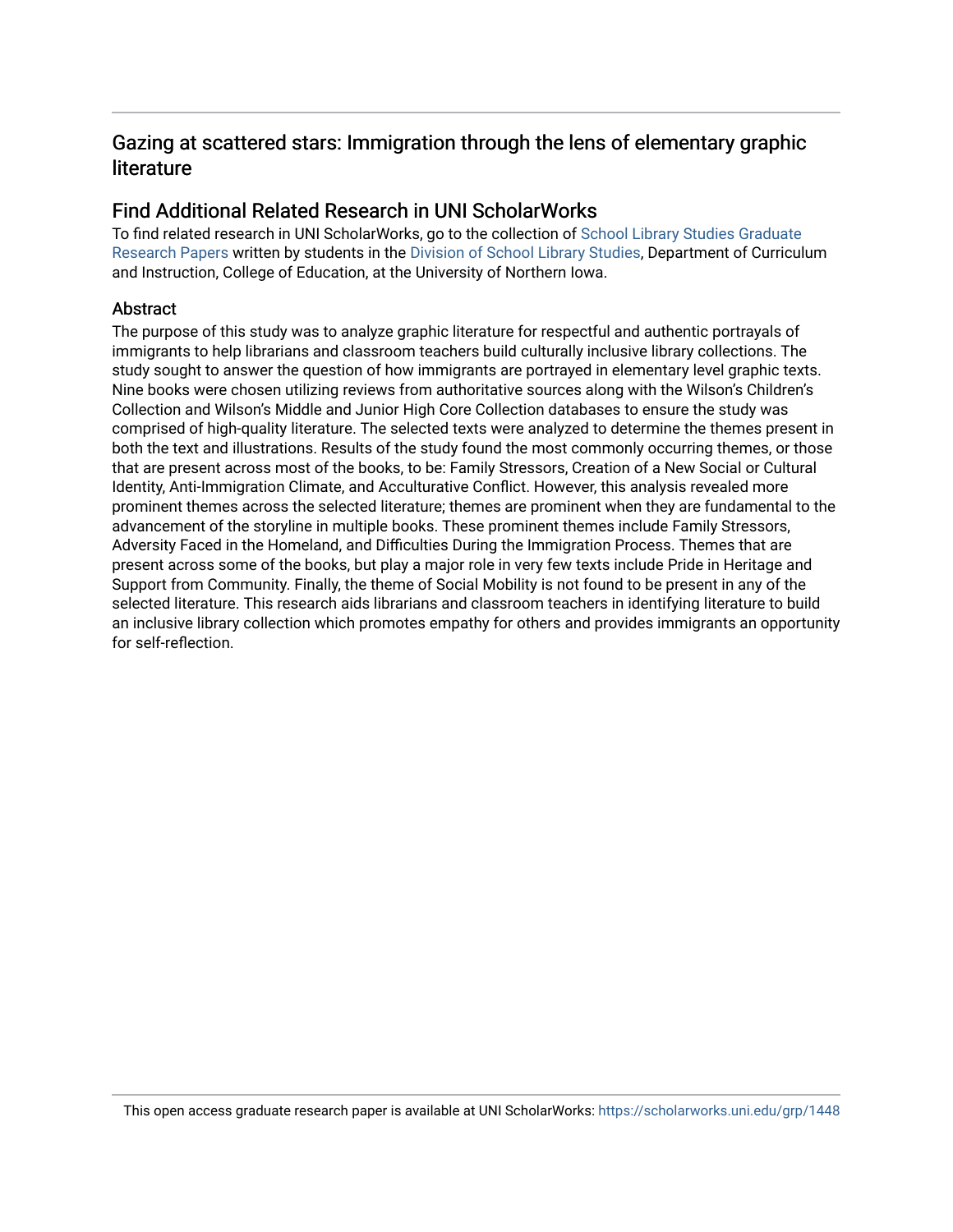# **GAZING AT SCATTERED STARS: IMMIGRATION THROUGH THE LENS OF ELEMENTARY GRAPHIC LITERATURE**

A Graduate Research Paper Submitted to the Division of School Library Studies Department of Curriculum and Instruction In Partial Fulfillment Of the Requirements for the Degree Master of Arts UNIVERSITY OF NORTHERN IOWA

> by Jennifer K. Stanerson May 2020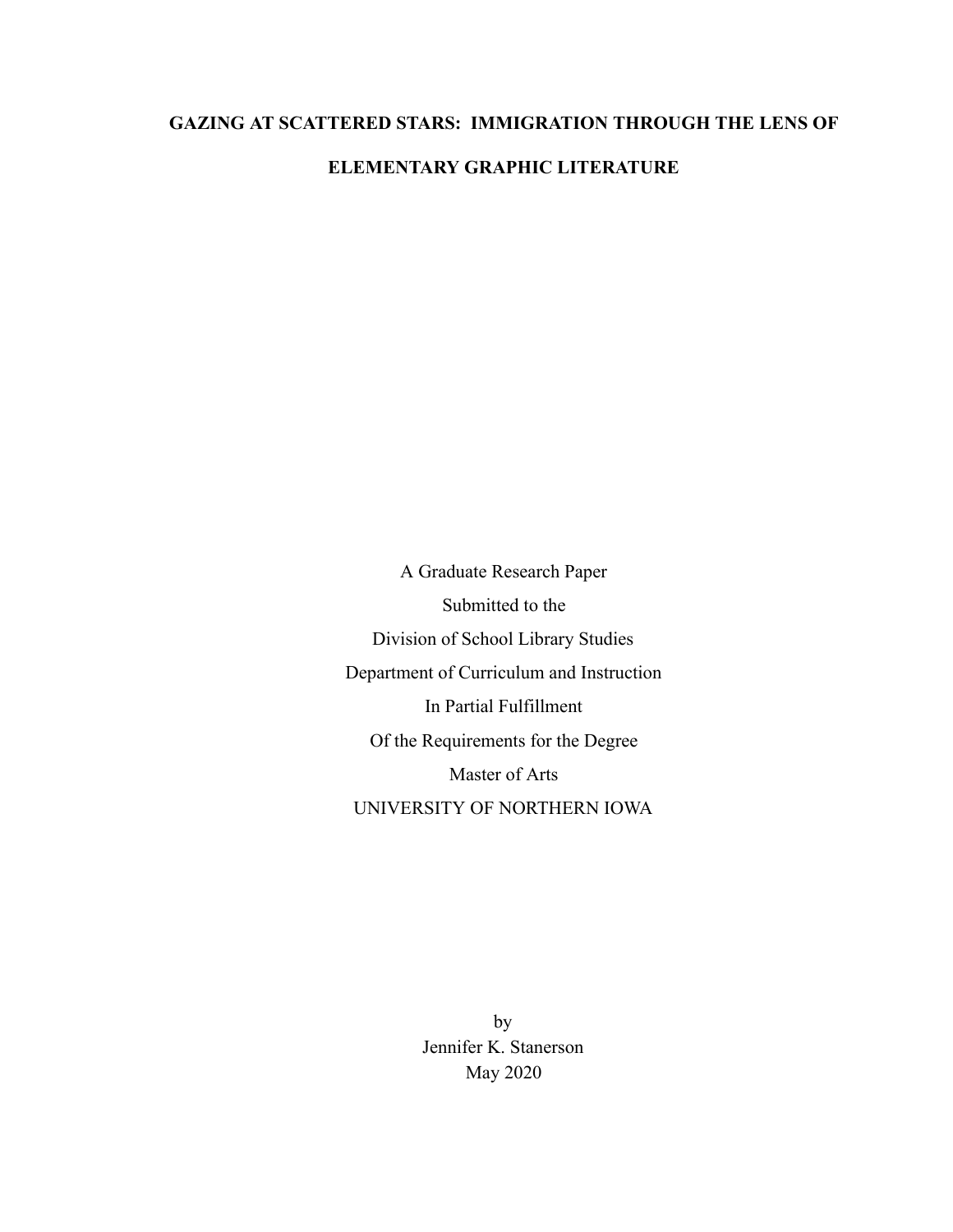This Research Paper by: Jennifer K. Stanerson Titled: Gazing at Scattered Stars: Immigration Through the Lens of Elementary Graphic

Literature

has been approved as meeting the research requirement for the

Degree of Master of Arts.

| Date Approved | Joan Bessman Taylor, PhD. - Graduate Faculty First Reader |
|---------------|-----------------------------------------------------------|
| Date Approved | Karla Krueger, EdD. - Graduate Faculty Second Reader      |
| Date Approved | Robin Dada, PhD. - Head, Curriculum and Instruction       |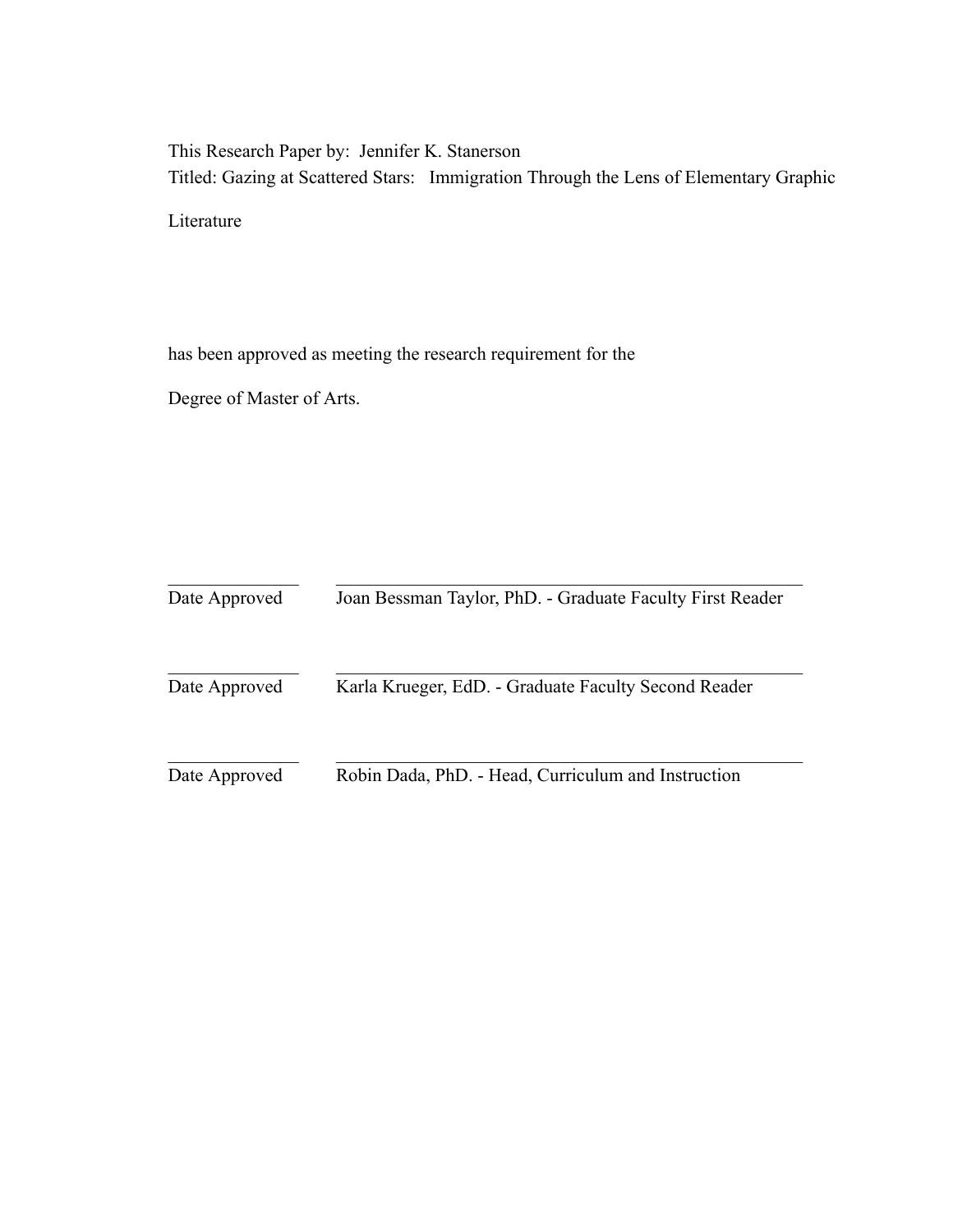#### ABSTRACT

The purpose of this study was to analyze graphic literature for respectful and authentic portrayals of immigrants to help librarians and classroom teachers build culturally inclusive library collections. The study sought to answer the question of how immigrants are portrayed in elementary level graphic texts. Nine books were chosen utilizing reviews from authoritative sources along with the *Wilson's Children's Collection*  and *Wilson's Middle and Junior High Core Collection* databases to ensure the study was comprised of high-quality literature. The selected texts were analyzed to determine the themes present in both the text and illustrations. Results of the study found the most commonly occurring themes, or those that are present across most of the books, to be: Family Stressors, Creation of a New Social or Cultural Identity, Anti-Immigration Climate, and Acculturative Conflict. However, this analysis revealed more prominent themes across the selected literature; themes are prominent when they are fundamental to the advancement of the storyline in multiple books. These prominent themes include Family Stressors, Adversity Faced in the Homeland, and Difficulties During the Immigration Process. Themes that are present across some of the books, but play a major role in very few texts include Pride in Heritage and Support from Community. Finally, the theme of Social Mobility is not found to be present in any of the selected literature. This research aids librarians and classroom teachers in identifying literature to build an inclusive library collection which promotes empathy for others and provides immigrants an opportunity for self-reflection.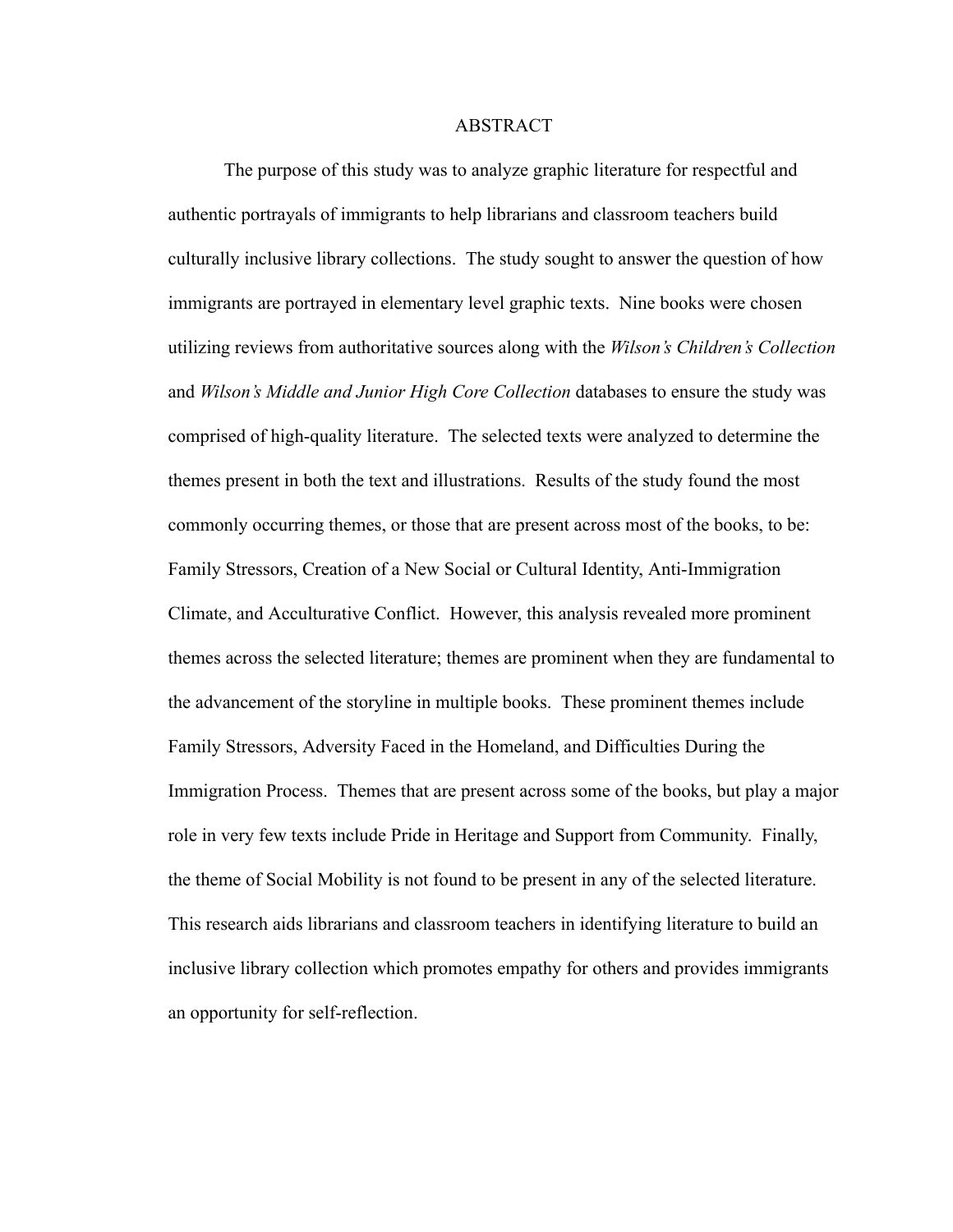# TABLE OF CONTENTS

| <b>CHAPTER 1. INTRODUCTION</b>                                                            | $\mathbf{1}$   |
|-------------------------------------------------------------------------------------------|----------------|
| <b>Problem Statement</b>                                                                  | $\mathbf{1}$   |
| Issues                                                                                    | $\overline{2}$ |
| United States Immigration Rates and Presence of LEP Students in Iowa                      | $\overline{2}$ |
| Use of Graphic Novels to Improve Reading Comprehension Skills<br>and Social Understanding | 3              |
| Need for Diverse Literature                                                               | $\overline{3}$ |
| Rationale                                                                                 | $\overline{4}$ |
| Deficiencies in Past Research                                                             | 5              |
| Summary of Problem                                                                        | 5              |
| Purpose                                                                                   | 5              |
| <b>Research Question</b>                                                                  | 5              |
| <b>Assumptions and Limitations</b>                                                        | 5              |
| CHAPTER 2. LITERATURE REVIEW                                                              | $\tau$         |
| Sociological and Psychological Perspectives on Immigration                                | $\tau$         |
| Portrayal of Immigrants in Children's Literature                                          | 10             |
| Summary                                                                                   | 12             |
| <b>CHAPTER 3. METHODOLOGY</b>                                                             | 14             |
| <b>Research Design</b>                                                                    | 14             |
| Sample of Books                                                                           | 14             |
| Procedures                                                                                | 15             |
| Data Sources                                                                              | 15             |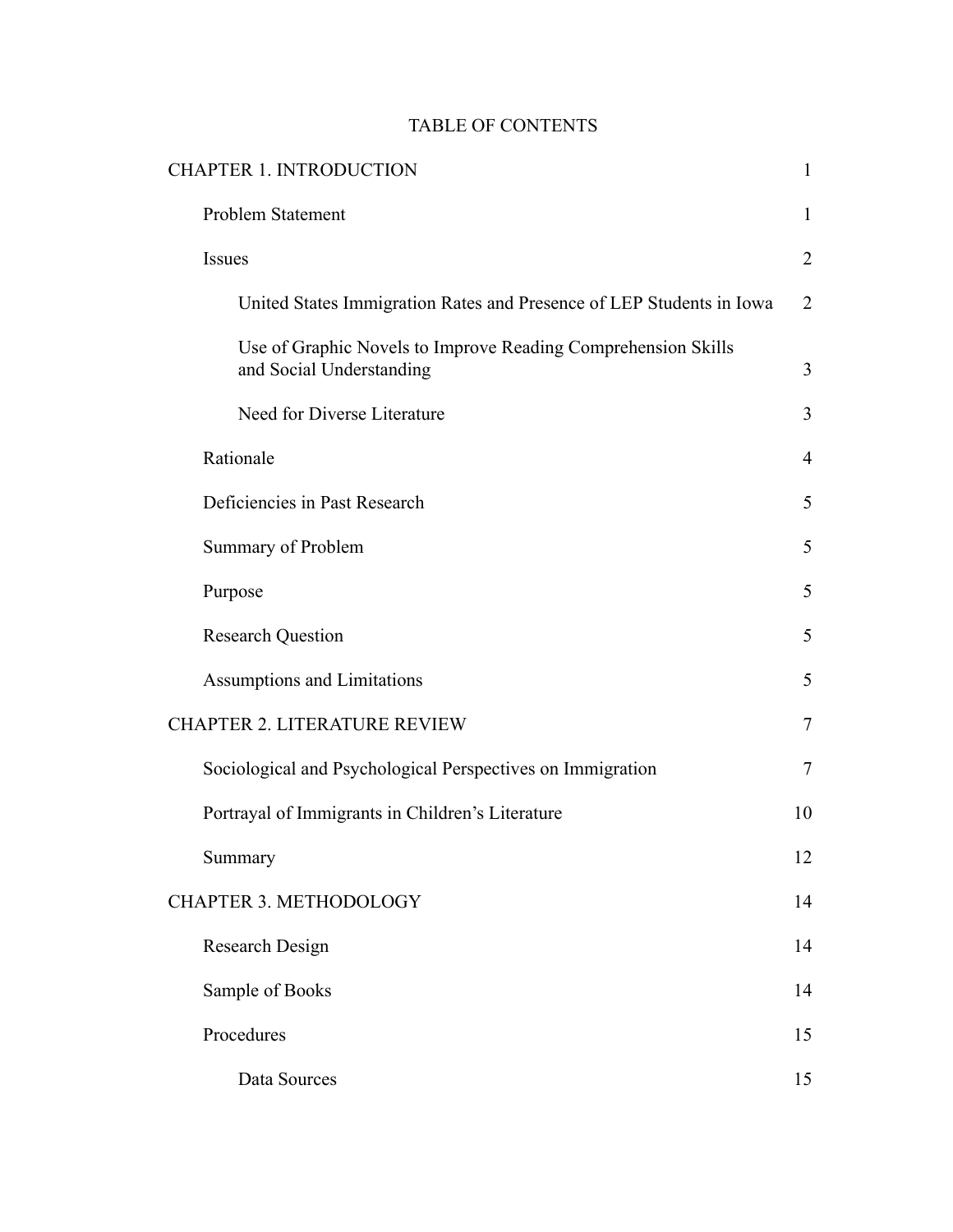| Data Analysis                                     | 16 |
|---------------------------------------------------|----|
| Limitations                                       | 17 |
| <b>CHAPTER 4. FINDINGS</b>                        |    |
| <b>Acculturative Conflict</b>                     | 19 |
| <b>Anti-Immigration Climate</b>                   | 21 |
| Creation of New Social or Cultural Identity       | 23 |
| Difficulties During Immigration Process           | 25 |
| <b>Family Stressors</b>                           | 29 |
| Pride in Heritage                                 | 32 |
| Adversity Faced in Homeland                       | 33 |
| <b>Support from Community</b>                     | 36 |
| Summary                                           | 38 |
| <b>CHAPTER 5. CONCLUSIONS AND RECOMMENDATIONS</b> |    |
| Conclusions                                       | 41 |
| Recommendations for Educational Use               | 46 |
| <b>Recommendations for Future Research</b>        | 48 |
| <b>REFERENCES</b>                                 | 49 |
| APPENDIX A: TITLES USED IN STUDY                  | 52 |
| APPENDIX B: PRELIMINARY CODING SHEET              |    |
| APPENDIX C: CODING MANUAL                         |    |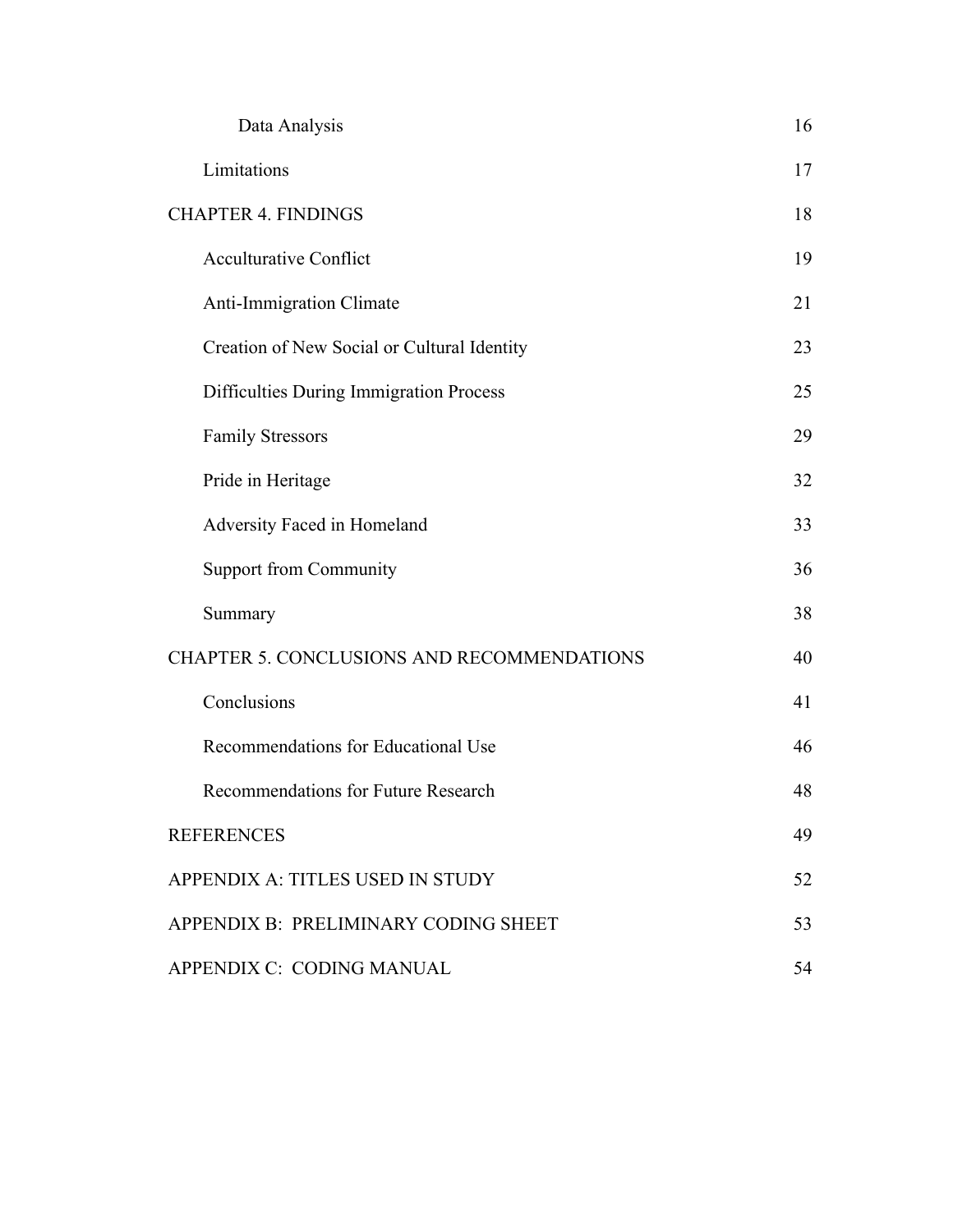# LIST OF TABLES

| <b>TABLE</b>                           | <b>PAGE</b> |
|----------------------------------------|-------------|
| 1 Initial Themes for Coding            | XX          |
| 2 Presence of Themes in Selected Texts | XX.         |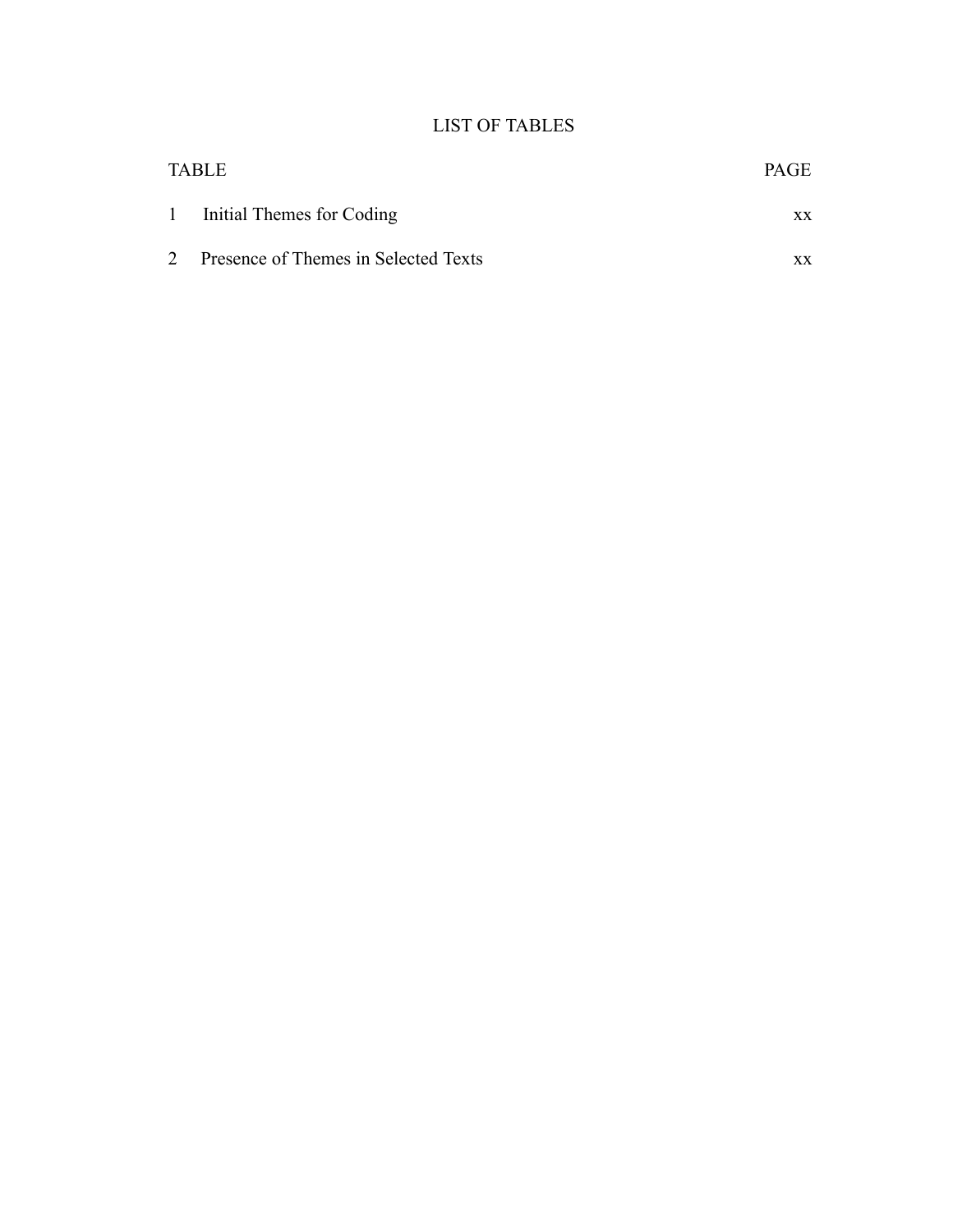#### **CHAPTER 1**

The power of literacy is not just that it allows words and ideas to travel across time and space and to move across borders that sometimes keep people out. It is that words can travel between minds and hearts. They can *open* our hearts and minds, taking us into the experiences of people whose lives are very different from our own. They can help us to see new possibilities and to imagine the world as we want it to be, not just as it is now.

–Marjorie Faulstich Orellana, *Literacy Lives in Transcultural Times* 

#### **INTRODUCTION**

With millions of immigrants living in the United States, immigration is a frequent focus in the national news and the topic of many heated debates. Caught in the middle of this immigration issue are many children who have the legal right to receive education under the U.S. Supreme Court ruling on *Plyer v. Doe* (1982). The U.S. Department of Homeland Security (2018) estimates that as of January 2015, 12 million undocumented immigrants were living in the United States. Of those, over 1 million were under the age of eighteen. Additionally, the U.S. Department of Homeland Security (2019) reports that in 2017 alone, over 250,000 students or children were granted lawful permanent resident status. These statistics indicate a significant number of immigrant school age children living in the United States. Providing academic resources to best meet the needs of this diverse population of students is crucial to creating a welcoming learning community in which they can thrive.

## **Problem Statement**

As the U.S. student population becomes more culturally diverse, it is critical to develop an equally diverse collection of library materials in which all learners see themselves reflected. Additionally, it is important for the entire student population to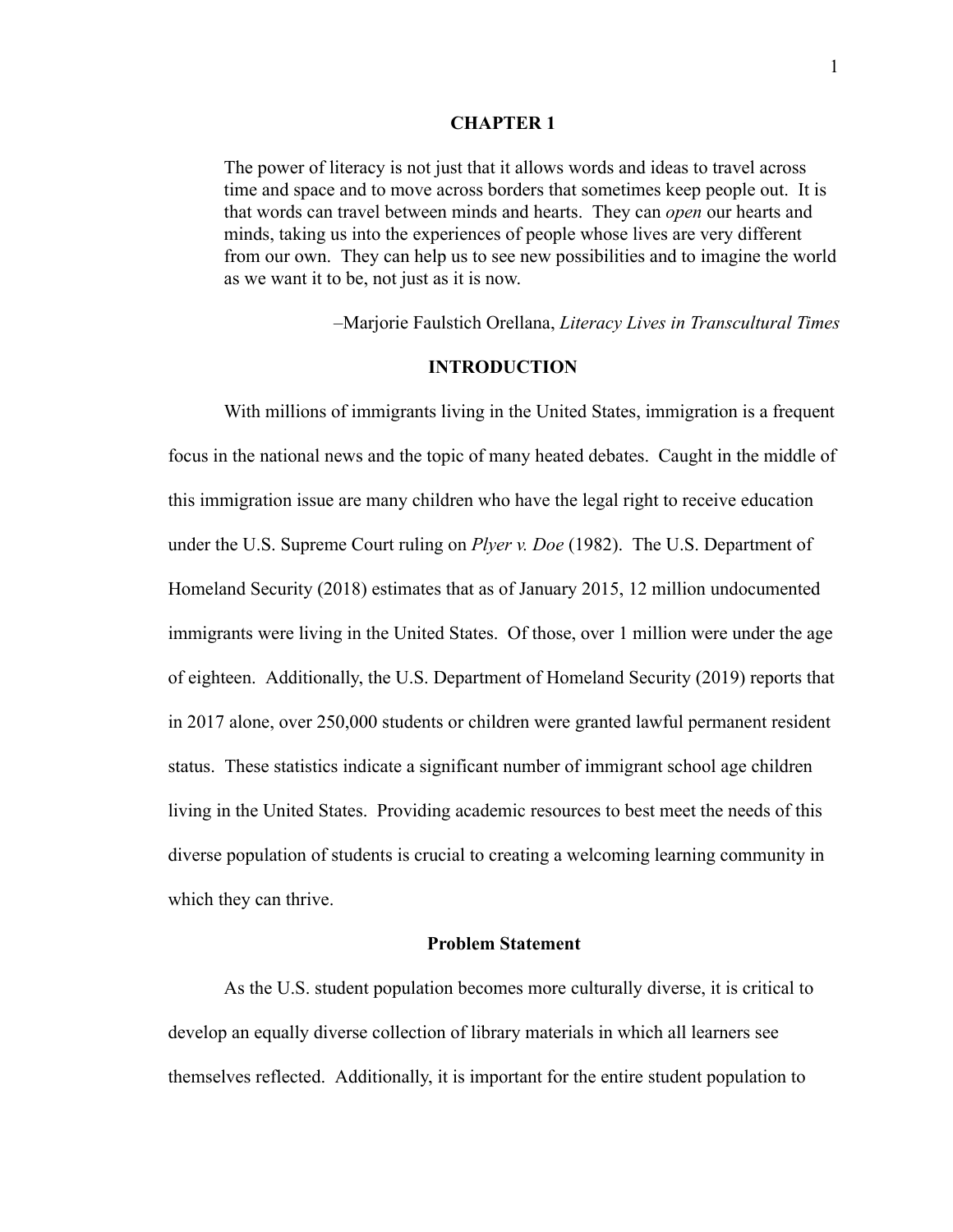gain empathy and understanding of those different from themselves in order to create a culturally inclusive learning community. The inclusion of graphic literature in the learning environment provides reading support and enjoyment across a wide range of student needs and interests. Additionally, the portrayal of immigrants has not yet been studied in graphic literature at the elementary level. Thus, this study explores the portrayal of immigrants in diverse, high-interest graphic literature for youth in grades kindergarten through fifth.

#### **Issues**

The topic of immigrant portrayal in graphic literature is informed by statistics and scholarly research in the following three areas: U.S. immigration rates and presence of Limited English Proficient (LEP) students in the state of Iowa, the use of graphic novels to improve student reading comprehension skills and social understanding, and the need for diverse literature.

#### **United States Immigration Rates and Presence of LEP Students in Iowa**

Although states such as California and Texas receive a large majority of the U.S. immigrant population, many are choosing to make Iowa their home. While some of these students are able to speak and read English fluently, others experience greater difficulty with English language acquisition. In a 2018 report, the Iowa Department of Education states that nearly thirty thousand students, or 6% of public school enrollment, are LEP students, defined as having a first language other than English. This gap in English language skills has several implications on the education system, one being the provision of appropriate and effective learning materials. As suggested by Murphy (2018), many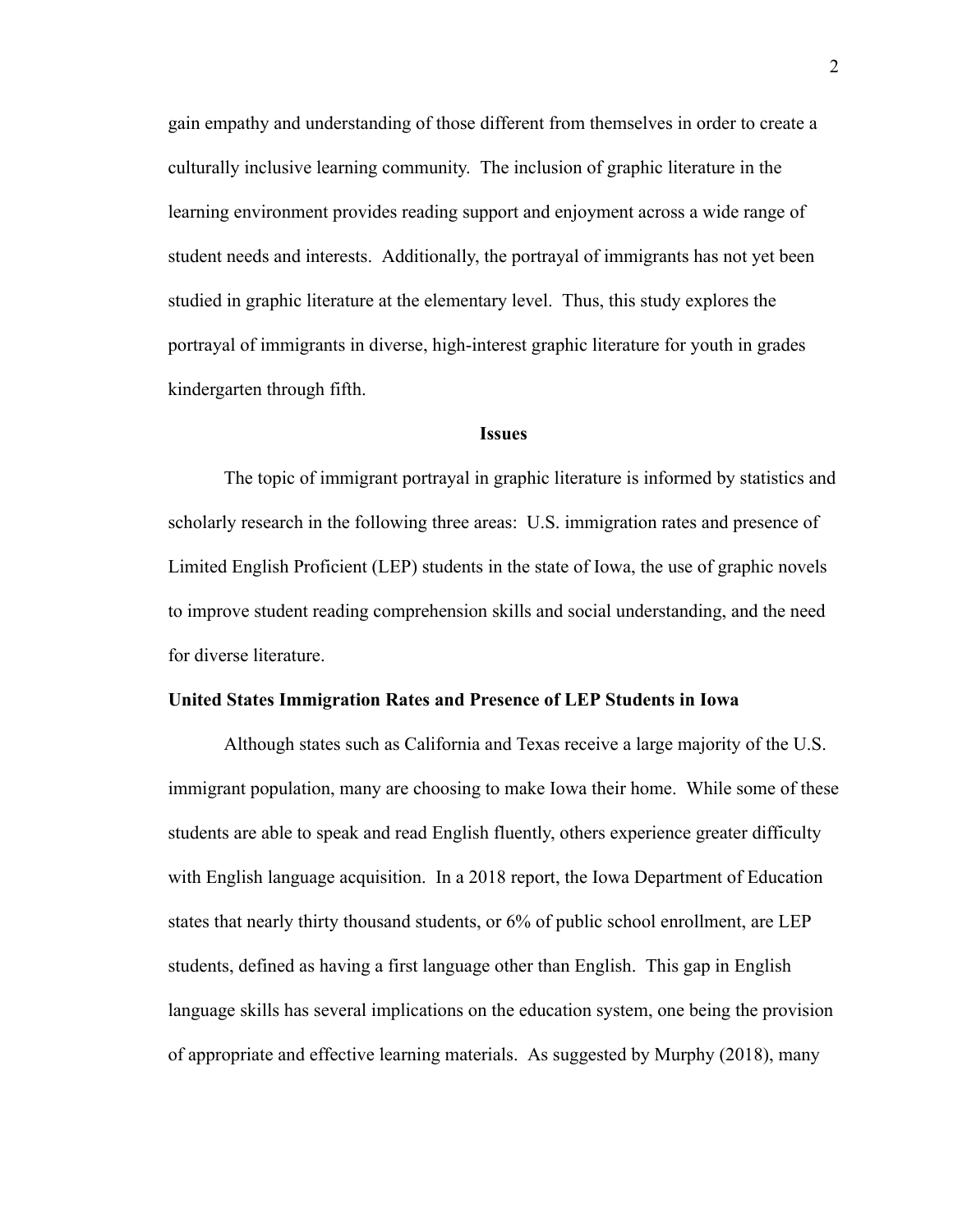libraries lack funds to enable the extensive purchase of reading materials to support each of the native languages spoken by immigrant students. Additionally, materials in these various languages can be difficult to locate. This leaves teachers searching for alternative learning and instructional resources to help support these students.

# **Use of Graphic Novels to Improve Reading Comprehension Skills and Social Understanding**

Graphic novels have been identified as a viable resource for improving struggling readers' comprehension skills (Smetana & Grisham, 2012). Similarly, Barack (2015) and Chun (2009) suggest that graphic novels can be an effective resource in raising the reading comprehension of English Language Learner (ELL) students. Furthermore, ELL students have expressed a preference for the graphic novel medium (Howard, 2017). In addition to aiding reading ability, Murphy (2018) proposes that another benefit to utilizing graphic novels with immigrant students is that they "often address social, cultural, and historical content" (p. 62). This combination of ELL student preference, benefit to reading comprehension, and aid to cultural and social understanding, makes graphic literature a unique and effective resource to utilize with all immigrant students across a broad range of reading levels and English proficiency.

#### **Need for Diverse Literature**

The need for diversity in library collections is at the forefront of many interest groups. In an article written for the Association for Library Service to Children, Naidoo (2014) states "stories help children understand how society perceives their culture as well as the cultures of their classmates, teachers, caregivers, and others, thereby influencing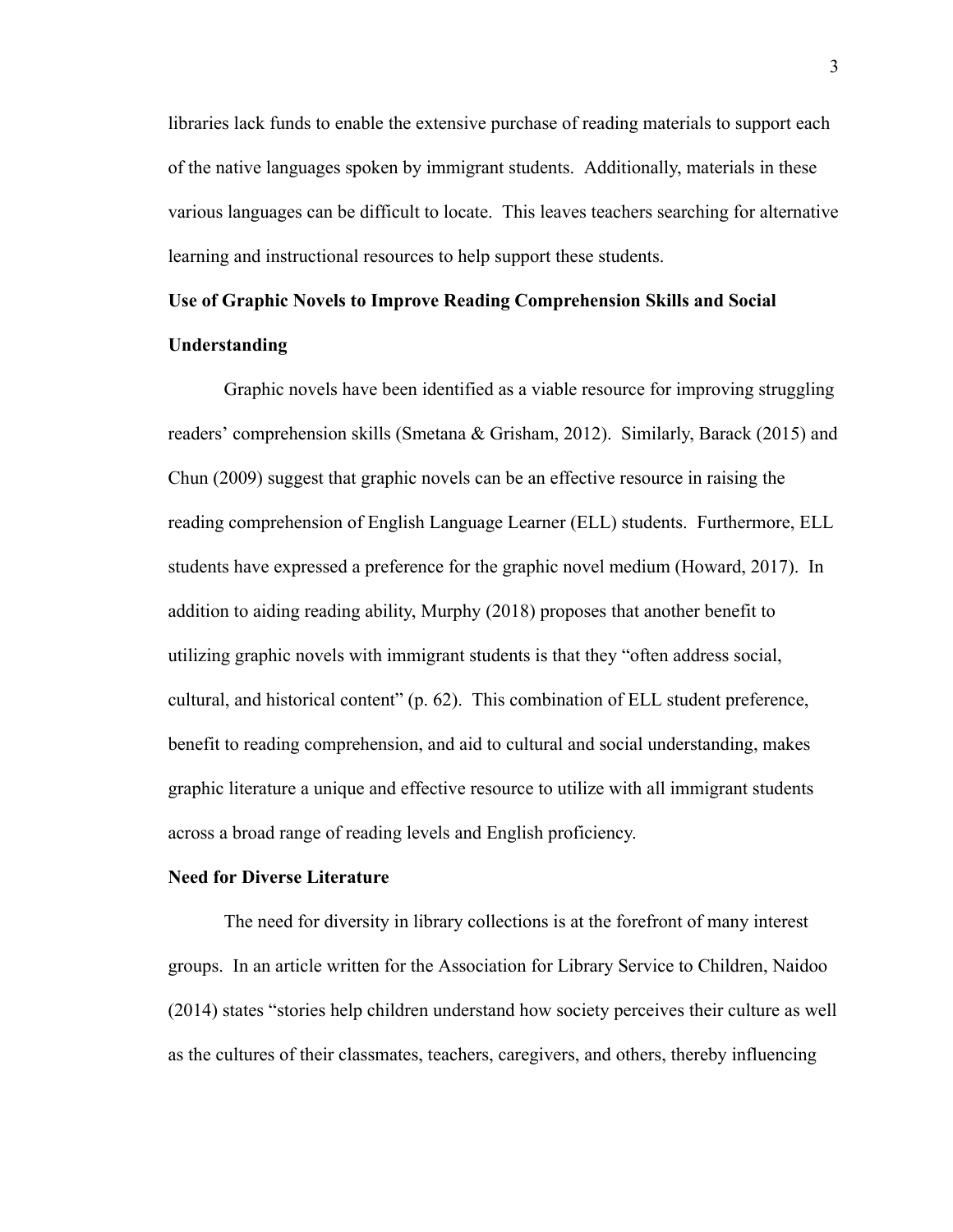their social and identity development" (p. 2). Naidoo further suggests that it is crucial for children's literature to respectfully portray diverse cultures, as repeated exposure to stereotypes can lead to poor self esteem of a child whose cultural characteristics are depicted, along with the perpetuation of hurtful misinformation about diverse cultures. The importance of diversity is also reinforced as a learning standard by the American Association of School Librarians (2018) by the identification of the need for students to "demonstrate an understanding of and commitment to inclusiveness and respect for diversity in the learning community" (p. 4).

#### **Rationale**

The number of students categorized as Limited English Proficient in the United States nearly reached an estimated 5 million for the 2013-2014 school year (United States Department of Education, 2014). Locally, 77% of Iowa school districts report the presence of LEP students (Iowa Department of Education, 2019), while nationally their presence is reported in every state (United States Department of Education, 2014). Schools nationwide are challenged to provide learning resources to meet the diverse academic and social-emotional needs of these immigrant students. Graphic novels have shown to be effective in closing reading comprehension gaps (Murphy, 2018), to help immigrant students understand social norms, and to provide multicultural "mirrors, windows, and sliding glass doors" (Bishop, 1990) for all students. Thus, these materials should be included in the library and classroom collections of all schools. This study aims to benefit librarians and educators in creating diverse reading collections that include graphic literature which respectfully and authentically portray immigrants.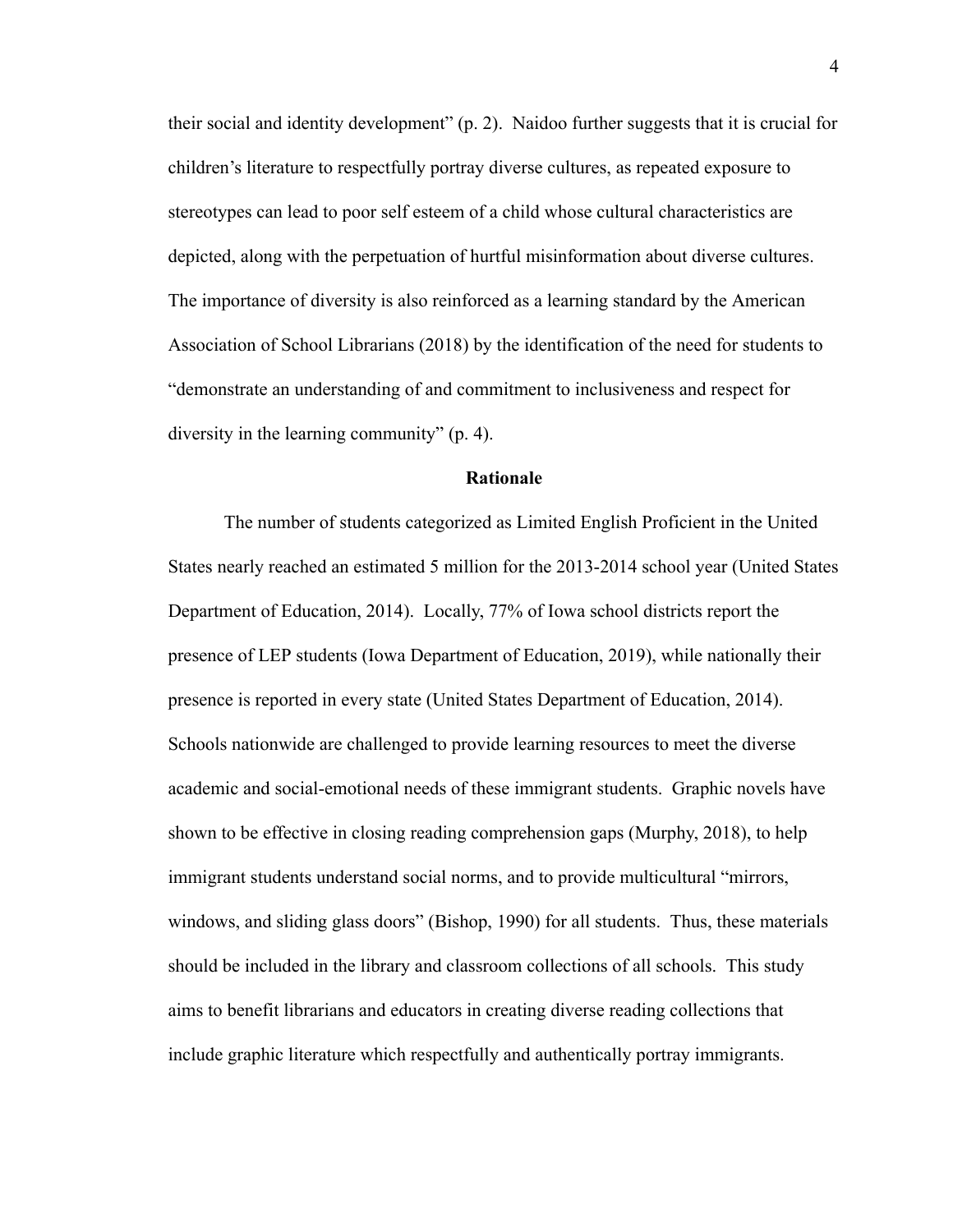#### **Deficiencies in Past Research**

Studies of multicultural content in various segments of children's literature have been completed in past years, including an analysis of multicultural content in picture books by Goodale (2012), the portrayal of immigrants in graphic novels by Boatright (2010), and the portrayal of race in young adult graphic novels by Moeller and Becnel (2018). In an effort to further understand how immigration is portrayed in children's literature, this study focuses on the portrayal of immigrants in graphic novels for youth in grades kindergarten through fifth.

#### **Summary of Problem**

As graphic literature can be utilized to help immigrant students improve reading skills, to assist with social inclusion and understanding, to provide opportunities for self-reflection, and to foster empathy towards them, educators need to identify resources which respectfully and authentically portray immigrants.

#### **Purpose**

The intent of this study is to analyze graphic literature for respectful and authentic portrayals of immigrants to help librarians and classroom teachers build culturally inclusive library collections.

#### **Research Question**

1. How are immigrants portrayed in elementary level graphic literature?

#### **Assumptions and Limitations**

This study is limited by the number of graphic texts containing immigrant narratives published for youth in grades kindergarten through fifth. Selection was further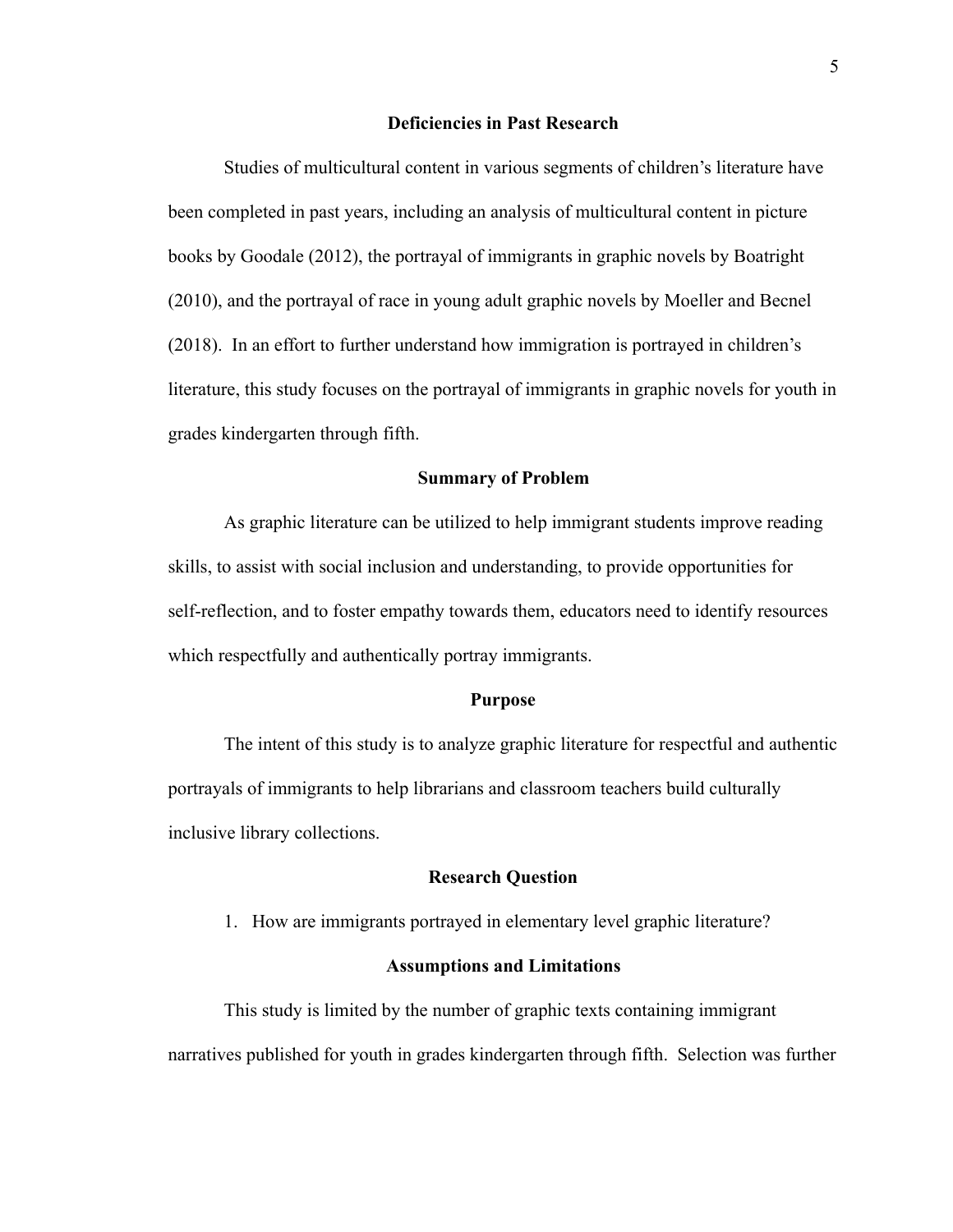limited by the requirement of two positive professional reviews for a work to be included in the research sample.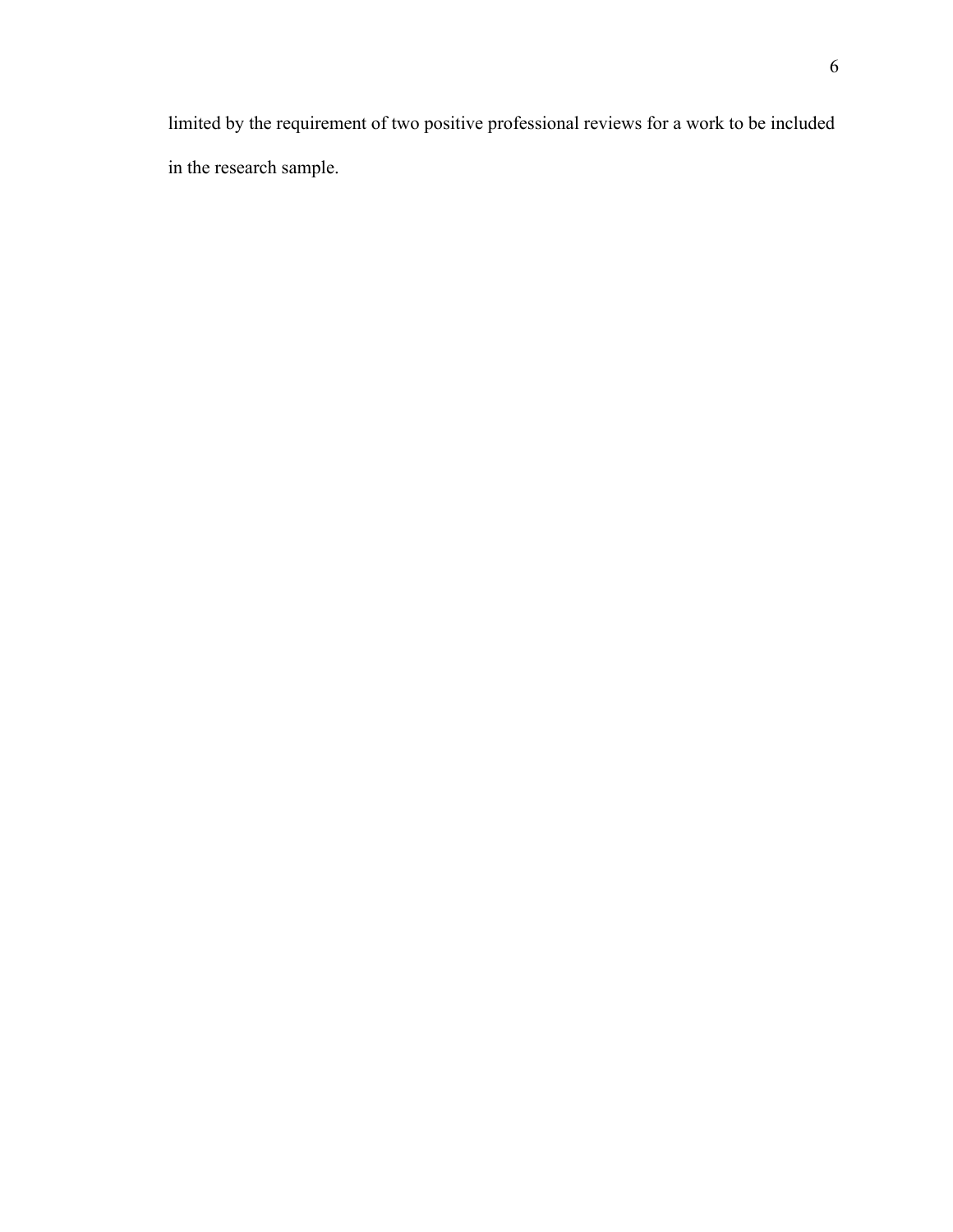#### **CHAPTER 2**

#### **LITERATURE REVIEW**

The purpose of this study is to identify graphic literature offering respectful and authentic portrayals of immigrants to help librarians and teachers build culturally inclusive library collections. Previous research related to this topic includes the following categories: sociological and psychological perspectives on immigration, and portrayal of immigrants in children's literature.

#### **Sociological and Psychological Perspectives on Immigration**

While immigrant children face educational challenges related to language acquisition, it is also important to recognize the difficulty in adjusting to their new cultural and social environment. Identifying these sociological and psychological perspectives leads to a better understanding of the holistic immigrant experience. Hilburn (2014) sought to identify the barriers immigrant students face beyond language acquisition by enlisting teachers in pinpointing perceived "non-linguistic challenges" (Introduction, para. 4). Hilburn's research group consisted of six middle and high school Civics teachers in urban, suburban, and rural schools in North Carolina. Data were collected through individual interviews as well as as a focus group meeting and were analyzed and organized to identify themes. The findings of this study identified four main barriers in the immigrant education experience: use of a curriculum deficient in "representation of immigrant history and heritages" creating a lack of relevancy to immigrant students (Findings, para. 3), questionable legal status of undocumented students and families leading to lack of personal motivation in their education, the "new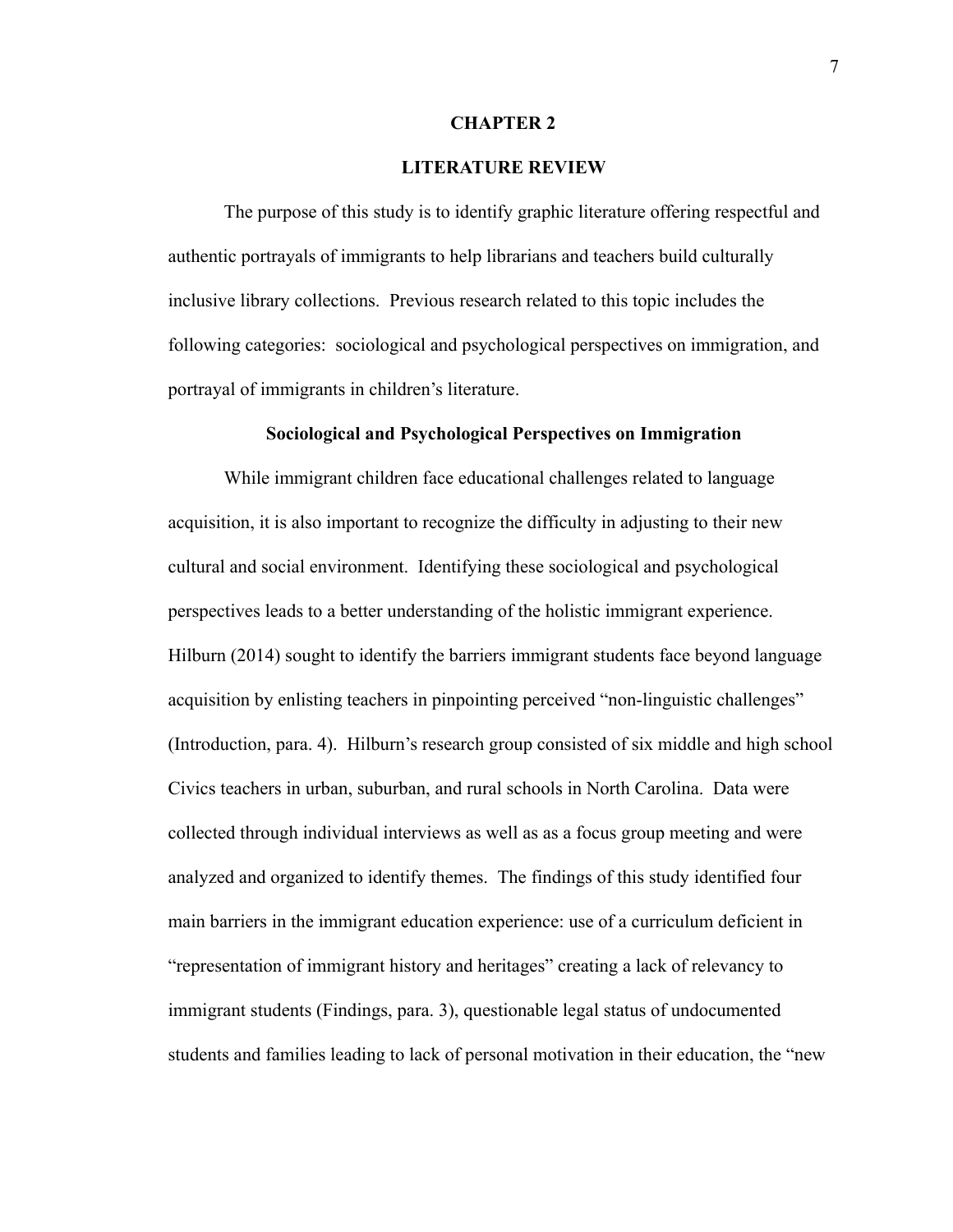gateway state factor" describing North Carolina as lacking in necessary infrastructure to properly serve the immigrant student population, and the anti-immigration climate of the learning environment. While these findings illustrate the experience of immigrants at school, it is equally important to understand the dynamics of their home life.

A study by Patel et al. (2016) researched the effects of immigrant students' family lives in order to identify correlations to their school performance. The demographic group was comprised of 189 high school students originating from around the world and presently enrolled in a U.S. urban international high school. The data for the study were gathered via online surveys of 189 participants and verbal interviews of sixty-six of those participants. Additionally, nine teachers from the two schools participated in the study, providing data on externalized symptoms of immigrant students. The compiled data were analyzed quantitatively to determine correlation to academic achievement and qualitatively for deeper exploration of themes and subthemes related to family stressors. Three major family stressors were identified: separation from a family member, life events such as illness or substance abuse of a family member, and acculturative conflict between parents and children. Quantitative analysis showed that being separated from a family member and experiencing family conflict had little negative effect on GPA, while life events had the most significant impact on GPA, especially when that family member was still living in close proximity to the student. The qualitative analysis of subthemes in each variable provided greater insight on the difficulties immigrant students face including loss of extended family network and traditional family routines, parental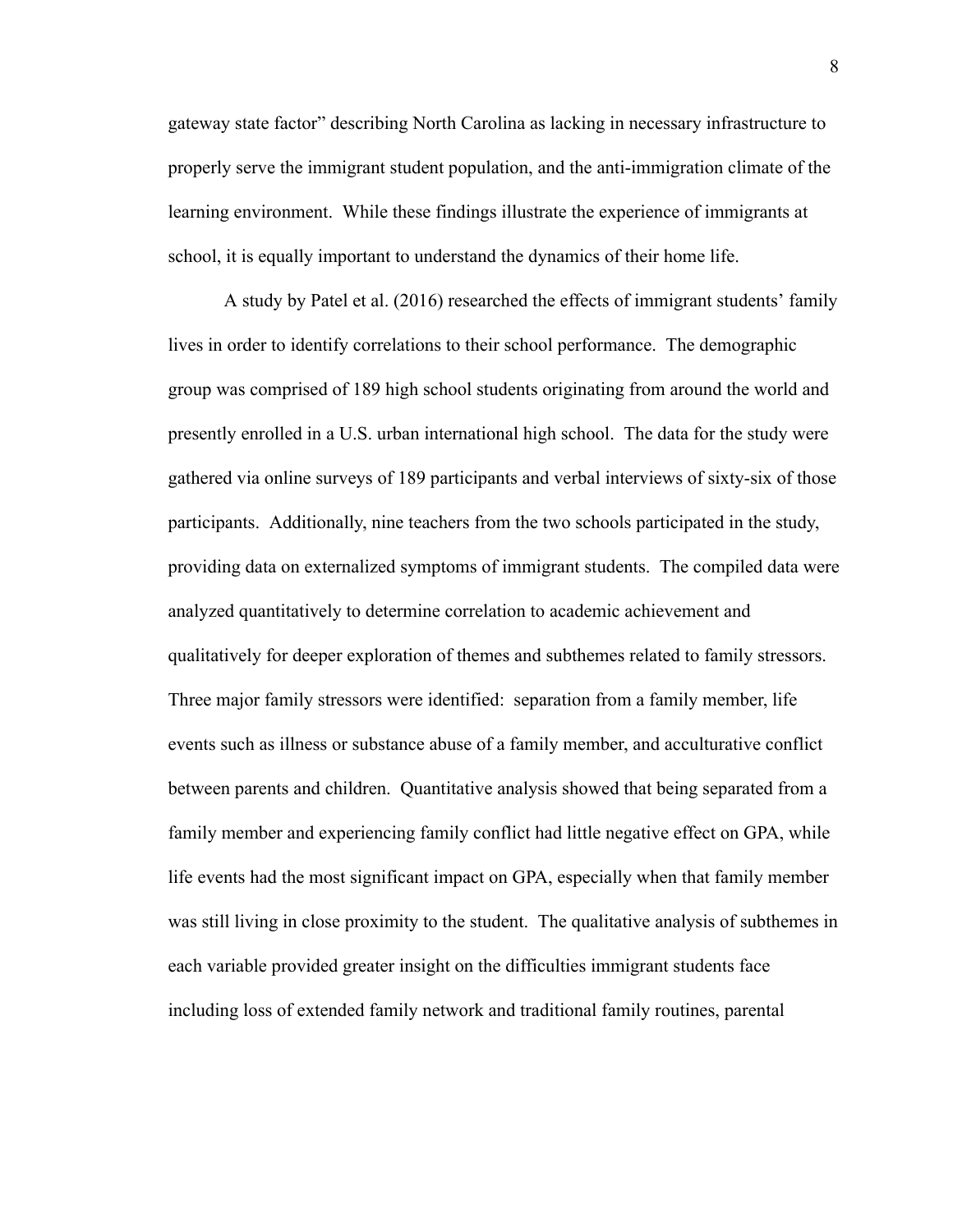misunderstandings of students' social desires, and parental pressure relating to academic performance.

In a similar study of the stressors immigrants face, Tummala-Narra and Sathasivam-Rueckert (2016) focused on three key details: "how adolescents experience themselves as either immigrants or as children of immigrants, and as racial minorities" across the contexts of school, home, and community (p. 304), the acculturative stress immigrant adolescents experience, and how they cope with that stress. The study was carried out through group interviews with sixty-four male and female adolescent immigrants or children of immigrants from Afro-Caribbean, Asian, Latinx, and South Asian originations. Data were obtained qualitatively from participants' experiential accounts and analysis of this data revealed four domains. The first domain included themes of pride in heritage, language, and ethnic community's contributions to society. Adjusting to culture comprised the second domain and included difficulties associated with English language acquisition, friendships with peers, and conflicts in the family due to differences in cultural experiences and expectations of parents versus children. The third domain centered around positive and negative stereotypes immigrants face and reports of discrimination in some form by all students in school, community, neighborhood settings, and among like ethnic groups based on perceived differences between first and second generation immigrant youth. The final domain focused on how participants coped with these stressors, with students stating that they were not likely to seek help from adults at school or home, but rather preferred talking with peers from a similar ethnic or linguistic background. These cumulative findings illustrate the impact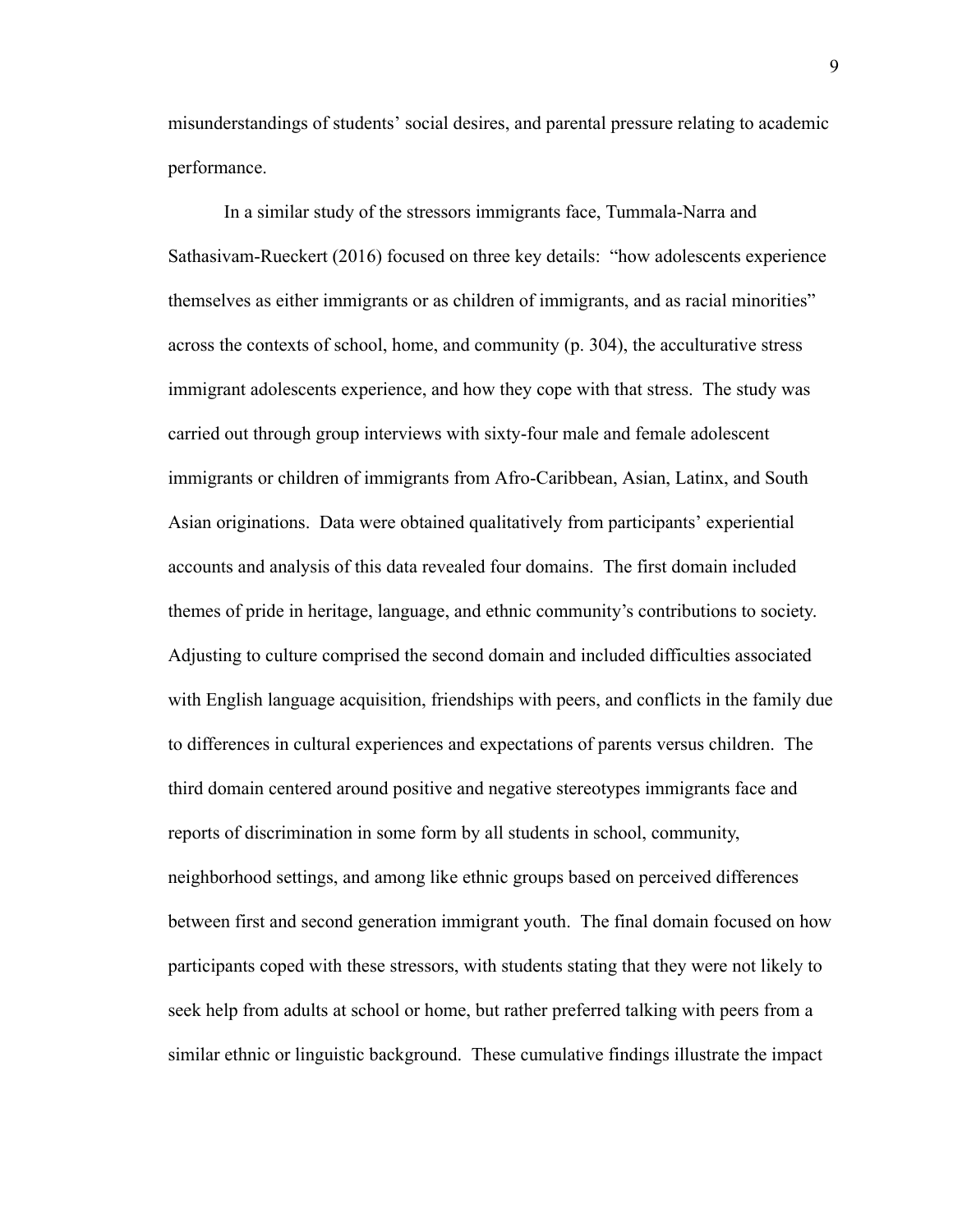of family, school, and community dynamics on young immigrants and provide a better understanding of the social and psychological stress they endure (Hilburn, 2014; Patel et al., 2016; Tummala-Narra, Pratyusha, & Sathasivam-Rueckert, 2016) . The stressors identified can be utilized as categories for analyzing the portrayal of immigrants in literature.

#### **Portrayal of Immigrants in Children's Literature**

A study conducted by Rodriguez and Braden (2018) suggested that recent immigration policies have created or strengthened misconceptions and hostility toward immigrants and fear among immigrant families. The authors asserted that children's picturebooks can serve as mirrors and windows, reflecting the accurate experiences Latinx immigrants face in an attempt to grow empathy among native born citizens and provide an opportunity for immigrants to see themselves authentically portrayed. Thus, the study sought to identify how immigrant Latinx children, children of Latinx immigrants, and their experiences are represented in children's picturebooks. The researchers conducted a literature review of thirteen picture books containing current Latinx immigration themes published between 2010 and 2016. The content of the books was analyzed using a critical race theory lens specific to Latinx experiences, coding representations in both the text and pictures. Two main themes were identified in the literature, "children's level of awareness of the immigration journey" and "children's difficulties with adjustment to life in the United States" (p. 8).

Similarly, Lamme, Fu, and Lowery (2004) sought to identify literature portraying the immigrant experience to help support the growing number of immigrants and children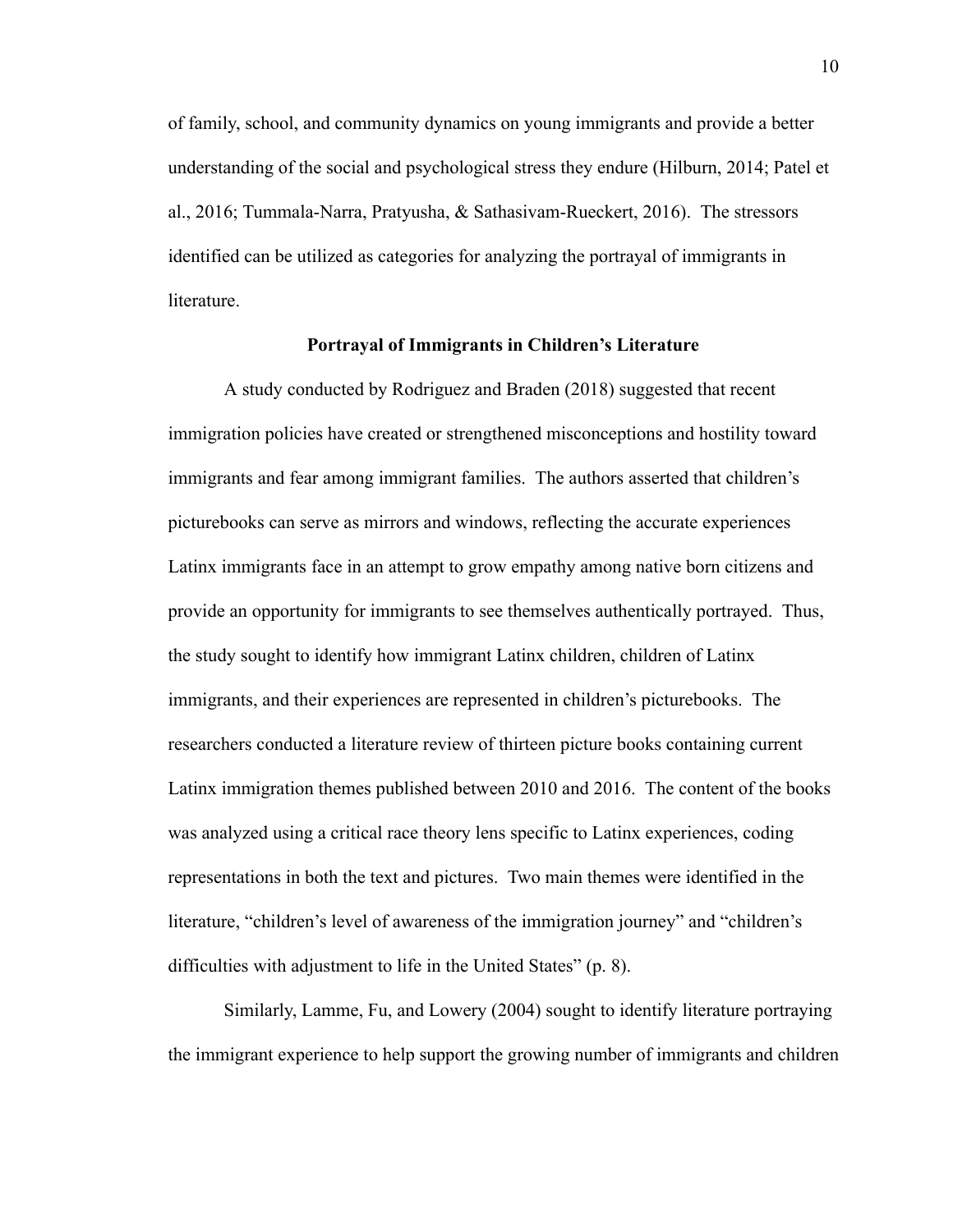of immigrants in schools. The study analyzed over 60 children's picturebooks, identifying 27 books containing the most authentic immigrant experiences. Qualitative analysis of the books revealed three main themes: transitioning to life in a new country, creating and maintaining connections to the homeland and cultural traditions, and creating a new cultural and social identity through acculturation. The researchers provided a summary of each book and created a chart indicating the main theme present in each book. Additionally, the researchers identified common themes missing in the surveyed materials, including immigrants' feelings of being outsiders in both their new country and their homeland, enduring discrimination from Americans and members of their own origin group, the conditions in which immigrants live, and the importance of community support in the lives of immigrants.

A third study of immigrant portrayal in literature was conducted by Boatright (2010) who suggested that graphic novels were a useful resource for exploring immigration issues. The goal of the study was to analyze the immigration experiences represented in the text and illustrations, exploring "social mobility myths, issues of assimilation, and immigrant identities" (p. 470). Boatright selected three graphic novels to examine based on currency and the presence of an immigrant based narrative. A detailed summary was completed for each book with analysis based on a critical literacy framework. In addition to analyzing the written content, Boatright carefully examined the graphic elements, identifying the visual details that help shape the immigrant and non-immigrant portrayals in the novels. Finally, Boatright provided numerous ideas for extension activities connected to the themes of immigration and a list of suggested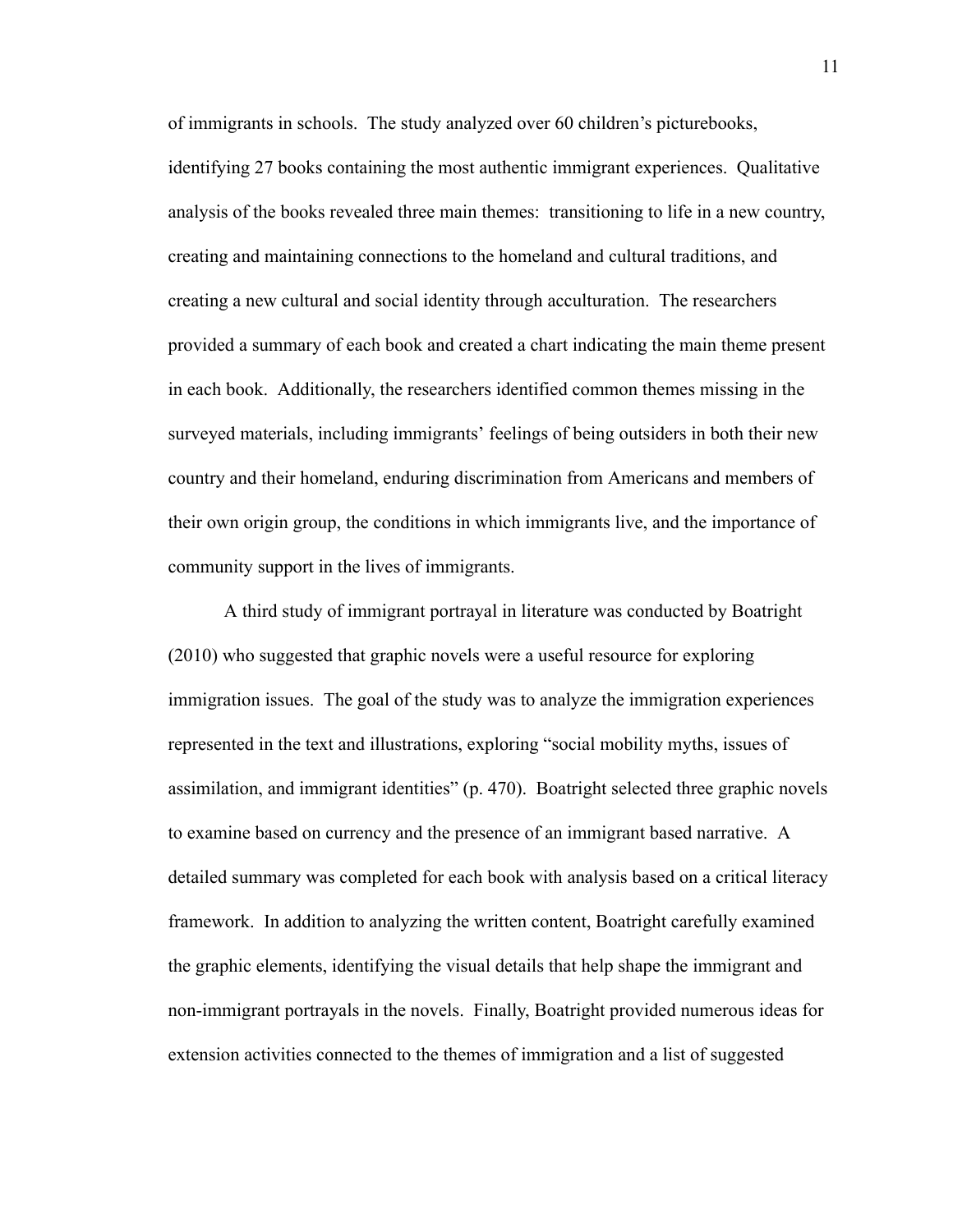questions to utilize in class discussions of the novels. The results of these studies provide insight on the experiences, perspectives, and visual elements to consider when analyzing immigrant portrayal in graphic literature (Boatright, 2010; Lamme, Fu, & Lowery, 2004; Rodriguez & Braden, 2018).

#### **Summary**

Previous studies have been conducted to identify common stressors and difficulties immigrant students experience in their new environments. One study pinpointed the stressors that most affect immigrants' academic achievement, including lack of personal connection to the curriculum, illegal residency status, alienation and hostility towards immigrants in the learning environment, and inadequate academic support to aid immigrant students (Hilburn, 2014). Two studies identified stressors among family, peers, and community, including English language acquisition, difficulty establishing friendships, and familial conflicts over acculturation, academic performance, separation from family, and substance abuse ( Patel et al., 2016; Tummala-Narra, Pratyusha, & Sathasivam-Rueckert, 2016) .

Researchers have also analyzed children's literature to determine how the immigrant experience is portrayed. All three studies identified common immigration themes present in youth literature including character awareness of the difficulties endured during the immigration process, numerous struggles adjusting to life in a new country, immigrant success stories, and maintaining homeland and family traditions while creating a new cultural and social identity (Boatright, 2010; Lamme, Fu, & Lowery, 2004; Rodriguez & Braden, 2018). Lamme, Fu, and Lowery (2004) also identified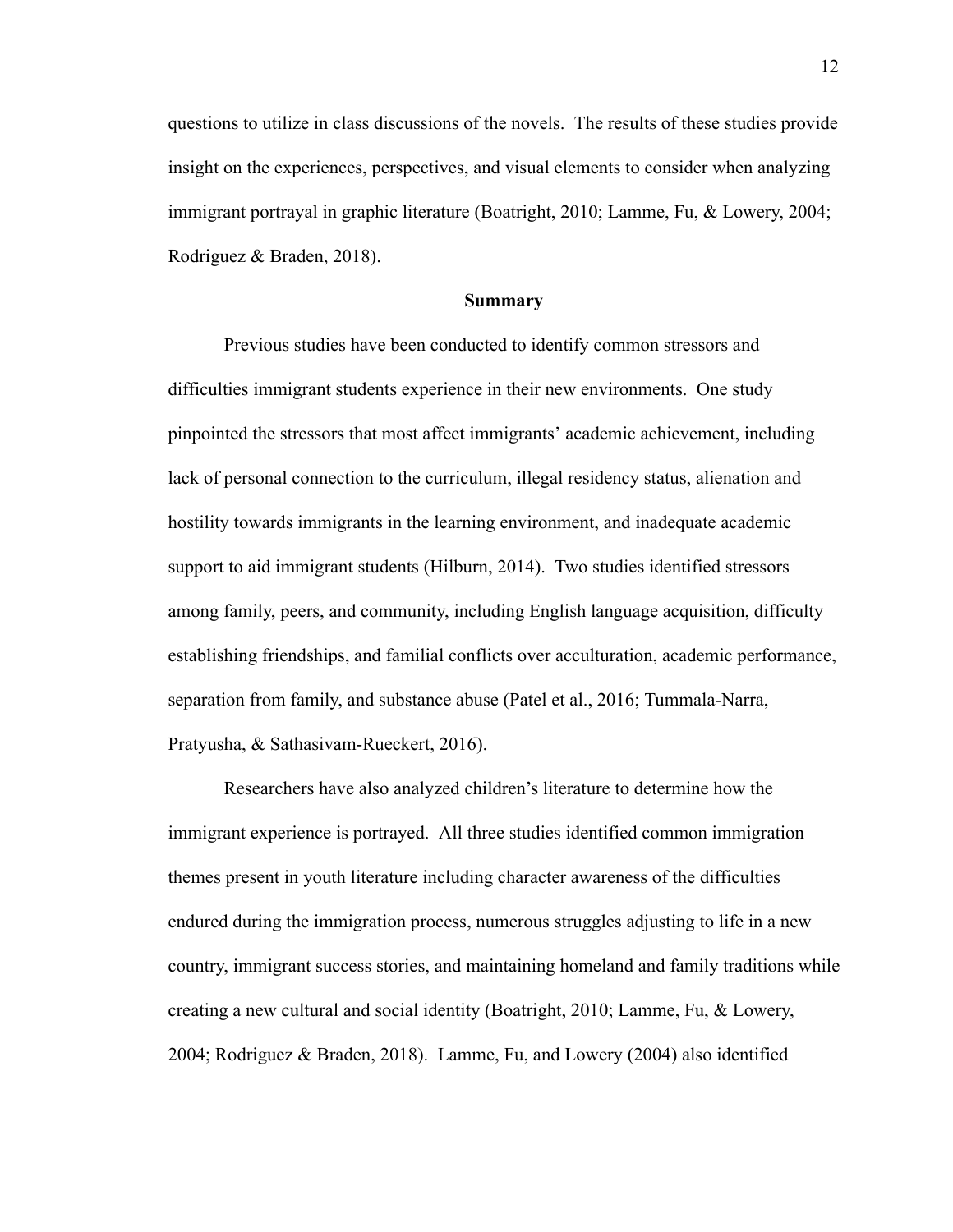themes missing in literature, including immigrants' feelings of being outsiders in both their new country and their homeland, enduring discrimination, immigrant living conditions, and the importance of community support in the lives of immigrants. Additionally, Boatright's (2010) study analyzed the visual details comprising the selected novels' illustrations, noting the impact the illustrators' artistic choices had on the portrayal of the immigrants and remaining characters.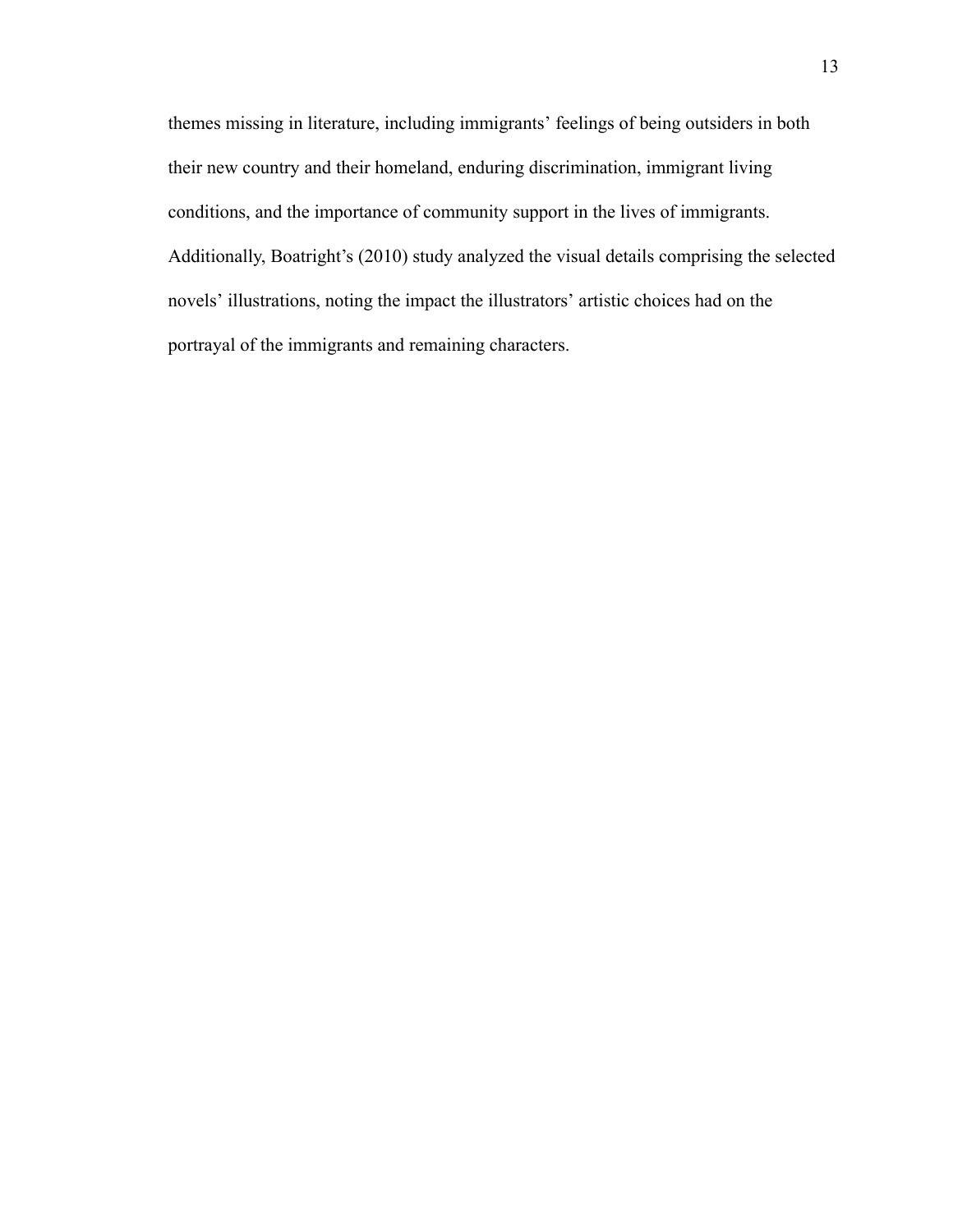#### **CHAPTER 3**

#### **METHODOLOGY**

The purpose of this study is to analyze graphic literature for respectful and authentic portrayals of immigrants to help librarians and classroom teachers build culturally inclusive library collections.

#### **Research Design**

This study utilizes a qualitative content analysis approach to evaluate elementary level graphic texts for the portrayal of immigrants. Wildemuth (2017) describes qualitative analysis as "a process designed to condense raw data into categories or themes based on valid inference and interpretation" (p. 319), allowing the researcher "to understand social reality in a subjective but scientific manner" (p. 318). More specifically, the current study employs directed analysis of content, "in which initial coding starts with...relevant research findings" gleaned from the study's literature review (Wildemuth, 2017, p. 319). This research design fits the current study as the researcher is examining graphic texts to identify themes and patterns in how immigrants are portrayed.

#### **Sample of Books**

To identify books for analysis in the study, the researcher utilized a query of literature categorized as supplementary, core collection, or most highly recommended in *Wilson's Children's Collection* and *Wilson's Middle and Junior High Core Collection*  databases for youth in grades kindergarten through fifth. The search of the databases utilized the keywords: immigra\* or emigra\* or refugee\* and "comics" or "graphic novels" or "comic books" not "picture books." The search yielded three texts: *Illegal*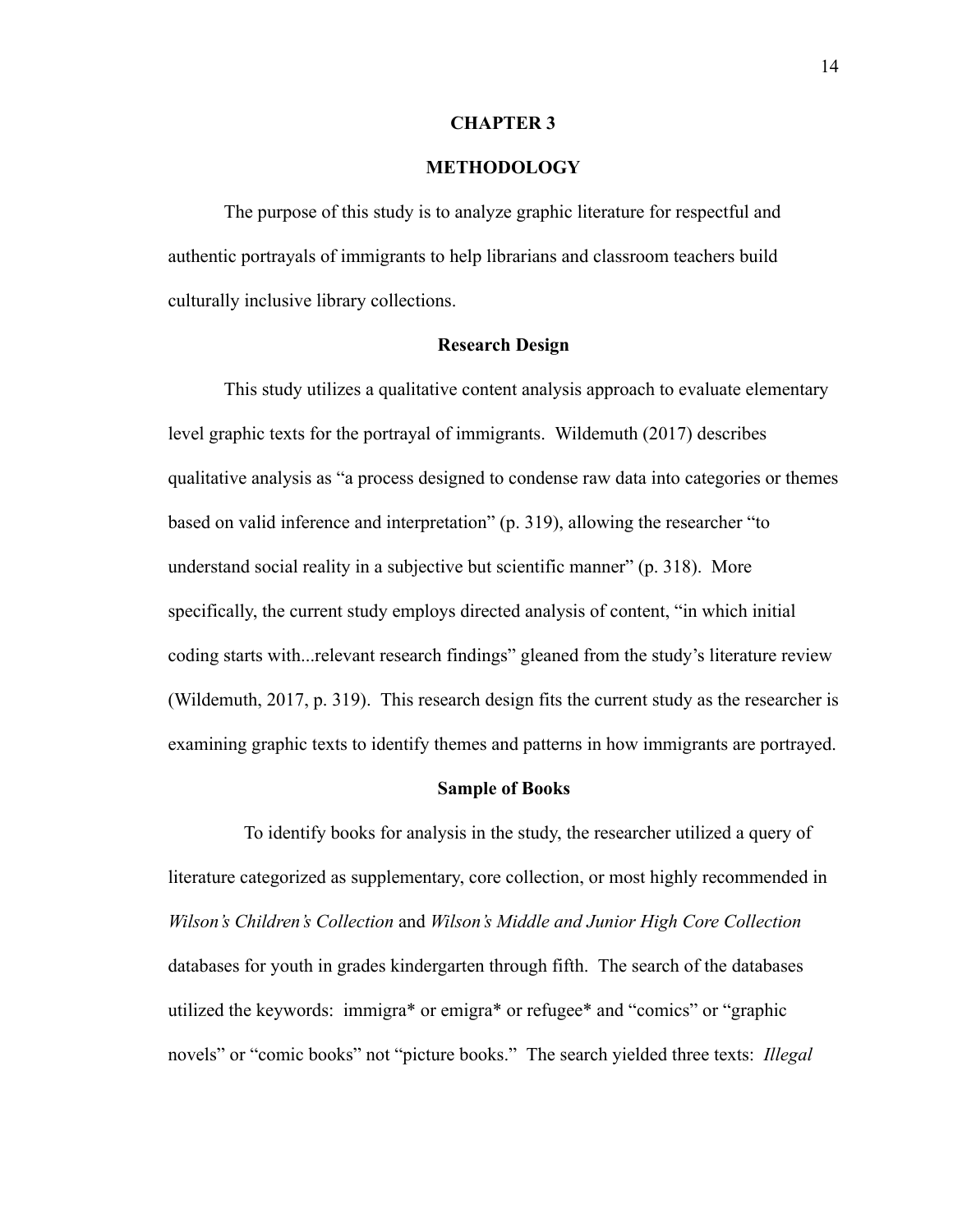(Colfer) *, The Rooftop Adventure of Minnie and Tessa, Factory Fire Survivors* (Carbajal), and *Dalen and Gole: Scandal in Port Angus* (Deas). *Dalen and Gole: Scandal in Port Angus* is excluded from the study due to its nonhuman focus. The remaining two texts are included in the study. The text sample generated from *Wilson's Collections* is based on titles included as of September 2019. To expand the search, the researcher queried the Children's Literature Comprehensive Database (CLCD), Follett Titlewave, and Mackin to identify seven additional texts. In an effort to ensure quality literature was included for analysis, the researcher limited the selection to texts with two or more positive reviews from authoritative sources including *School Library Journal* , *Kirkus* , *Booklist* , *Horn Book,* and *VOYA (Voice of Youth Advocates)* . The comprehensive selection of graphic texts is listed in Appendix A.

#### **Procedures**

#### **Data Sources**

Similar to the analysis process employed by Moeller and Becnel (2018), each book was read three times. The first reading focused on text alone, the second reading focused on graphic portrayal, while the third reading analyzed text and graphics together. These additional readings also aided the researcher in utilizing the constant comparison method to ensure themes were coded accurately and consistently throughout the study. Data was recorded on the Coding Sheet (Appendix B) in accordance with the Coding Manual (Appendix C), with text and graphic evidence recorded for each theme identified. The preliminary coding sheet allowed for additional themes to be added, as Wildemuth (2017) states, "using the constant comparative method, your coding manual will evolve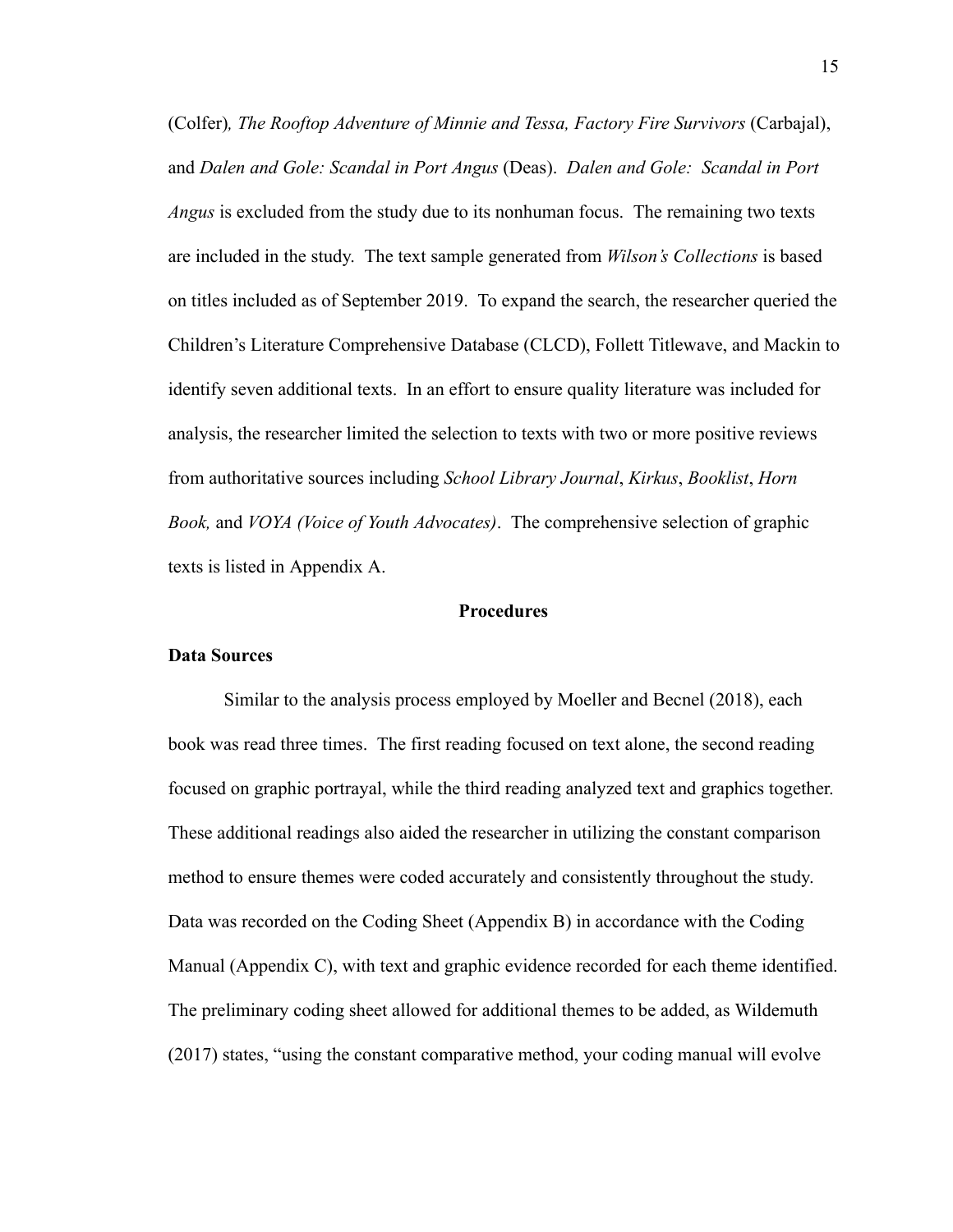throughout the process of data analysis" (p. 321). The Initial Themes included in the coding sheet are presented in Table 1.

Table 1

*Initial Themes for Coding* 

| <b>Acculturative Conflict</b>            |
|------------------------------------------|
| <b>Anti-Immigration Climate</b>          |
| Creation of New Social/Cultural Identity |
| Difficulties During Immigration Process  |
| <b>Family Stressors</b>                  |
| Pride in Heritage                        |
| Social Mobility                          |

## **Data Analysis**

Analysis of the data utilized constant comparison and coding. Wildemuth (2017) states that "coding is the process of reducing the entire content of the messages in your sample into quantitatively analyzable data describing only the variables in which you are interested" (p. 310). The study followed Wildemuth's coding and content analysis process where researchers "immerse...in the data and allow themes to emerge" (p. 319), using inference and reasoning to reconstruct meanings from the data, "exploring the properties and dimensions of categories, identifying relationships between categories, uncovering patterns, and testing categories" (p. 322).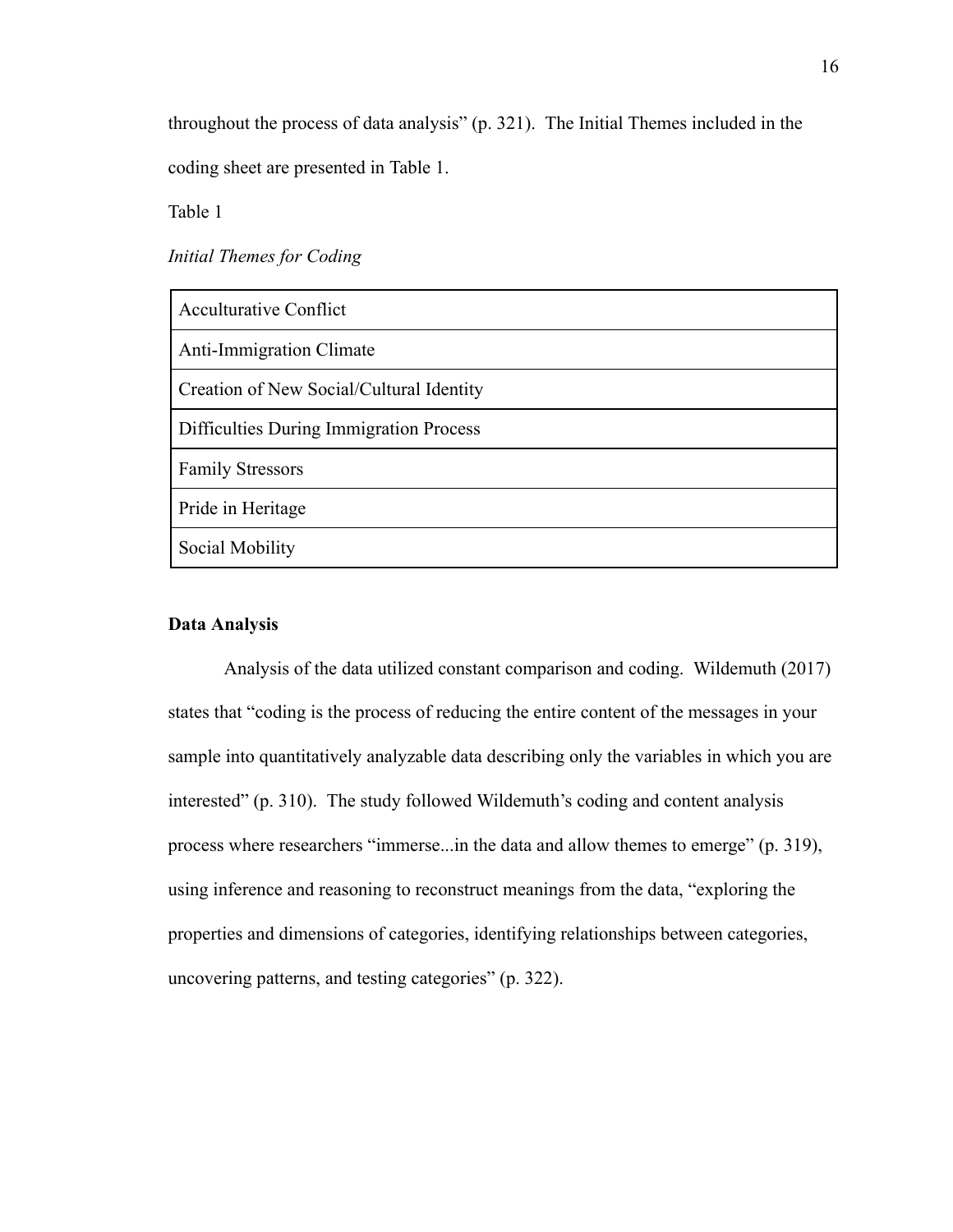# **Limitations**

Wildemuth (2107) states that "any time humans...interpret meaning, there is bias" (p. 311). Additionally, the research employed a single coder who is a member of the dominant culture group in the United States, further increasing the risk of bias. The selection of literature included in the study was limited by the number of graphic texts containing immigrant narratives published for youth in grades kindergarten through fifth. Selection was further limited by the requirement of two positive professional reviews.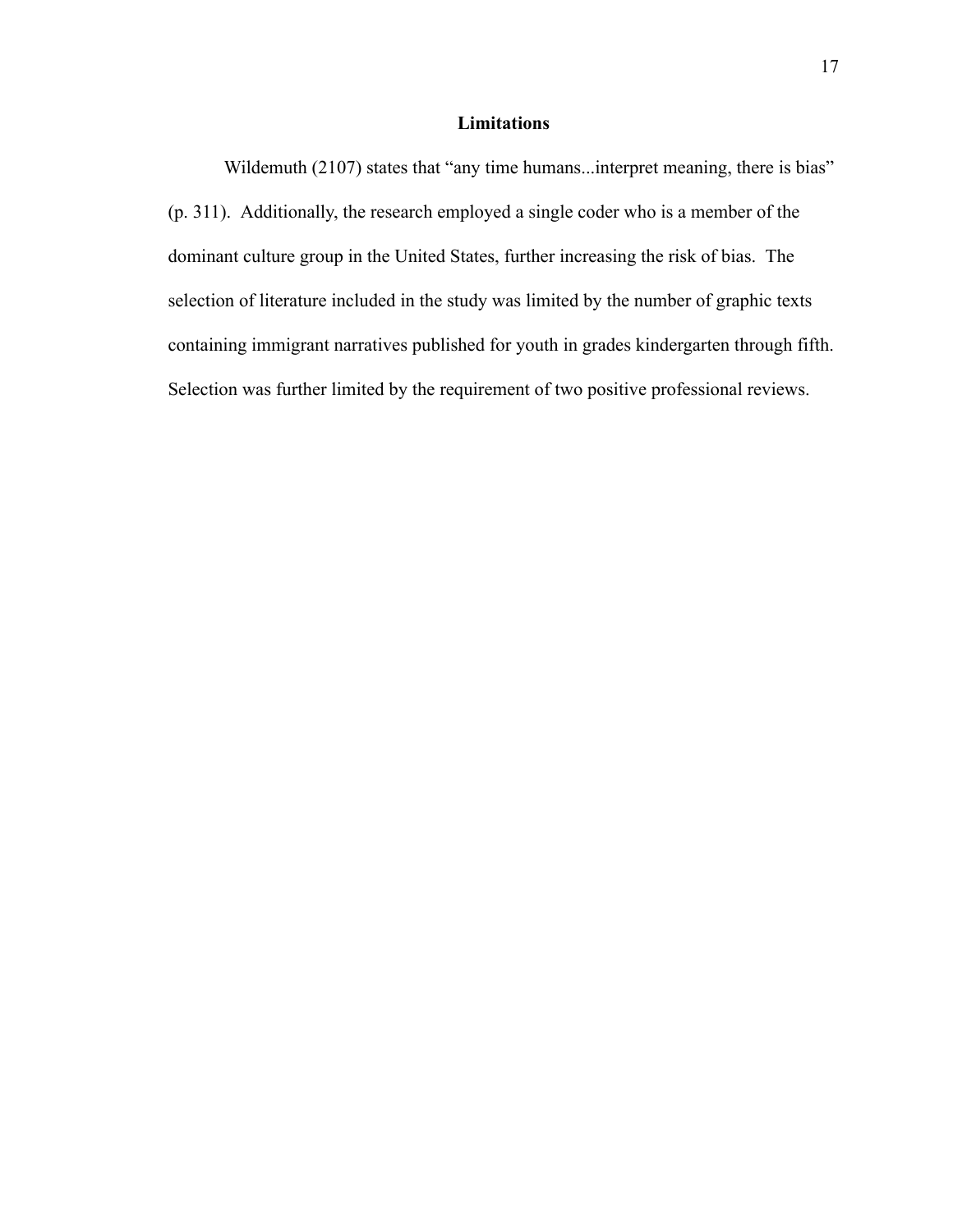#### **CHAPTER 4**

### **FINDINGS**

The researcher read nine graphic texts containing immigrant narratives for youth in grades kindergarten through fifth to identify themes in how immigrants are portrayed. The texts were analyzed for the seven Initial Themes on the preliminary coding sheet, considering both text and graphic evidence independently and in tandem. During analysis of the literature, two Additional Themes, *Adversity Faced in Homeland* and *Support from Community*, were identified and added to the Coding Sheet. These two additional themes emerged from analysis of the books studied through a process of comparison with other themes; through this process these themes stood out as new with uniqueness not captured in the initial themes. The complete list and occurrence of these themes across the study's sample of texts are presented in Table 2. Those texts that are bolded in Table 2 are considered to contain the theme as a major component of the story, meaning it is fundamental to the development of the plot. The remaining texts included in Table 2 also contain the theme, but the occurrence is a minor component of the story. Table 2

| Theme                           | Texts Containing the Theme<br>(bold font indicates major component of the story)                                         |
|---------------------------------|--------------------------------------------------------------------------------------------------------------------------|
| Acculturative Conflict          | Azzi in Between, Be Prepared, Lily Renee, Stargazing,<br><b>When Stars Are Scattered</b>                                 |
| <b>Anti-Immigration Climate</b> | Be Prepared, Illegal, Lily Renee, <b>Pashmina</b> , The<br>Rooftop Adventure of Minnie and Tessa,<br><b>Undocumented</b> |
| Creation of New Social or       | Azzi in Between, Be Prepared, Lily Renee, Pashmina,                                                                      |

*Presence of Themes in Selected Texts\**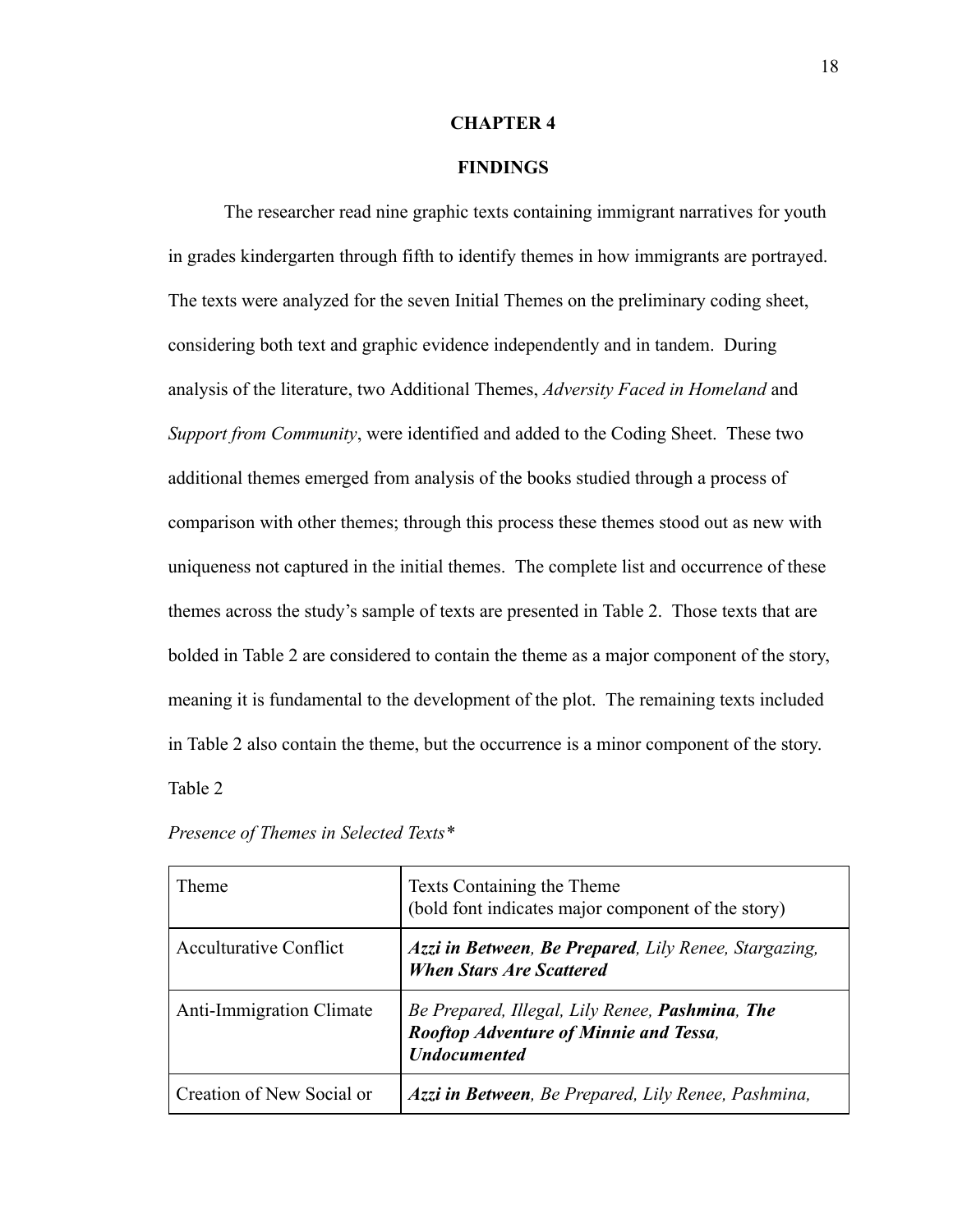| Cultural Identity                                 | The Rooftop Adventure of Minnie and Tessa, <b>Stargazing</b> ,<br>When Stars Are Scattered                                                                                      |  |
|---------------------------------------------------|---------------------------------------------------------------------------------------------------------------------------------------------------------------------------------|--|
| Difficulties During<br><b>Immigration Process</b> | Azzi in Between, Illegal, Lily Renee, Undocumented,<br><b>When Stars Are Scattered</b>                                                                                          |  |
| <b>Family Stressors</b>                           | Azzi in Between, Be Prepared, Illegal, Lily Renee,<br><b>Pashmina</b> , The Rooftop Adventure of Minnie and Tessa,<br><b>Stargazing, Undocumented, When Stars Are Scattered</b> |  |
| Pride in Heritage                                 | Azzi in Between, Be Prepared, Pashmina, Stargazing,<br>When Stars Are Scattered                                                                                                 |  |
| Social Mobility                                   | not present                                                                                                                                                                     |  |
| Adversity Faced in<br>Homeland                    | Azzi in Between, Lily Renee, Pashmina, When Stars<br><b>Are Scattered</b>                                                                                                       |  |
| <b>Support from Community</b>                     | Illegal, Lily Renee, Pashmina, Stargazing,<br><b>Undocumented, When Stars Are Scattered</b>                                                                                     |  |

*\*Themes are defined in the Coding Manual, Appendix C* 

## **Acculturative Conflict**

In acclimating to a new country, immigrants often experience conflict in adapting to a new culture. This conflict can result in difficulties developing relationships with peers, stress over acquiring new language skills, and challenges in navigating new roles such as serving as a translator for parents. Additionally, acculturative conflict creates strain within families which will be included within the theme of Family Stressors. While most of the books examined touch briefly on the theme of acculturative conflict, it is fundamental to the development of the plot in *Azzi in Between* , *Be Prepared,* and *When Stars Are Scattered,* through subthemes of language acquisition and difficulties establishing friendships. In *Azzi in Between* , the main character Azzi is a young girl who immigrates with her mother and father. Azzi experiences moments of anxiety upon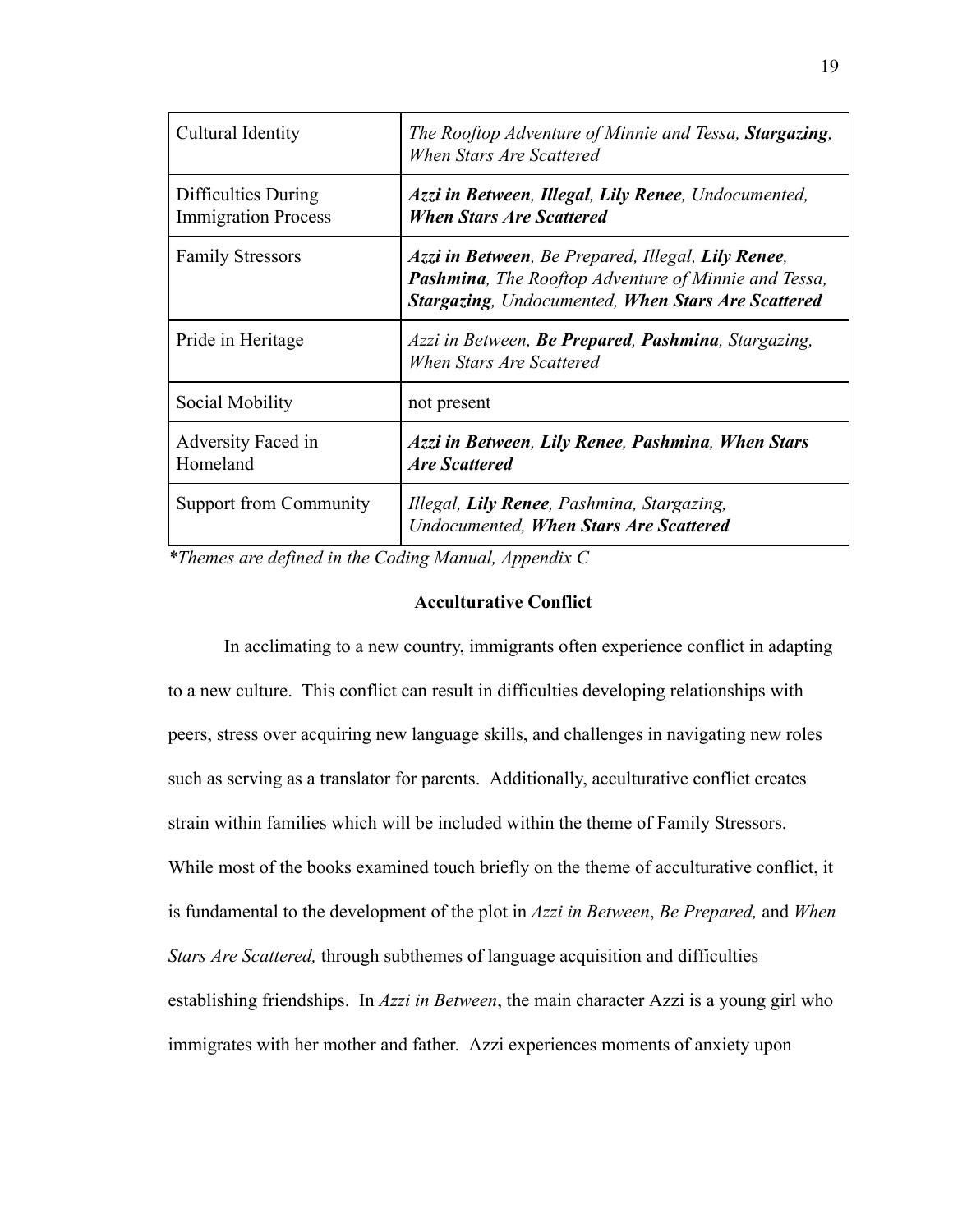arrival in the new country and also during her first experiences at school. During their immigration, Azzi observes what is happening around her and notes, "Everything was different in the new country….Men and women talked to Father and Mother in words they couldn't understand" (Garland, 2012, p. 10). Azzi's most anxious moments are in anticipation of going to school; she thinks, "How could she make friends when she couldn't speak the new language? How could she understand her new teacher?" (Garland, 2012, p. 13). Once Azzi reaches school, she again expresses her discomfort and social exclusion, noting, "Their clothes were different, their language was different, and nobody stopped to say hello" (Garland, 2012, p. 14).

The challenge of acquiring a new language is also present in *When Stars Are Scattered.* Omar, a young boy at a refugee camp, discovers that all classes at school are taught in English and his success hinges on his ability to understand English. Omar expresses "everything in school is in English, so I barely understand anything...maybe I should just give up" (Jamieson & Mohamed, 2020, p. 57).

In *Be Prepared*, the main character, Vera, is a second generation Russian immigrant. Vera's acculturative conflict is depicted in the social dynamics within her group of friends. In the beginning of the book, Vera attends a slumber party where she encounters difficulty fitting in. While the other girls play together with their American Girl type dolls, Vera is excluded and she eventually makes up a lie about having a doll but simply forgetting it at home. When the other girls begin talking about their summer camp plans, Vera feels excluded again and is shown sadly walking to the kitchen by herself. This conflict is further magnified when Vera hosts her own sleepover where her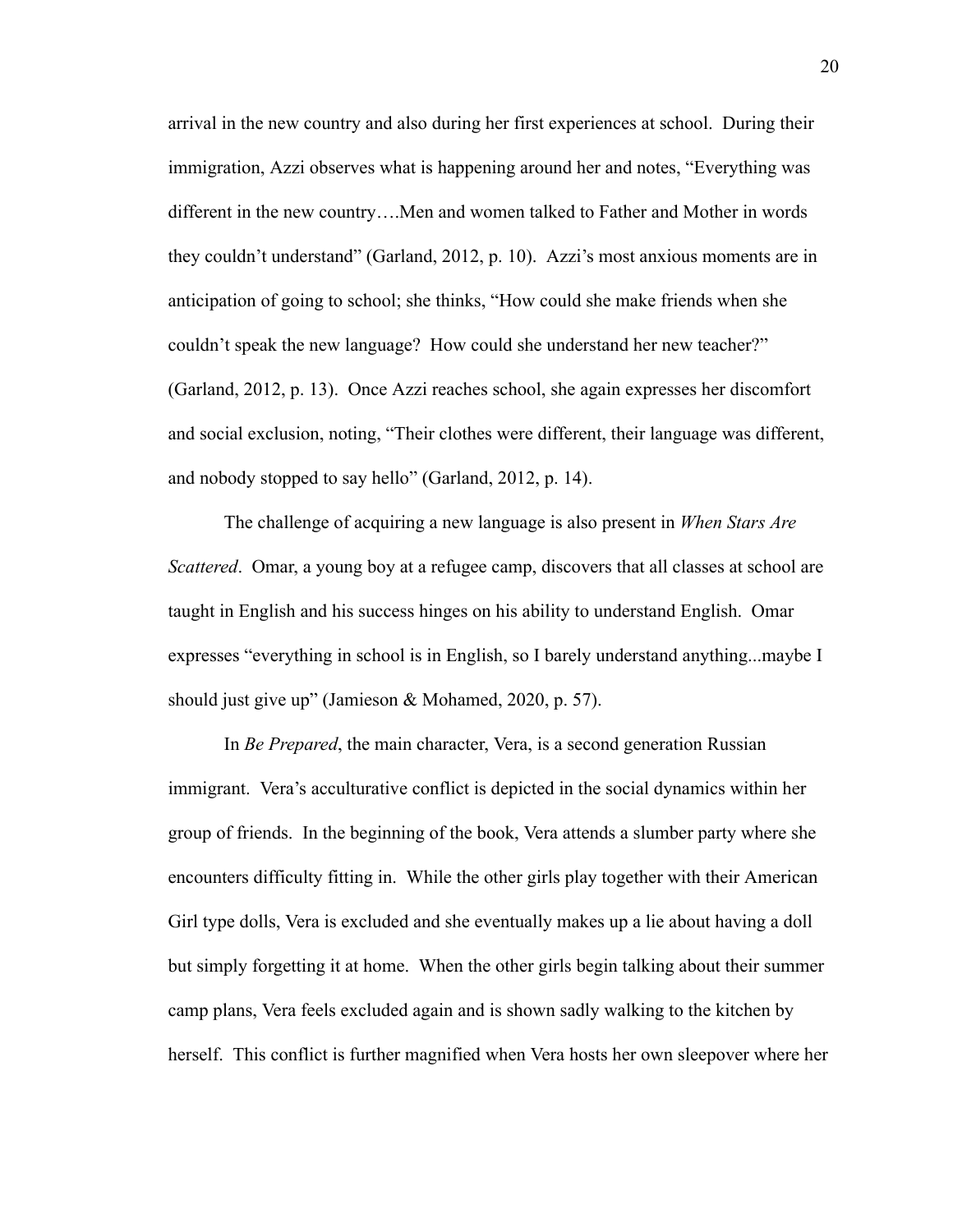friends clearly feel uneasy and end up going home in the middle of the night. After her party is over, Vera concludes, "I knew the party wasn't right. It was too poor. It was too Russian. It was too different. I was never going to fit in with the American kids" (Brosgol, 2018, p. 28). As the story progresses, Vera hears about a Russian summer camp and convinces her mother to let her go, along with her brother. Vera says to her brother, "We're going to make so many friends. These ones will be Russian. They'll be just like us. Won't it be nice to not feel all weird and different?" (Brosgol, 2018, p. 41). However, Vera continues to experience difficulty fitting in at camp, even among a group of all Russian children. By the end of camp, Vera realizes that it is more important to be herself and in order to find friends, whether she is among Russian kids or American, she needs to find people with common interests as her.

#### **Anti-Immigration Climate**

Immigrants face varying degrees of hostility, at a national level through immigration policies, and through more personal affronts, including stereotyping and discrimination in the forms of misidentified ethnicity, assumed language difficulties, bullying, and false blame placed upon them. The theme of anti-immigration is fundamental to the plot, and presented similarly in the texts *The Rooftop Adventure of Minnie and Tessa* and *Undocumented.* These stories both focus on discrimination of immigrants in the workplace, shining a light on the need for equality in workforce rights and safety measures. *The Rooftop Adventure of Minnie and Tessa* is based on true accounts of the 1911 Triangle Shirtwaist Factory Fire and provides a historical glimpse into immigration labor and the unsafe working conditions of the early 1900s. It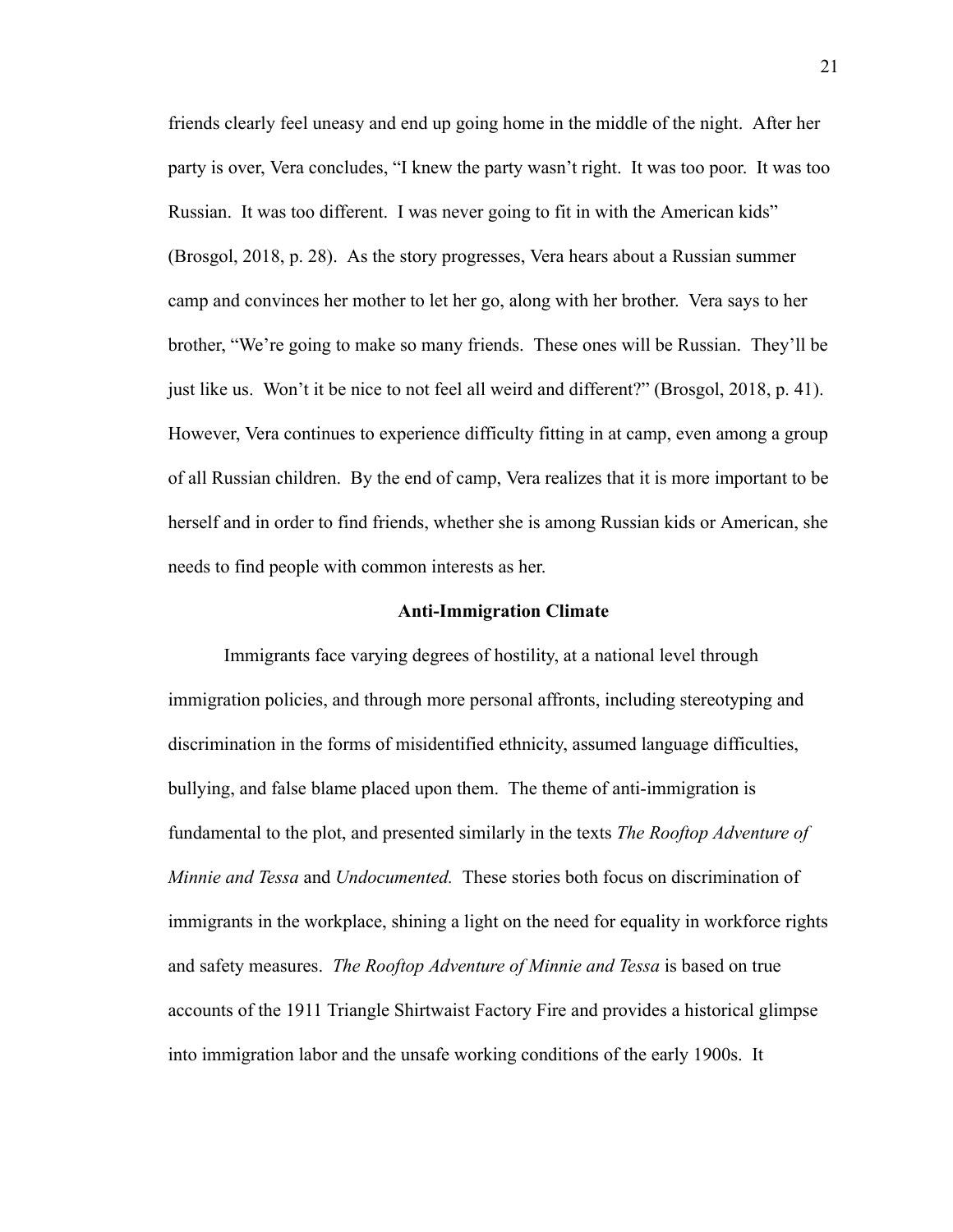illustrates how immigrants had very few options for work and thus many resorted to working in factories. The immigrants, Minnie and Tessa, work for very little and the working conditions in their factory are poor, with workers packed in tightly, row after row. The factory foreman distrusts the immigrant workers and locks them in to prevent them from leaving work early. When the factory catches on fire, many of the workers perish because they are unable to exit the building. Although the factory was found innocent of any wrongdoing, this event demonstrated the need for more adequate safety measures and improved working conditions for factory workers. This book does not provide details about the process of labor reform in the United States, but could serve as an introduction to this historical movement.

*Undocumented* focuses on the more recent lack of equal rights for undocumented immigrant workers. In this text the main character, Juan, has worked at the same restaurant for years, working "twelve hours a day, seven days a week - for very little pay" (Tonatiuh, 2018, p. 9). When Juan was initially hired, the boss told him that he was doing Juan "a favor because I had no papers" (Tonatiuh, 2018, p. 8). The boss pays him \$2 less than minimum wage, steals his tips, forces him to work even when sick, and refuses to pay overtime wages. A new coworker arrives and convinces Juan to join her in fighting for minimum wage and equality for the undocumented workers at their restaurant. Juan realizes that "he was using the fact that I didn't have papers to take advantage of me" (Tonatiuh, 2018, p. 14). They receive legal consultation, file a complaint, and eventually the boss agrees to repay years of wages and provide them better working conditions.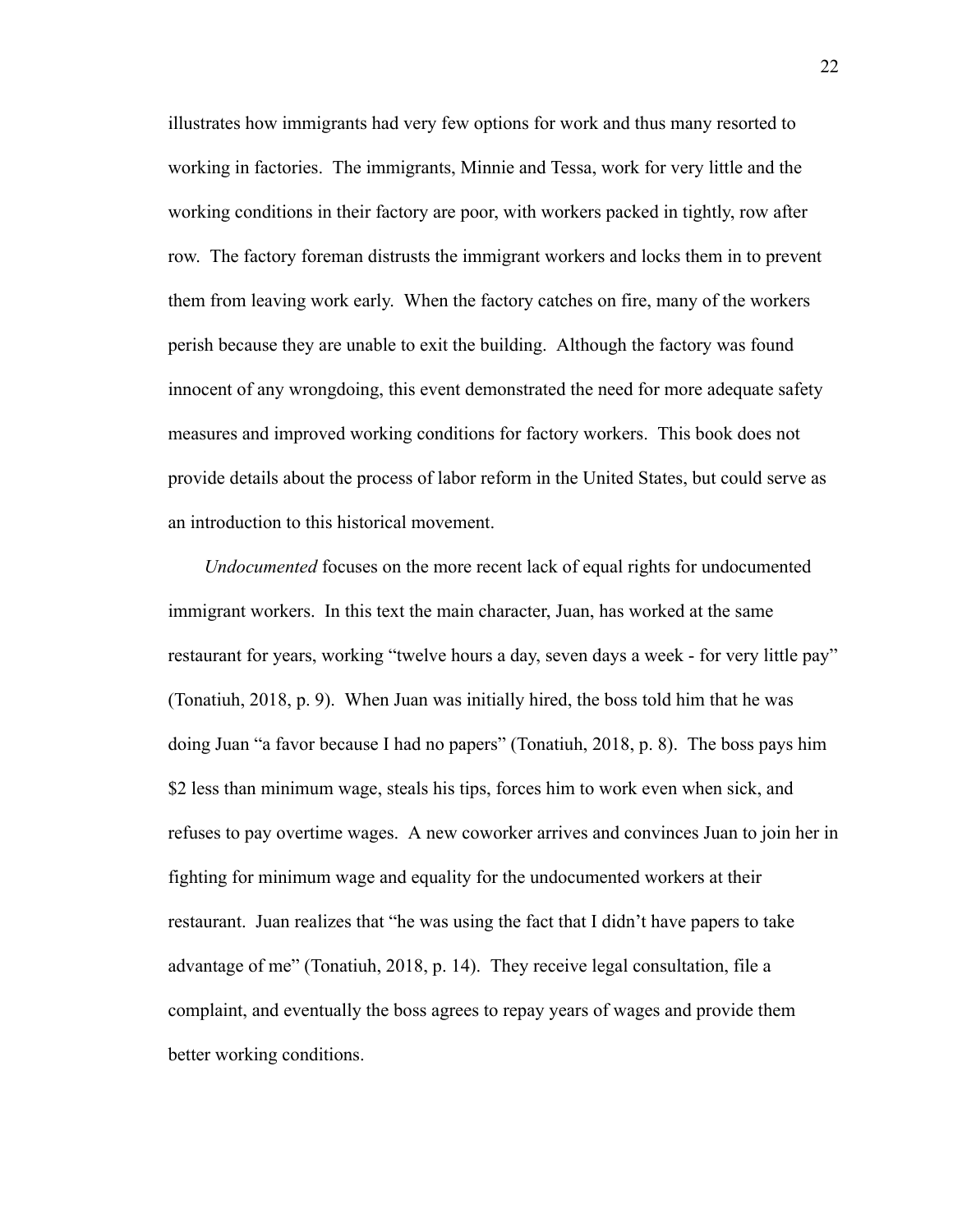*Pashmina* demonstrates that some immigrants endure bullying as part of the anti-immigration climate. Pri, a shortened nickname for Priyanka, is bullied at school by another female classmate. The girl calls her "thrift store" and "teacher's pet" (Chanani, 2017, pp. 5-6). While these two occurrences could easily be directed towards a non-immigrant, the same girl also makes fun of her name, calling her "Priyucka" leading the researcher to believe that Pri is being targeted because of her ethnicity.

In *Lily Renee* , Lily is the subject of discrimination during her stay in England. Officers from the Scotland Yard arrive at Lily's quarters to question her, search her belongings, classify her as an enemy alien based solely on her heritage, and require her to "report once a week to the police station" (Robbins & Timmons, 2011, p. 49).

#### **Creation of New Social or Cultural Identity**

Membership in a new environment often influences the social and cultural choices of immigrants. This process of melding new and native social and cultural characteristics can result in immigrants bridging holidays, choosing a variant or alternate name, changing clothing preferences, and adopting a dual ethnicity, such as Japanese American. Creation of a new social or cultural identity is a major theme in the texts *Azzi in Between*  and *Stargazing* where both of the main characters make adaptations based on their new social and cultural environments. In *Azzi in Between,* Azzi merges her experience of gardening in her homeland with her school's community garden where she successfully constructs a support system to grow the beans her family brought with them. Additionally, Azzi's family celebrates the arrival of her father's paperwork allowing him to stay and work in the new country. Her family enjoys a meal of their native beans that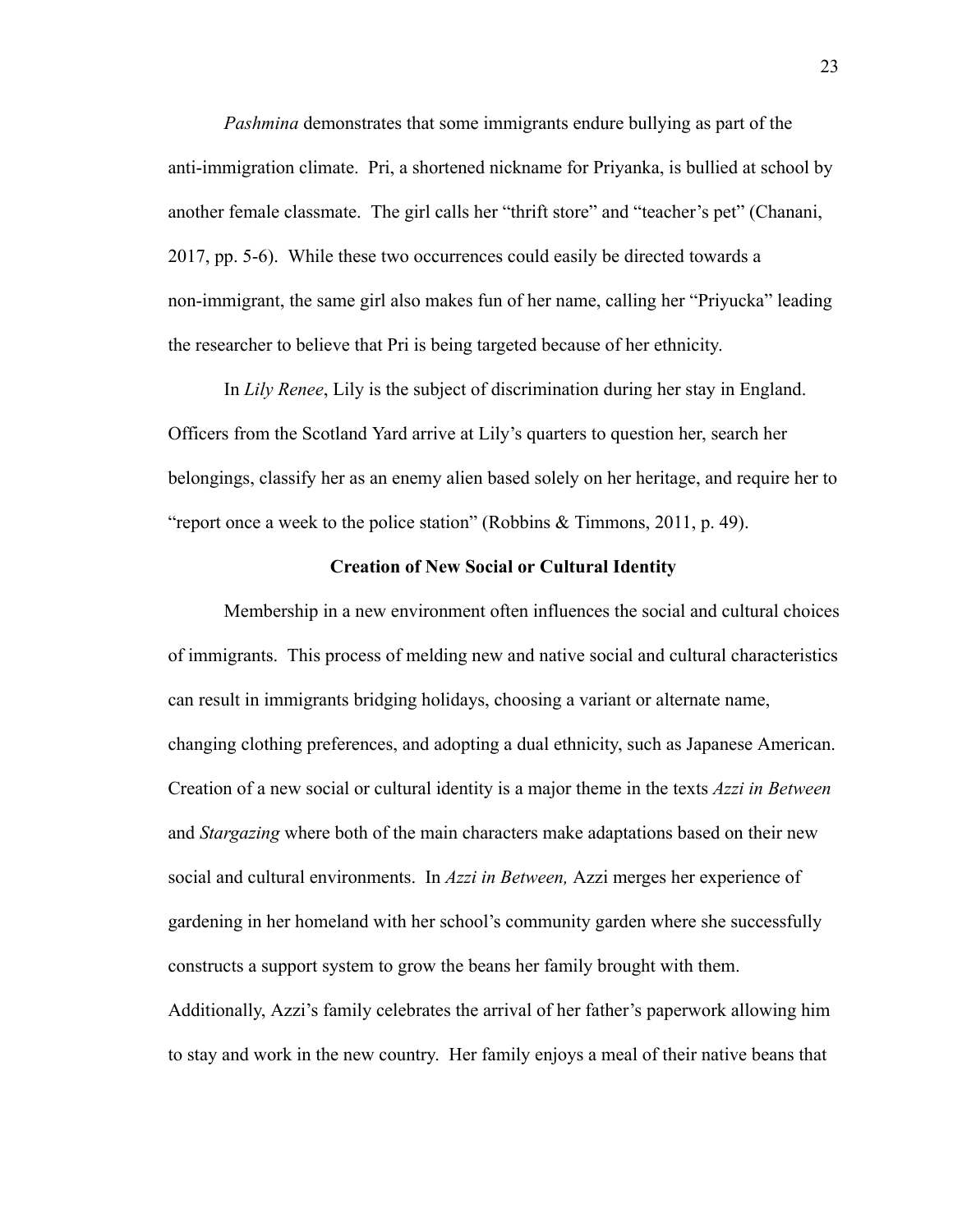she grew in the school garden and her Grandma proclaims, "New beans, new life" (Garland, 2012, p. 36).

In *Stargazing* , the main character Christine is the oldest daughter in a conservative Chinese family. Christine's life is forever changed when her parents offer their small apartment up for rent to a single mother and her daughter, Moon Lin. Christine's first impression of Moon is that she's "confident...funny...not Asian" even though Moon and her mother are Chinese (Wang, 2019, p. 47). This sets the stage for a friendship that opens Christine to new experiences, both social and cultural. For example, Moon plays K-pop music for Christine and teaches her dance moves. Dancing to the K-pop music is all new to Christine, illustrated through the unease in her expressions and the initial awkwardness of her dance moves. Moon also convinces Christine to paint her toenails, to which Christine responds, "I've never worn nail polish before….my parents say it's not for kids" (Wang, 2019, p. 74). Christine's overall social and cultural transformation is illustrated in the contrast between the story's beginning where she is playing violin in a formal and reserved concert setting, and the story's close where she is dancing carefree in the school's talent show.

Finally, an instance of merging native and new cultures occurs in *Be Prepared.*  Vera longs for a summer camp experience like the ones her American friends have planned. She finds out about a special camp just for Russians and begs her mother to let her go. Vera says, "Camp. Like all my classmates went to. Except at this camp, everyone would be Russian like me. I had to go" (Brosgol, 2018, p. 33). In this declaration, Vera demonstrates how she plans to achieve her desire to share a common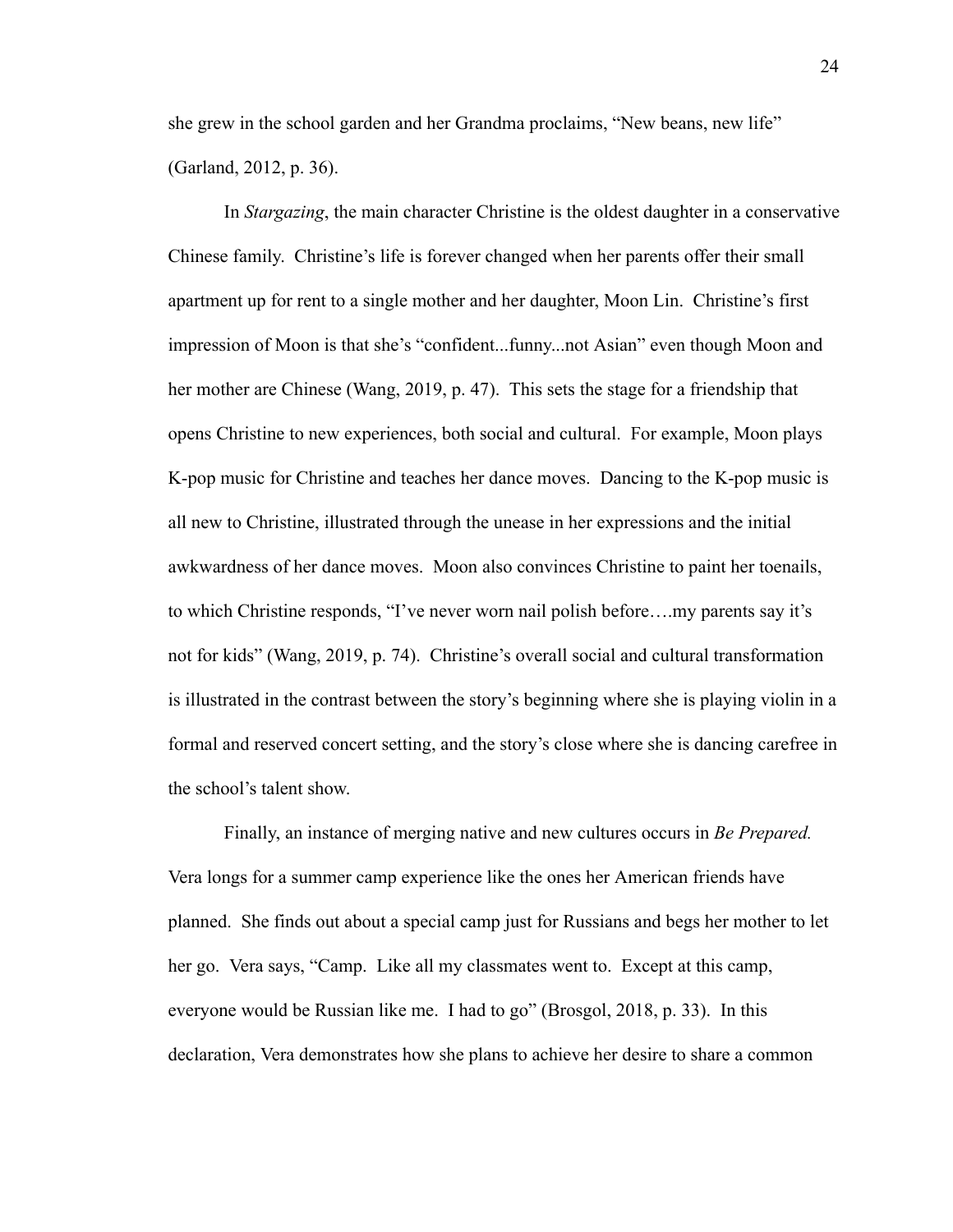experience with her American friends within the familiar comfort zone of her Russian heritage.

#### **Difficulties During Immigration Process**

Many immigrants face adversity in the immigration process, including emotional turmoil, physical endangerment, and legal issues. Enduring difficult experiences during immigration is a major theme in four of the selected texts: *Azzi in Between, Illegal, Lily Renee,* and *When Stars Are Scattered.* The difficulties experienced by the characters in the selected texts include feeling intense fear and sadness, enduring a long and difficult journey, lack of adequate supplies, deception by people offering services, exposure to physical danger, difficulty in finding work, and the feeling of not having a real home.

*Azzi in Between* offers a more simplistic view of an arduous and fear filled immigrant journey, and would be well suited for a younger audience. Three different immigrations are depicted, each one with its own perils. Azzi and her parents are shown leaving at night and travelling at first by car, where Azzi had to hide from the soldiers. "Azzi didn't make a sound. She knew there were no papers for her and she was scared" (Garland, 2012, p. 6). Azzi and her parents also have to rush through a crowd of people shoving and pushing to board a boat before the boatman shouts, "That's it! No more!" (Garland, 2012, p. 8). The immigration journey Azzi's grandma makes is depicted through illustrations alone, showing her sneaking out at night, having to sell her jewelry, riding in an overcrowded truck, and hiding in a cave. Sabeen, Azzi's school aide, shares her journey with Azzi recalling, "I walked with my family through the forest, and across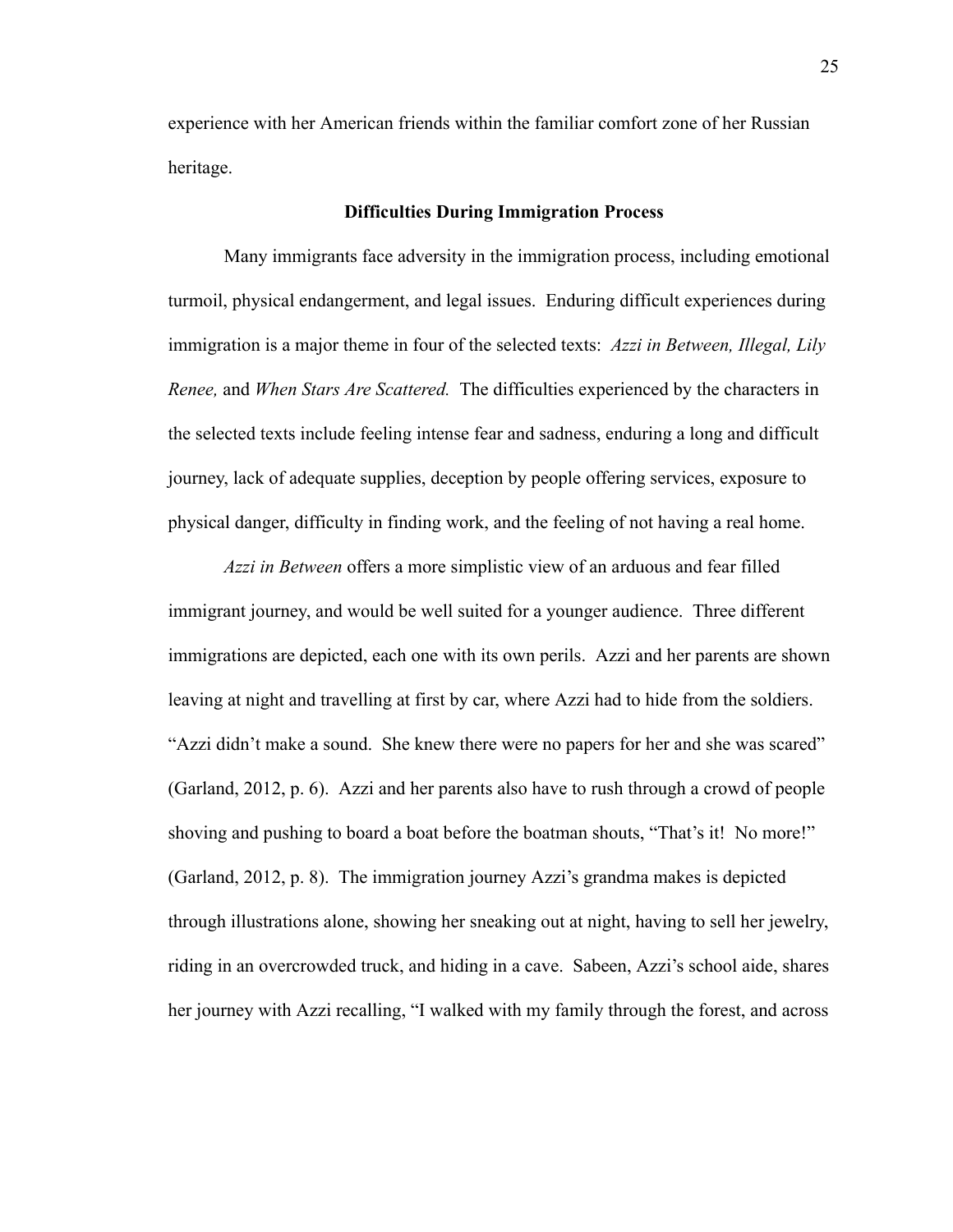rivers, and over mountains, until we came to a camp. Then I was allowed to leave....But my family had to stay behind" (Garland, 2012, p. 19).

The adversity and harsh dangers encountered in the immigration journey are vividly depicted in *Illegal* in a sequence that jumps back and forth in time and settings. Given this text complexity it is recommended for more advanced readers. This story follows two brothers, Ebo and Kwame, as they flee their home country of Ghana. The brothers' journey is filled with desperate attempts to find work where there is little opportunity. Ebo declares, "I need food, I need money, I need work" but the man offering work replies, "There's nothing for you here" (Colfer et al., 2018, p. 35). It takes Ebo and Kwame 21 weeks to save enough money to pay for transportation across the desert, while Kwame states, "Most people have to stay much longer" (Colfer et al., 2018, p. 51). The brothers are also at the mercy of those looking to take advantage of the fleeing immigrants' situation. This is noted on the journey across the desert when the men in charge take away all their water bottles and begin rationing water, but later charge increasing amounts of money for drinks. The brothers are also deceived by the people who sell them boat passage across the sea. Ebo recalls, "Before, the men showed us a photograph of a better boat....Not this rotten, patched-up thing" (Colfer et al., 2018, p. 5). When the brothers begin to argue about the boat, the men shout, "Move or there's a bullet in your back" (Colfer et al., 2018, p. 5). Most alarming is the physical danger that the boys face on their journey. In the middle of the desert, one member of their team is shot and killed and they are forced to walk the rest of the way across the desert in the hot sun without adequate food and water. Another member of their party passes away overnight,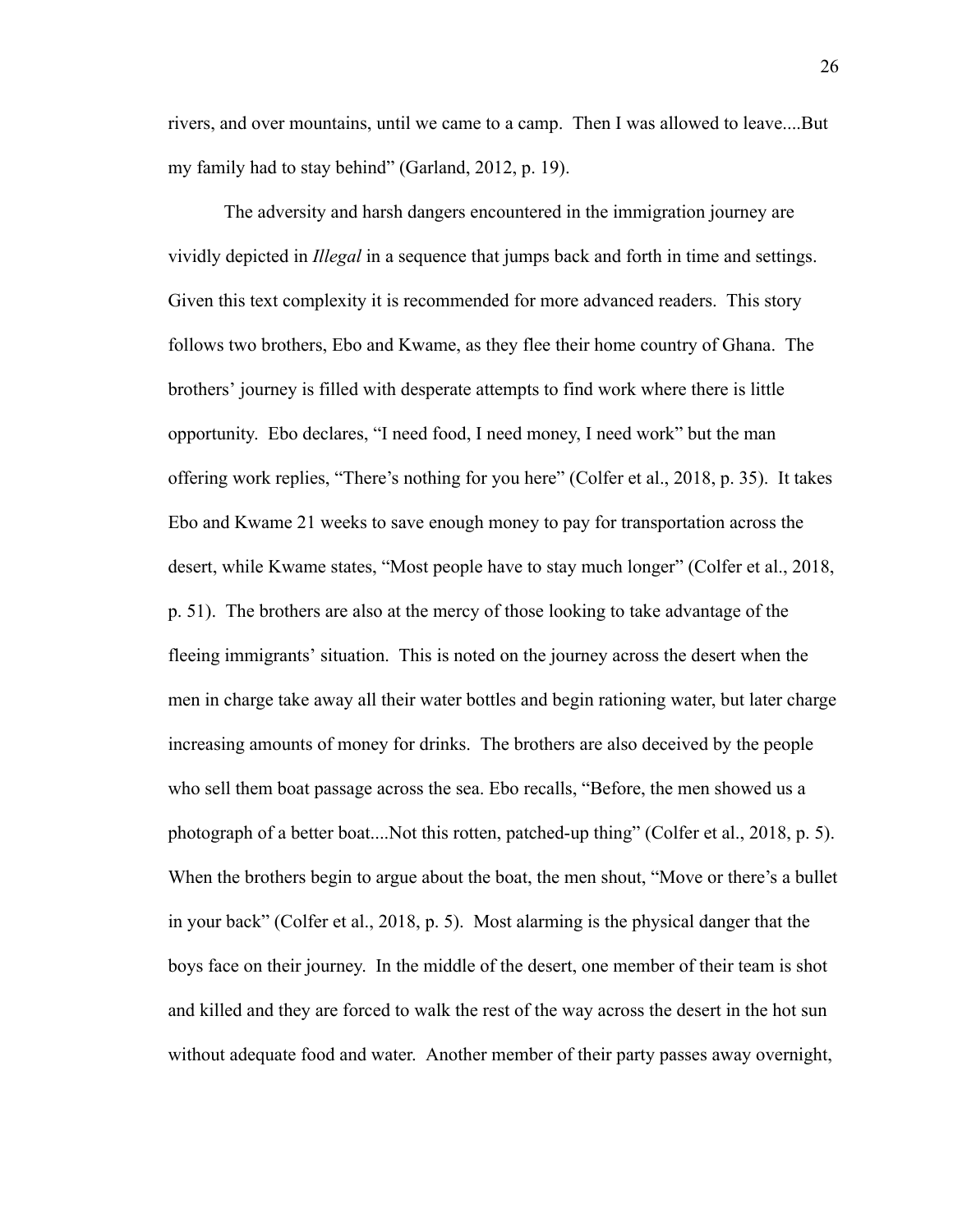perhaps due to the extreme cold of the night time desert. Finally, the boat ride across the sea ends up claiming an enormous number of immigrant lives. Ebo watches as his brother, Kwame, succumbs to the water and the boat goes under with people trapped on board. Ebo admits, "... I lose my big brother. I never see him again" (Colfer et al., 2018, p. 105).

*Lily Renee, Escape Artist,* offers a more historical perspective on immigration as it follows a young Jew escaping from the Nazis during World War II. Lily's narrative shares the range of emotions experienced during her immigration, from grief in having to leave Austria without her parents, to sympathy in her consolation of younger children on the Kindertransport. Lily also endures the fear of Nazi soldiers patrolling the train and searching belongings, and sadness when a soldier purposefully destroys her piece of keepsake pottery.

*When Stars Are Scattered,* a more current immigrant depiction for middle grade readers, is the story of two brothers fleeing from war-torn Somalia to a refugee camp in Kenya. Omar describes the difficulties in leaving Somalia, recalling, "We walked and walked and walked...but there was no place to go. There was too much fighting" (Jamieson & Mohamed, 2020, p. 186). He continues, saying, "We hid in bushes...sometimes we couldn't hide and the bandits found us. They'd take our food, our clothes...our...everything" (Jamieson & Mohamed, 2020, p. 186-187). Omar further expresses, "I was young, but...I knew people were dying. Our group got smaller and smaller" (Jamieson & Mohamed, 2020, p. 187). Omar describes how weak he and Hassan were by the time they reached the refugee camp, spending years recovering at the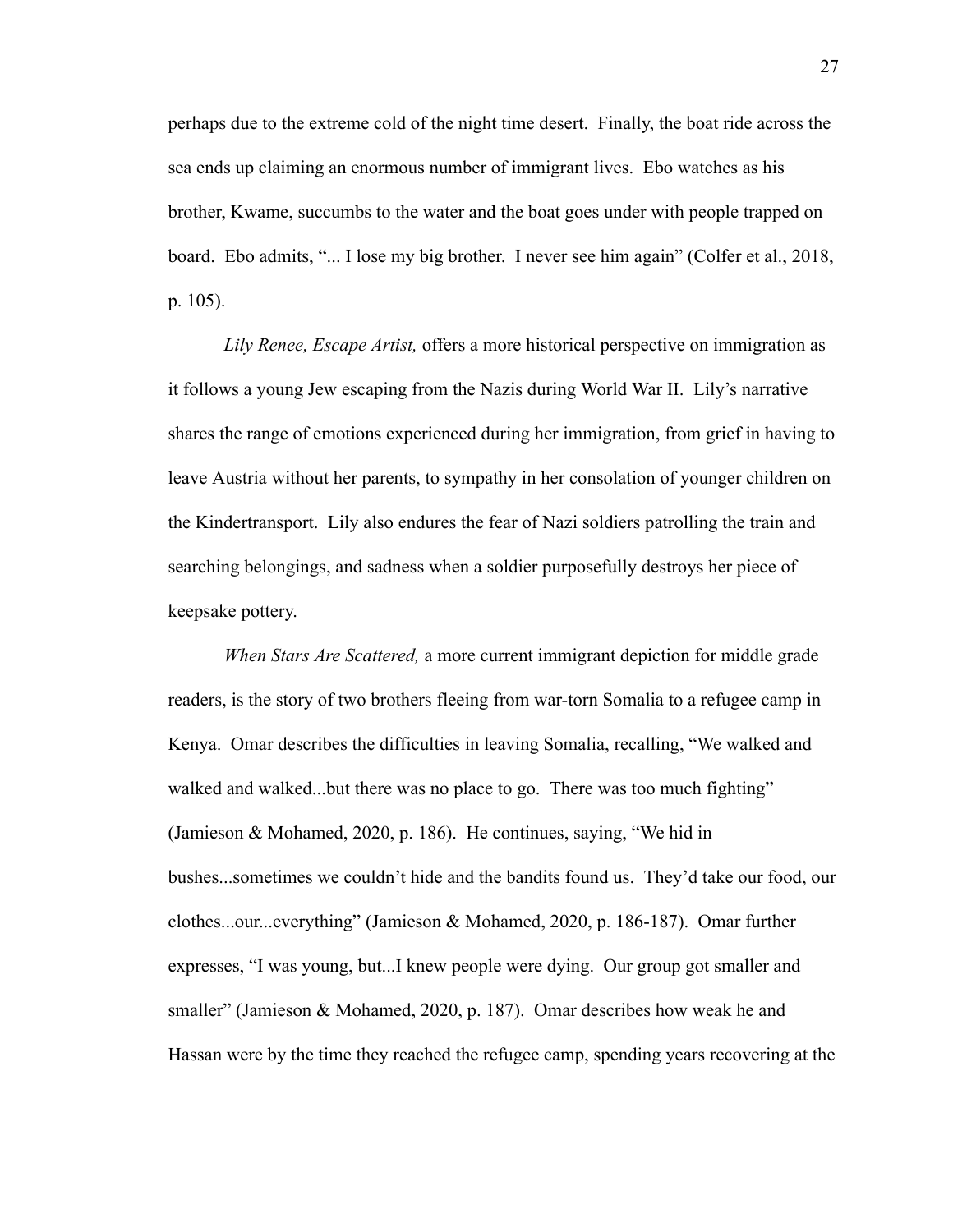hospital due to malnourishment, dehydration, and malaria. The brothers continue to experience difficulties after reaching the refugee camp. The lack of food and clothing at the refugee camp is a constant recurring theme throughout the story, illustrated by the small amounts of food they receive, the need to hide their ration card and entrust their foster mother, Fatuma, with their food rations so they will not get stolen. Omar describes a family where a younger child does not understand why there is no food to eat; "I see them hitting their mom because they're so angry about being hungry" (Jamieson  $\&$ Mohamed, 2020, p. 62). Omar declares, "The little kids don't understand what the older kids do - there is no food. Once they are older, they'll get used to being hungry" (Jamieson & Mohamed, 2020, p. 63). Limited access to education is another major theme in this text, as passing the tests to advance to the next level of school becomes of great importance to Omar. Omar states, "In Dadaab, any kid can go to primary school….But not every kid can go to secondary school" (Jamieson & Mohamed, 2020, p. 95). A final theme of the immigration process depicted in *When Stars Are Scattered* is the feeling that the refugees are stuck, unable to go back home and unable to move on to a new home. Omar poignantly shares what being a refugee means to him:

Being a refugee means I am always worried about my brother. He needs medical treatment, but the doctors here can't stop his seizures. Being a refugee means I am worried about Fatuma. Being a refugee means I am worried about my future. If I can't work, how can I support my family? Fatuma is getting weaker. How can I care for her, and my brother, and still earn money? Being a refugee means you don't really have a future. (Jamieson & Mohamed, 2020, pp. 228-229)

Omar's solemn testimony to the harsh realities of refugee life illustrates his frustration over not being in control of his circumstances and the accompanying worries of self-survival and providing for others.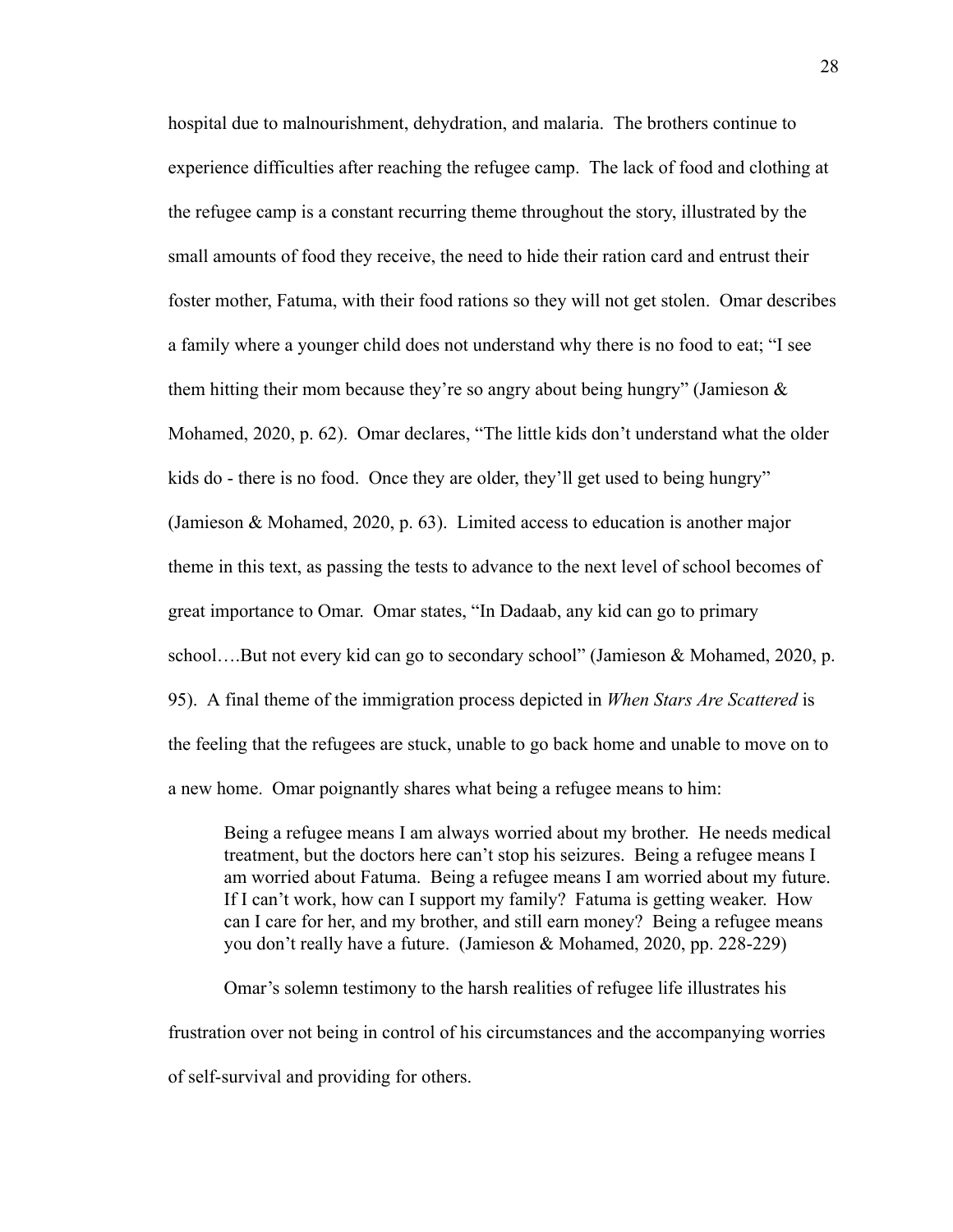#### **Family Stressors**

The significant amount of family related stress in immigrant lives demonstrates the importance of family and the consequences immigration has on family dynamics. Immigrant families experience strain from being separated from one another, acculturative conflict between family members, and major life events such as divorce, substance abuse, legal difficulties, illness, and death. The theme of family related stress is present in every text in this study, with subthemes related to death of family members, inability to find work, substance abuse, separation from parents, divorce, pressure to provide and care for family, and acculturative conflict between parents and children over social and cultural expectations.

*Stargazing* illustrates the social and cultural expectations of parents from the very onset of the story. Christine has just finished performing in an orchestra concert where everyone is dressed in uniform. Afterwards, Christine's mother and father are fussing over her unbuttoned shirt collar and complaining, "Everyone's gonna ask, why does Christine look different?" (Wang, 2019, p. 5). This focus on appearance returns when Christine's father discovers she has painted her toenails. He voices his disapproval, stating "things like clothes, makeup, and nail polish are just things to keep smart girls like you from succeeding" (Wang, 2019, p. 114). Christine finally reaches her emotional peak and shares her feelings with her father, asserting, "You want everyone to be perfect! Especially me! I try so hard to be perfect, but I just wish I could be more like Moon" (Wang, 2019, p. 186). This assertion demonstrates Christine's desire to be more bold,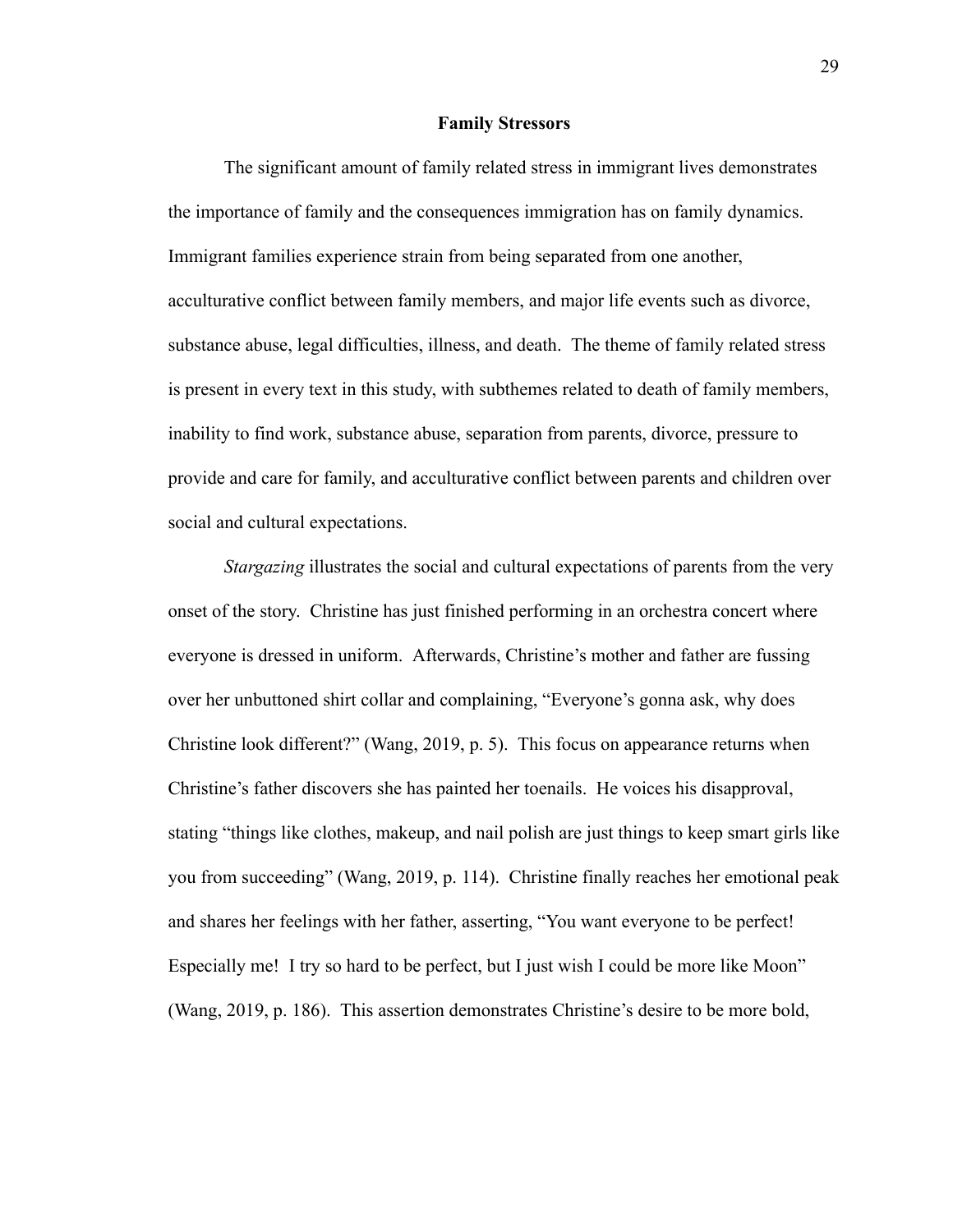confident, and carefree like Moon, rather than conform to her parents' expectations to be conservative, reserved, and studious.

*Pashmina* is the story of Pri, a teenage girl born in the United States following her mother's immigration from India. *Pashmina* provides perspective on the family stress of a single parent household with little extended family support. Pri's mother attempts to maintain religious rituals, but Pri often objects and at one point says to her, "Prayers are useless" (Chanani, 2017, p. 32). Pri's mother fires back, declaring, "In India I would never talk this rude way to my mom" and Pri responds with, "We're not in India" (Chanani, 2017, p. 32). Family stress can also result from a parental wish to maintain pride in heritage and connections to the homeland, while children may develop a stronger connection to life in the new country. In an interesting variation of this theme, Pri wants to know more about India and would like to travel there, while her mother states she never wants to return. This topic returns repeatedly and is a major source of disagreement between Pri and her mother. Pri's mother is decidedly against her visiting India, stating, "It's not safe or happy like you imagine it is" (Chanani, 2017, p. 82). Pri is also curious about why her mother left India without her father and inquires about him on multiple occasions. Her mother finally responds "that subject is permanently closed" (Chanani, 2017, p. 33).

The theme of family stress is quite evident in *When Stars Are Scattered* with many subthemes woven throughout. Omar and Hassan are Somali refugees at a camp in Kenya. They are without their parents, as Omar states, "Our father died in Somalia. But our mother is alive. We just don't know where" (Jamieson & Mohamed, 2020, p. 27).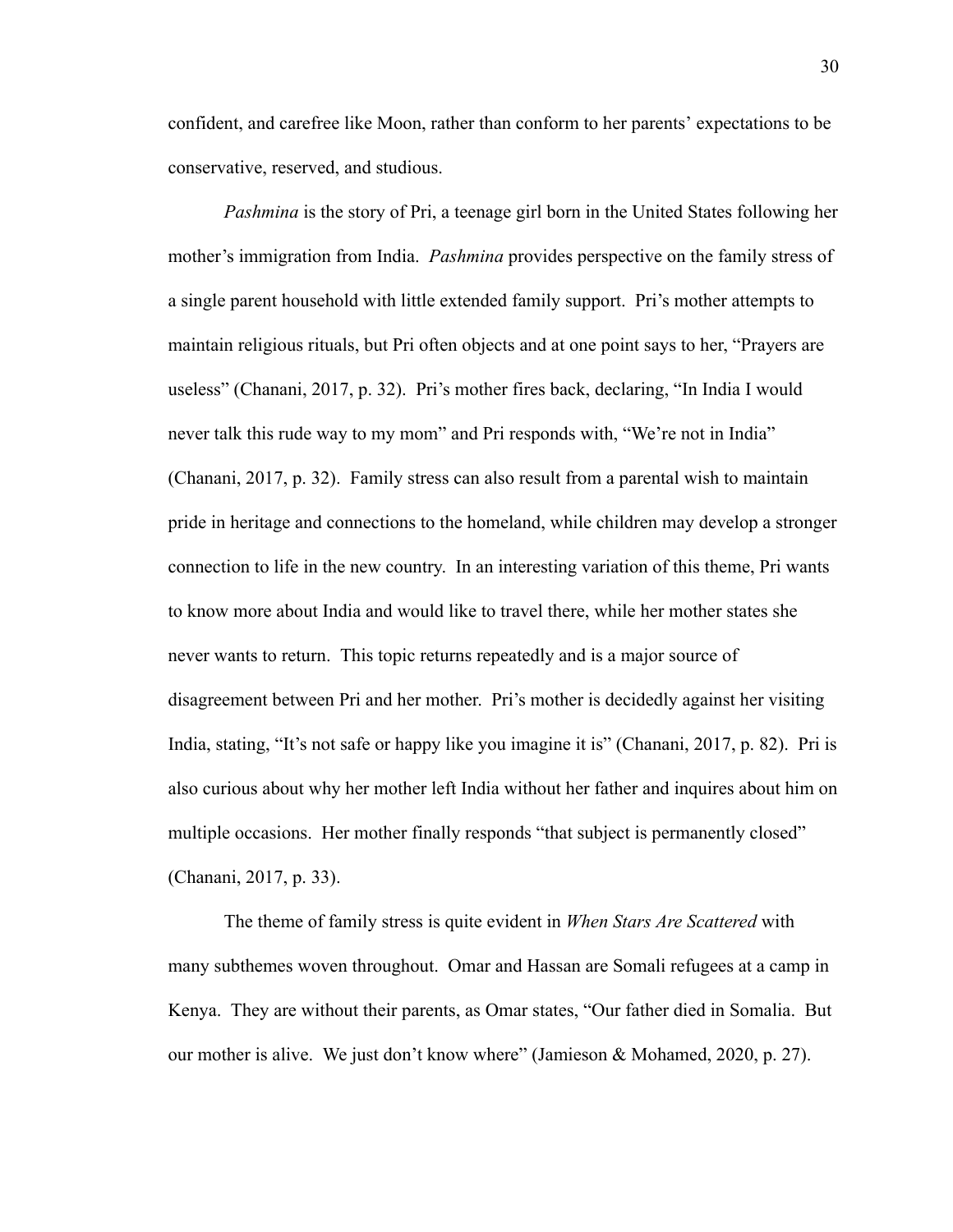Frustration over their mother's whereabouts returns multiple times, revealing Omar's mixed emotions. He expresses, "I love my mom. But sometimes I hate her for leaving us. It's like these two feelings are tearing me apart....We're here all alone!...Don't you care?!? Don't you love us?!" (Jamieson & Mohamed, 2020, p. 93). Omar is the oldest and has to care for his brother, Hassan, who has special needs. This responsibility prevents Omar from going to school and also places a great deal of stress on him to complete their family chores on his own. Eventually, Omar begins attending school and his stress level increases as he feels guilty leaving his brother and because he has even less time for chores. Omar returns home from school one day to find that Hassan has made a mess. Omar is exhausted and yells at Hassan, then defeatedly says, "I'm just so tired. I can't do all this. It's too hard" (Jamieson & Mohamed, 2020, p. 57).

Also prevalent across works is the inability for refugees to find work and earn enough money to support their family, often leading to substance abuse. Jeri, a friend of Omar, experiences this family stress as his father succumbs to depression and spends most of his time sitting around the market with nothing to do. Jeri and Omar find him there one day. Omar describes, "His eyes were all red, and his face looked sunken in. He and the men around him were all chewing khat leaves....They say it kind of helps you...forget things" (Jamieson & Mohamed, 2020, p. 126). Jeri's father ends their conversation by demanding that Jeri, "Get out of my face" (Jamieson & Mohamed, 2020, p. 128).

Dissonance between parents and children is further illustrated through the perspective of Maryam, an older girl who goes to school with Omar. Maryam is the top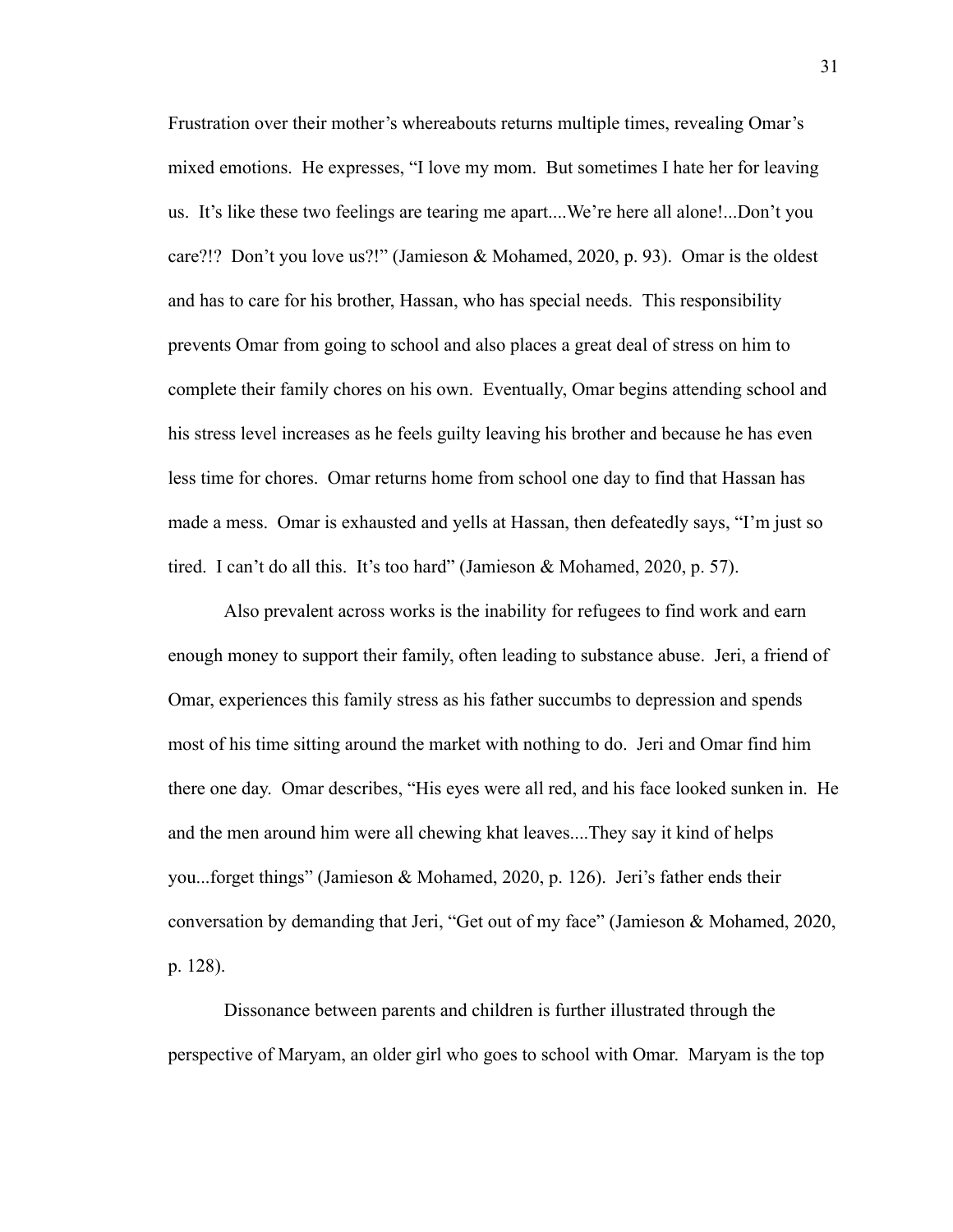female student at their school and has high aspirations to continue her education, while her father wants to marry her off to gain money. She asserts "if I stay number one in my class...my dad will have to let me stay in school. He'll see that a scholarship to Canada is worth a lot more money than me getting married" (Jamieson & Mohamed, 2020, p. 85). In the end, Maryam's father arranges for her to be married and she is not allowed to complete her exams as "there's no point since she won't be continuing on in school" (Jamieson & Mohamed, 2020, p. 104). Maryam is heartbroken, as she believed her success in school was her family's ticket out of the refugee camp.

#### **Pride in Heritage**

Immigrants demonstrate pride in their heritage through maintaining food and clothing traditions, continuing to speak their native language, practicing traditional religion, observing native celebrations, and through societal contributions as members of their ethnic communities.

The most common subtheme across the selected texts is the continued practice of the immigrants' traditional religions. It is present in *Be Prepared*, where Vera's camp experience is steeped in Russian Orthodox religion. Vera's family also attends worship service, where Vera realizes that role it plays in their lives. She observes, "But coming here was important to my mother. It was a little pocket of Russia, a familiar place in a strange land" (Brosgol, 2018, p. 31). The importance of practicing traditional religion is also conveyed in *Pashmina* , as Pri and her mother celebrate Diwali and pray often to the goddess Shakti. Shakti also plays a prominent role in the story, as her spirit weaves mysteriously throughout the narrative. Shakti eventually reveals herself and explains that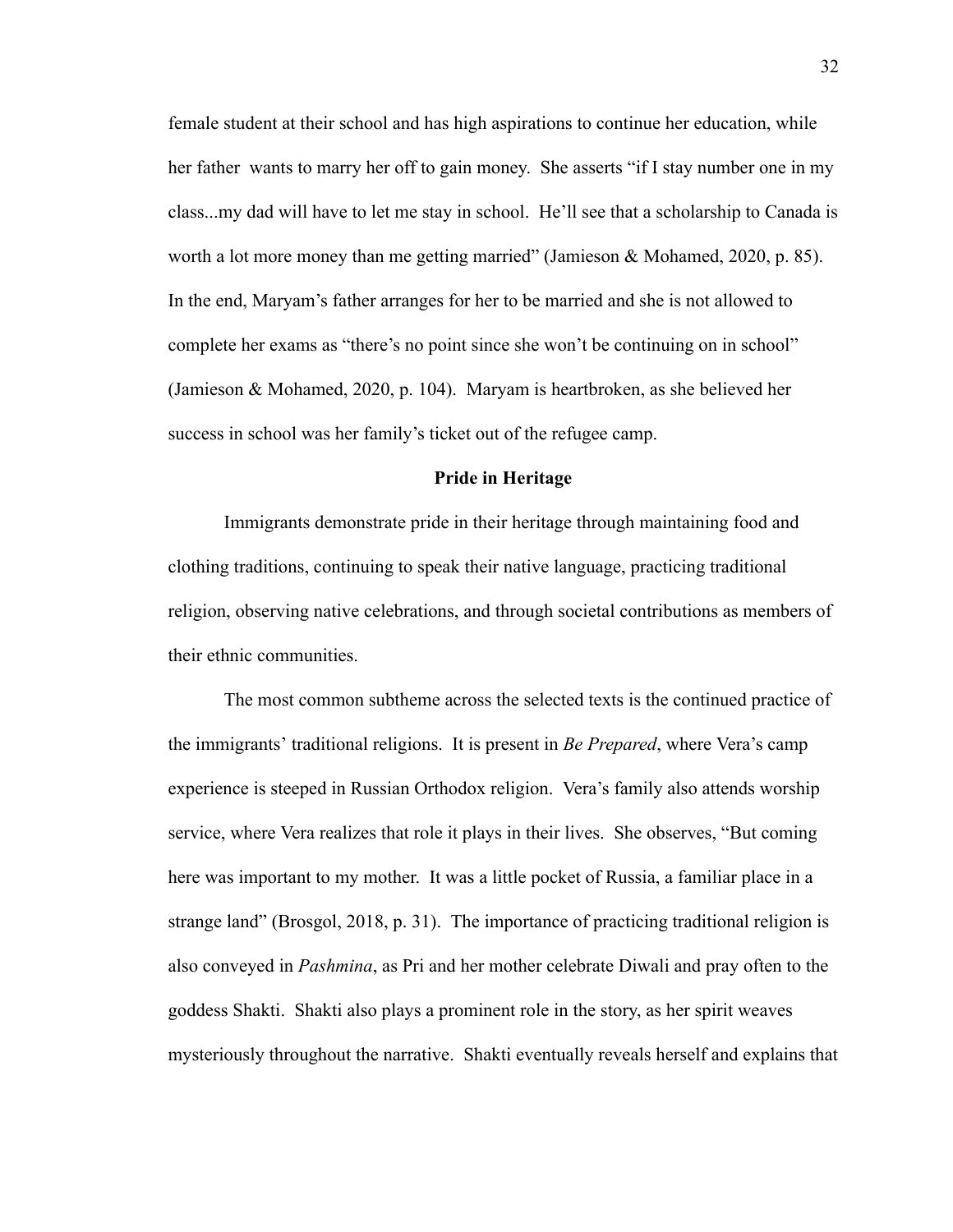she summoned the creation of the magical pashmina and that she is responsible for Pri's call to India. Shakti then enlists Pri in helping spread her message of choice to more Indian women through the pashmina. Finally, religious practice is woven throughout *When Stars Are Scattered*, where daily prayer is announced over loud speakers. Omar also studies the Quran and observes Ramadan, participating in the refugee camp's "big Eid prayer" with "thousands of people" (Jamieson & Mohamed, 2020, p. 149).

The remaining subthemes play minor roles in the texts. The continued speaking of native language is present in *Stargazing* , where Christine's mother teaches a class on how to speak Chinese. It is also present in *Be Prepared*, as Vera learns how to speak Russian in one of her classes at camp. However, in neither case are the characters seen utilizing the native language in their daily lives. Eating traditional food is featured in *Be Prepared*, with the family eating Russian food, including borscht, Medovik tort, and a beverage called kvass. Finally, the only character out of all the texts to continue wearing traditional clothing is Pri's mother in *Pashmina* . Pri momentarily revels in trying on a traditional Indian outfit, smiling at herself in the mirror and saying, "I feel so...INDIAN" (Chanani, 2017, p. 57). However, she is never again pictured wearing the outfit and when she returns home to the United States she continues to wear her usual t-shirt and pants.

#### **Adversity Faced in Homeland**

An additional theme emerging from these texts is the adversity immigrants face in their homeland. The presence of this theme provides great insight into the driving forces behind why some immigrants leave their home country. In the selected texts, the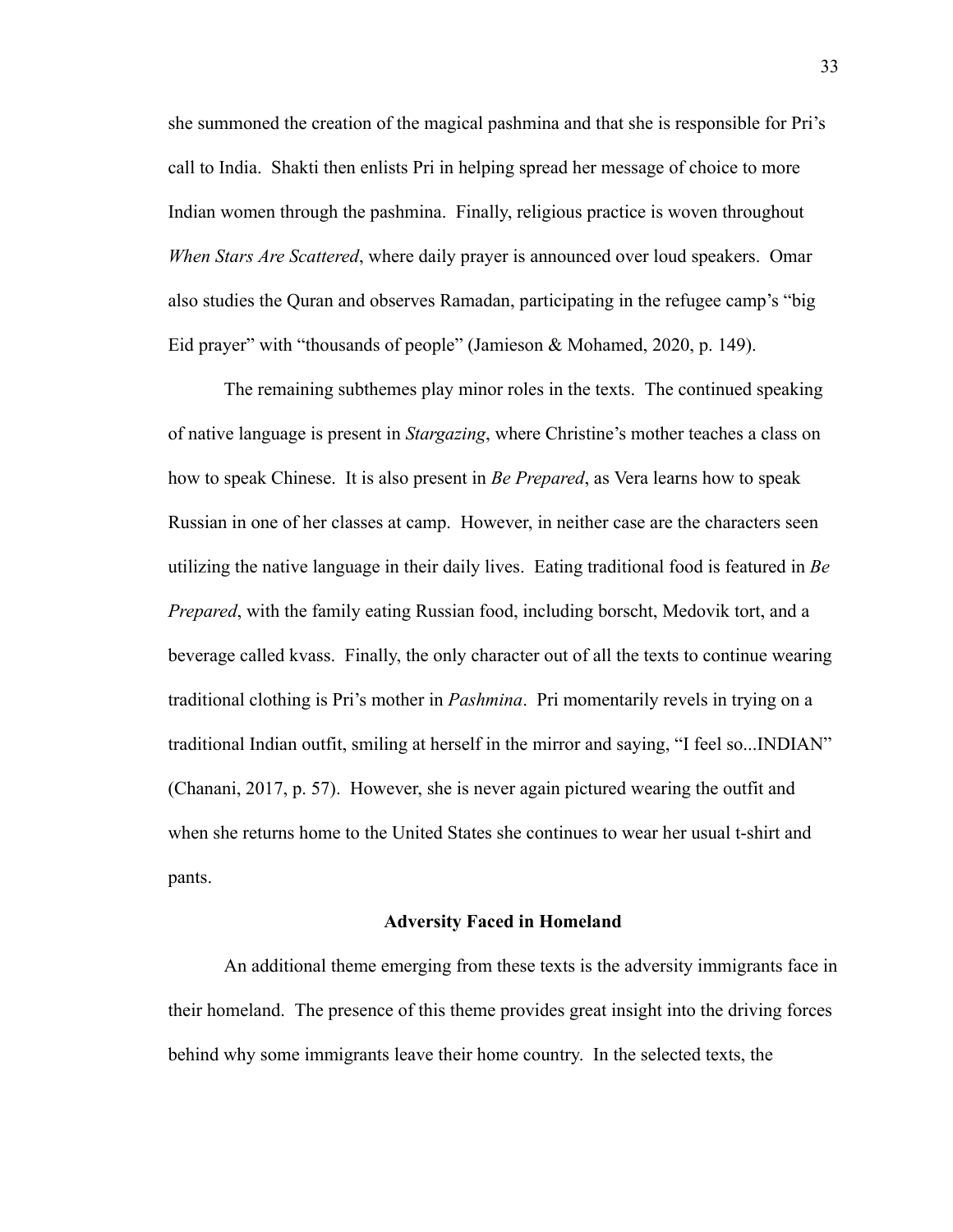adversity most often stems from violence and fear for personal and family safety. Additionally, gender inequality is the impetus for leaving the homeland in one of the stories.

*Azzi in Between* , *When Stars Are Scattered* , and *Lily Renee, Escape Artist* all contain depictions of violence and fear for one's safety in the homeland. *Lily Renee*  offers a historical perspective on the Nazis' persecution of the Jews. Lily and her family watch as the Nazis invade their town in Austria, with Lily fearfully peering out the window and admitting "... I'm scared" (Robbins & Timmons, 2011, p. 7). Lily describes a lack of food, stating, "I've been hungry for a year. Once the Nazis took over, we never had enough food" (Robbins & Timmons, 2011, p. 26). The story details how the Nazis whittled away Jewish rights and freedoms, recalls the events of Kristallnacht, and mentions the most horrible result of the Nazi persecution, stating, "Of the less-fortunate children who remained behind, 1.5 million were murdered by the Nazis" (Robbins & Timmons, 2011, p. 23). Similarly, *Azzi in Between* depicts an army of soldiers moving into their city and helicopters flying overhead. One night Azzi's family receives a phone call and her father cries out, "Quick! Get in the car! No time to lose, no time to pack. We must leave the country. We are in terrible danger!" (Garland, 2012, p. 4). The final text of the sample that contains this theme of violence and fear is *When Stars Are Scattered* . Omar recalls his story of leaving Somalia, beginning with a group of men with guns attacking his father while he worked in the field. Omar and Hassan ran back to their village, where Omar describes "... I heard gunshots, and screaming, and soon the whole village was running. There were angry men everywhere" (Jamieson & Mohamed, 2020,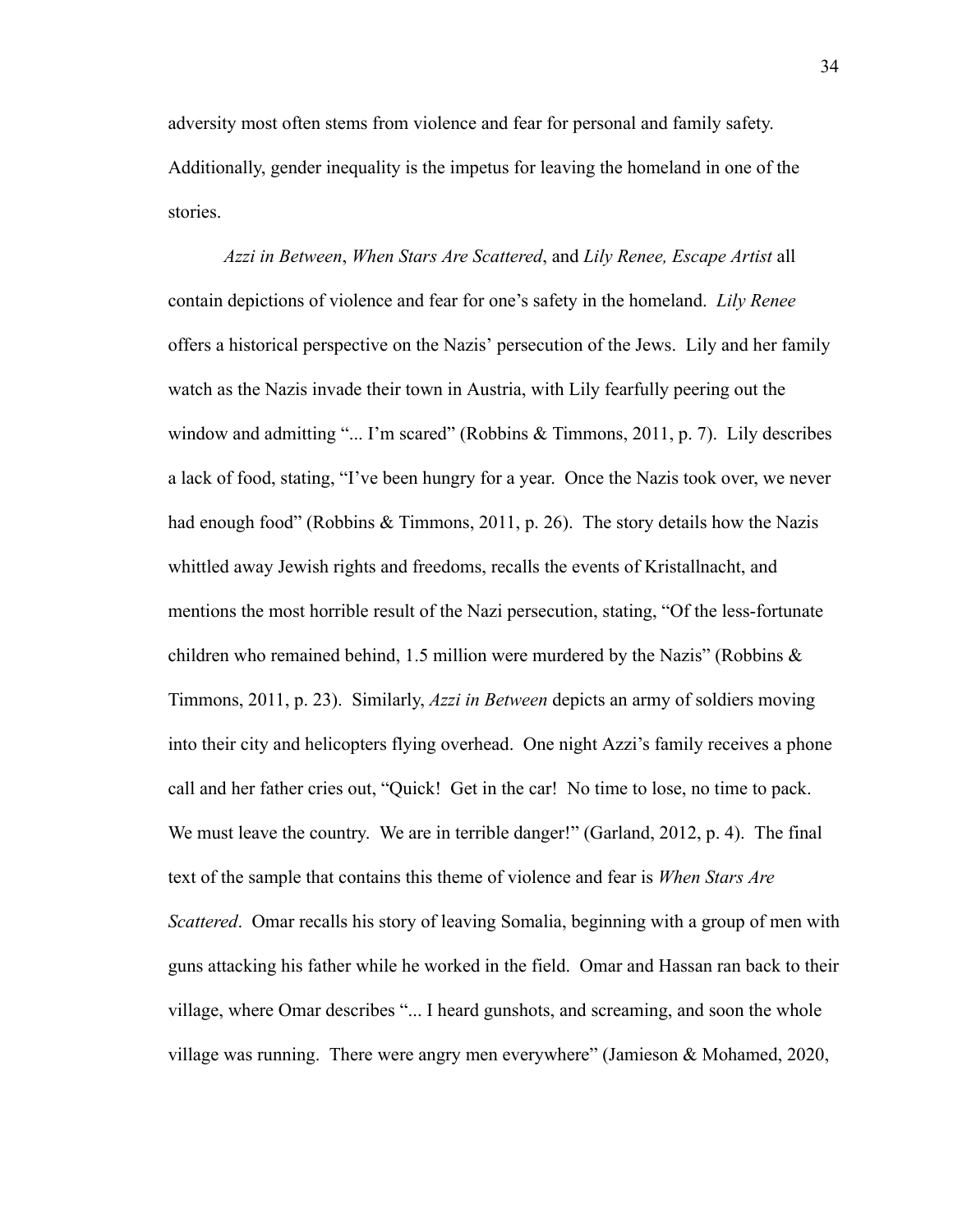p. 182). Omar also states, "What happened in our village was happening everywhere in Somalia. We had to find someplace safe" (Jamieson & Mohamed, 2020, p. 186).

In *Pashmina* , the oppression of women in India is gently exposed through a fantasy story surrounding a magical pashmina, or shawl. Pri, the teenage daughter of an Indian immigrant, discovers the pashmina in her mother's old suitcase. When she places it around her shoulders, Pri is transported to a fantasy version of India. This spurs her curiosity and is the seed to Pri's idea to visit India. Prior to Pri's trip to India, her mother sets the stage for illumination of the theme, saying, "In India they don't allow girls to drive" (Chanani, 2017, p. 2), and India is "not safe or happy like you imagine it is" (Chanani, 2017, p. 82).

When Pri visits her aunt in India, she learns the story of why her mother left for the United States. Pri's mother was promised to be wed to a man but when she became pregnant by him prior to the wedding, the man's family called off the marriage. If Pri's mother remained in India "it would bring his family dishonor. They had money and power. They offered to arrange for your mom to leave" (Chanani, 2017, p. 123). Pri's aunt also discovers the magic of the pashmina, as it allows her a look into a future where her daughter is forced to teach in the Indian slums. Pri and her aunt are driven to uncover the origin of the mysterious pashmina. They discover the pashmina was first woven by Rohini, a poor girl in India who felt like she didn't have any choice but to work in a weaving factory. In a fiery vision, the goddess Shakti led Rohini to magical golden silk, directing her to "make one last pashmina. That pashmina will allow women to see their choices. You shall no longer be bound by fear" (Chanani, 2017, p. 142). Upon finishing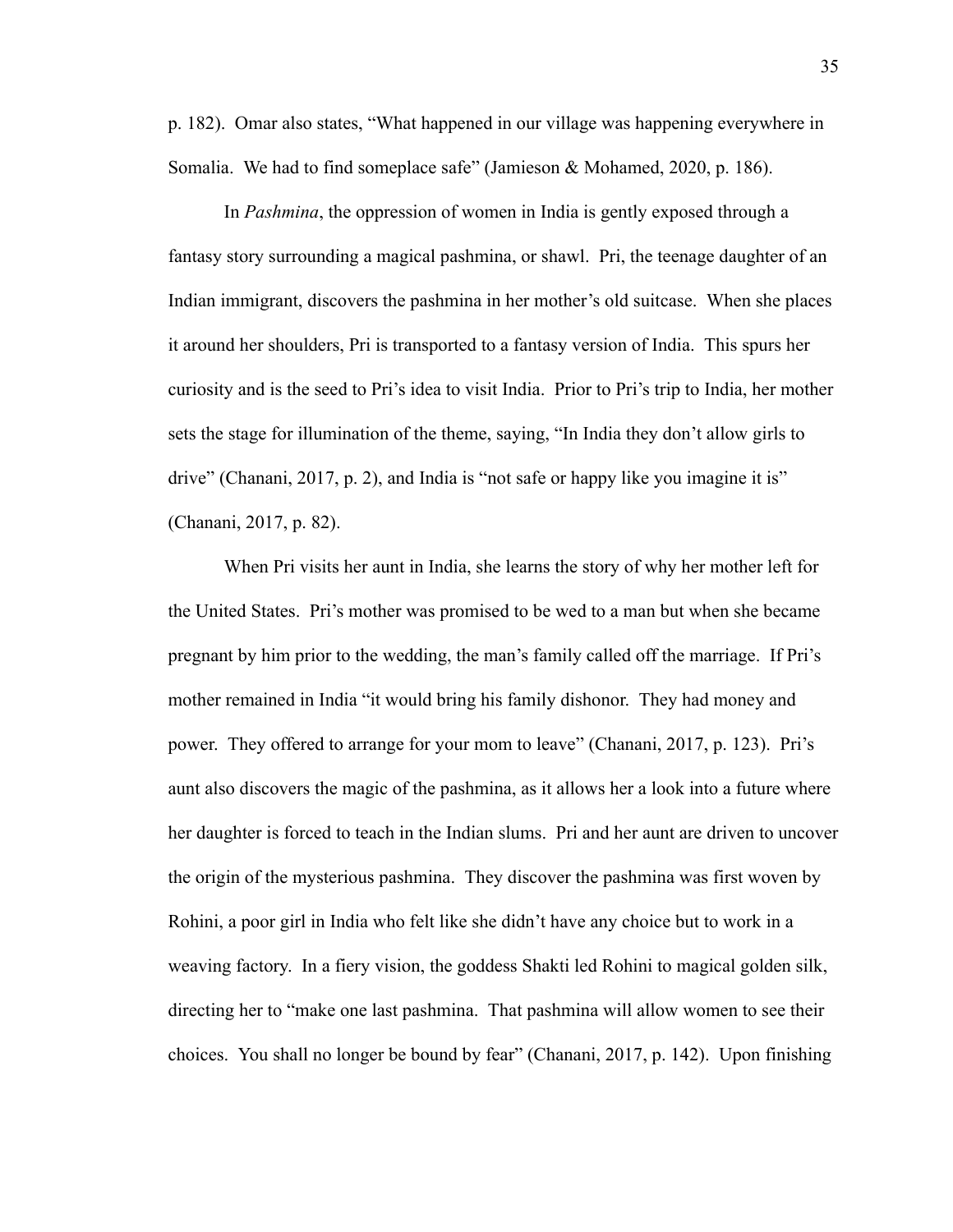the pashmina and placing it around her, Rohini states, "I saw a possible future free of factory work" and a life "full of joy and in my control" (Chanani, 2017, p. 145).

When Pri arrives back home, she learns that her mother received the pashmina as a gift from her nanny the night her marriage was called off. When her mother placed it around her shoulders she envisioned life in the United States, thankfully saying, "Life with you would've been impossible in India. Here I can be independent" (Chanani, 2017, p. 155). In the final page of the book, yet another Indian woman in a servient role is discovering the magic of the pashmina.

#### **Support from Community**

The second additional theme emerging from multiple texts is the support immigrants receive from community, including assistance and encouragement from other immigrants and nonimmigrants.

*Lily Renee* depicts how Jewish children were assisted by non-Jewish citizens during the Nazi Holocaust. Lily receives help from several people during her immigration journey, including her pen pal's family in England who allow her to stay with them, the Dutch people who provide nourishment to the children on the Kindertransport, and friends of Lily's cousin who provide Lily safe quarters and help her obtain passage aboard a ship sailing to the United States. *When Stars Are Scattered* also demonstrates community aid through the supplies and social work support the refugees receive through the UNHCR, the UN Refugee Agency. In particular, Omar receives assistance multiple times from Susan Martinez, a UN social worker, including help filling out the resettlement paperwork.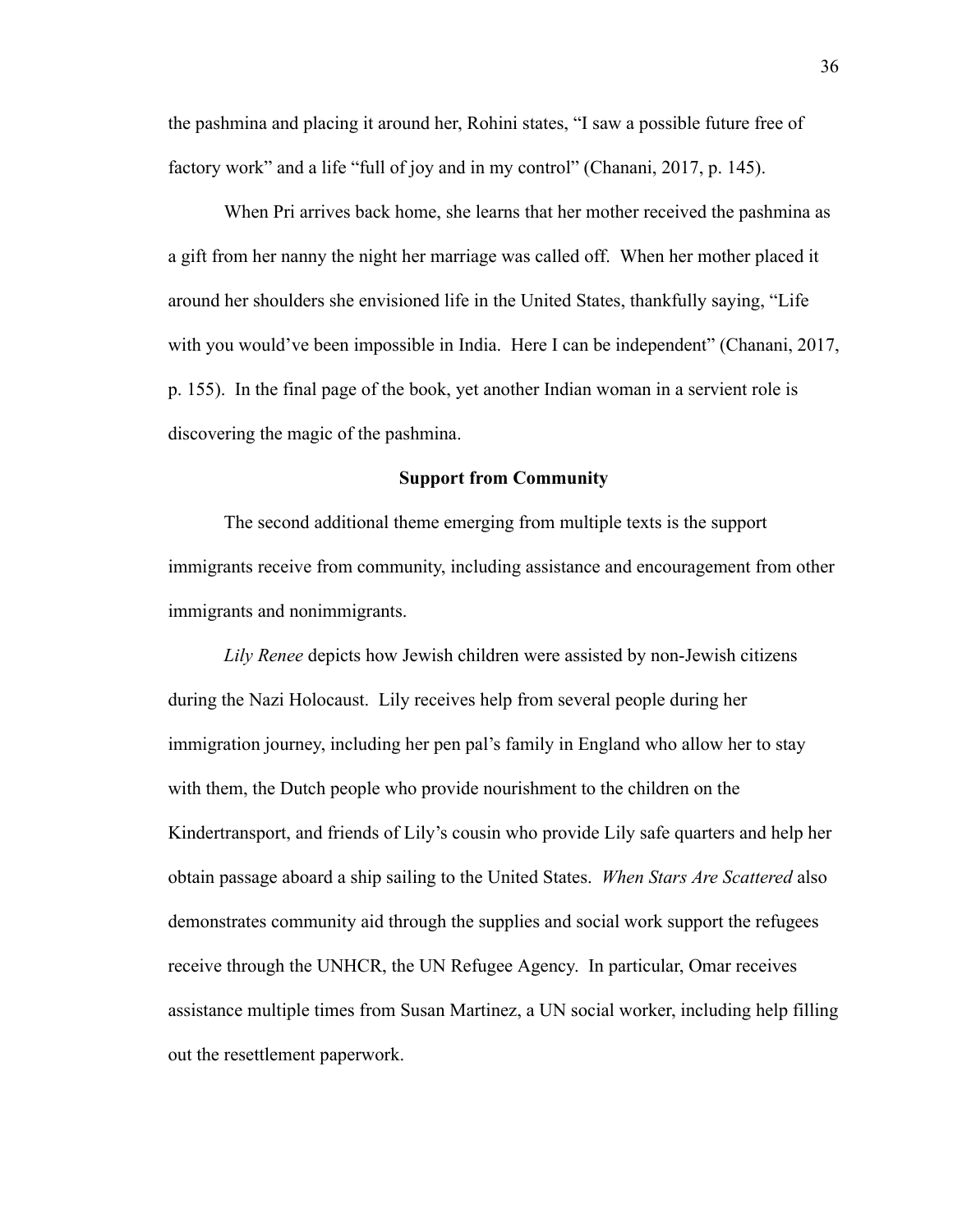*Illegal, Lily Renee, Stargazing, Pashmina* , *Undocumented,* and *When Stars Are Scattered* all illustrate immigrants helping one another. This theme is highly notable in *When Stars Are Scattered,* as the refugee camp as a whole provides immense support to Omar and Hassan. The boys receive the most care from Fatuma, a kind older lady who agrees to be their foster parent. Fatuma's love for the boys is demonstrated throughout the book, as she cooks for them, helps provide them with clothing, and cares for Hassan while Omar is at school. The boys also receive support from other camp members who frequently escort Hassan back home, as he has a tendency to run off. Hassan even runs miles away to a neighboring camp where Omar finds that he has been taken in by a kind family. The father remarks, "He is safe at my home....My wife is caring for him" (Jamieson & Mohamed, 2020, p. 239). One of the older refugees also befriends Omar, encourages him to attend school, and offers him English lessons to help him be more successful at school. Additionally, Omar describes the care they received during their journey from Somalia, recalling, "we walked with our neighbors...they had our lives in their hands" (Jamieson & Mohamed, 2020, p. 186). The care and support that Omar and Hassan receive is crucial to their survival and Omar illustrates his appreciation at the close of the book, expressing, "Many years ago, we lost our mother. But maybe she's not gone. She is in the love that surrounds us and the people that care for us" (Jamieson  $\&$ Mohamed, 2020, p. 254).

#### **Summary**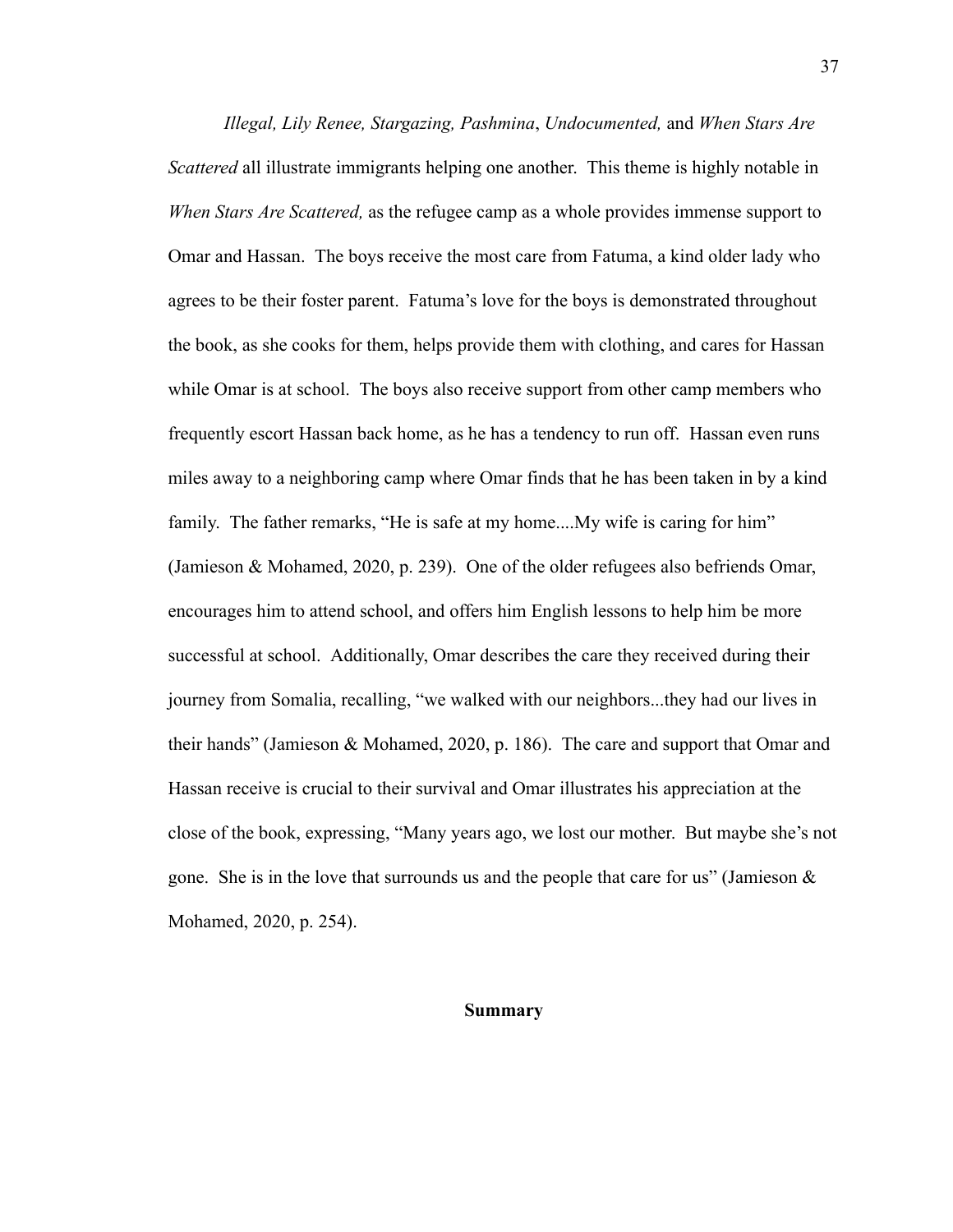This analysis of nine graphic texts containing immigrant narratives for youth in grades kindergarten through fifth identified multiple themes present in the texts. The most common theme, Family Stressors, is present in every book with varied depictions of family separation, divorce, acculturative conflict between family members, substance abuse, inability to find work, illness, and death. Three additional commonly occurring themes that are present across most of the books include Creation of a New Social or Cultural Identity, Anti-Immigration Climate, and Acculturative Conflict. The Creation of a New Social or Cultural identity is depicted in the how the immigrants' new environments influence their social and cultural choices with friends and classmates. The theme of Anti-Immigration Climate is presented through discrimination against immigrants in the workplace and community, and bullying at school. Finally, Acculturative Conflict is depicted in the books through the immigrant characters' experiences in adapting to new culture in their navigation of relationships with peers and challenges in learning a new language.

This analysis also revealed more prominent themes across the selected literature; themes are prominent when they are fundamental to the advancement of the storyline in multiple books. These prominent themes include Family Stressors, Adversity Faced in the Homeland, and Difficulties During the Immigration Process. The theme of Family Stressors is also one of the more commonly occurring themes and is described above. The Adversity Faced in the Homeland is depicted through gender inequities experienced by immigrant characters and the violence occurring in immigrants' homelands. The theme of Difficulties During the Immigration Process is illustrated through the intense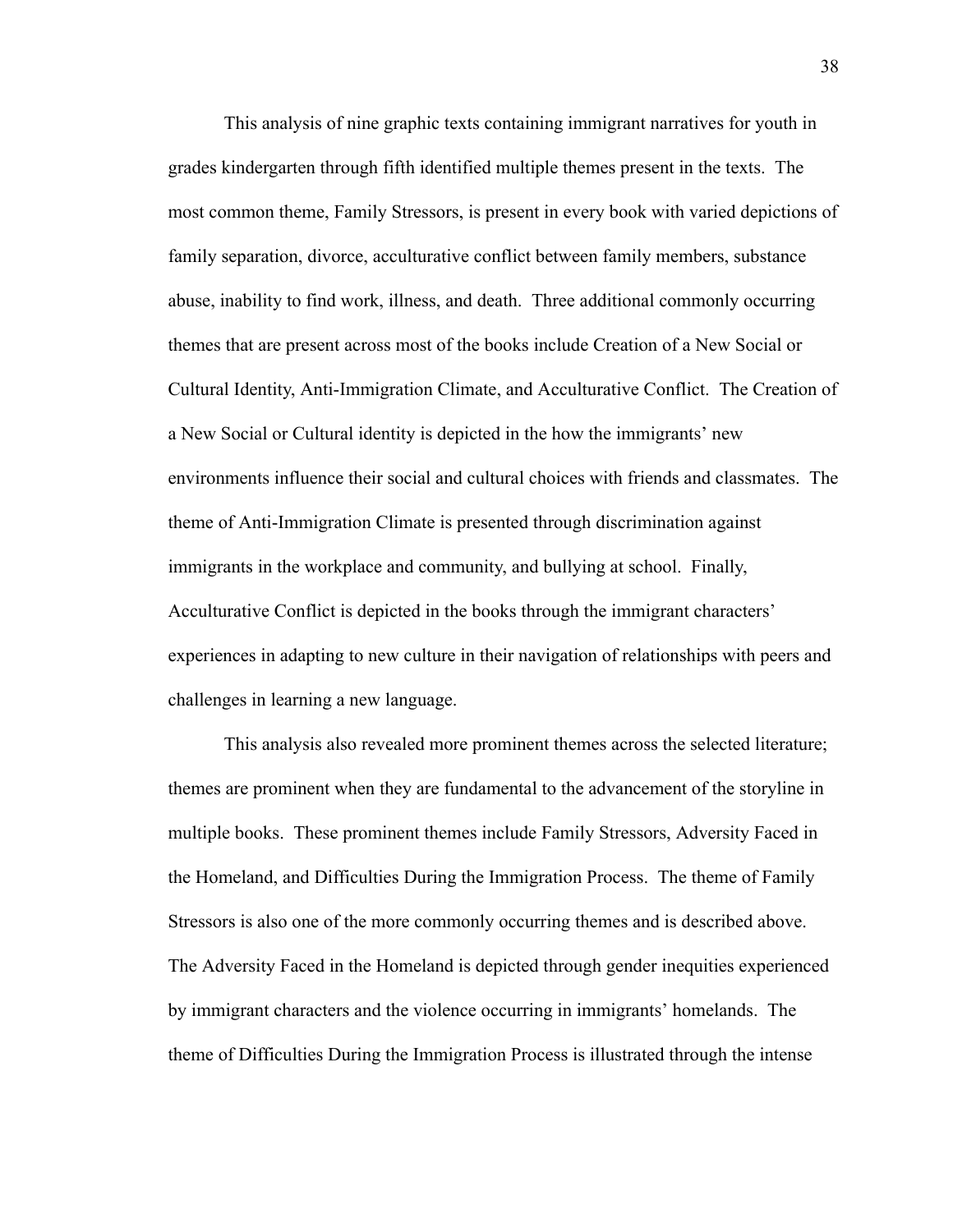fear and sadness experienced by the immigrants, the long and difficult journeys endured, the lack of adequate supplies, deception by people offering services, exposure to physical danger, difficulty in finding work, and the feeling of not having a real home.

Themes that are present across some of the books, but play a major role in very few texts include Pride in Heritage and Support from Community. The theme of Pride in Heritage is depicted across the texts through the continued practice of traditional religions, continued speaking of native languages, eating traditional food, and wearing traditional clothing. Support from the Community is illustrated through the assistance and encouragement immigrants receive from others, both fellow immigrants and nonimmigrants. Finally, the theme of Social Mobility, or advancement in social hierarchy, is not found to be present in any of the selected literature.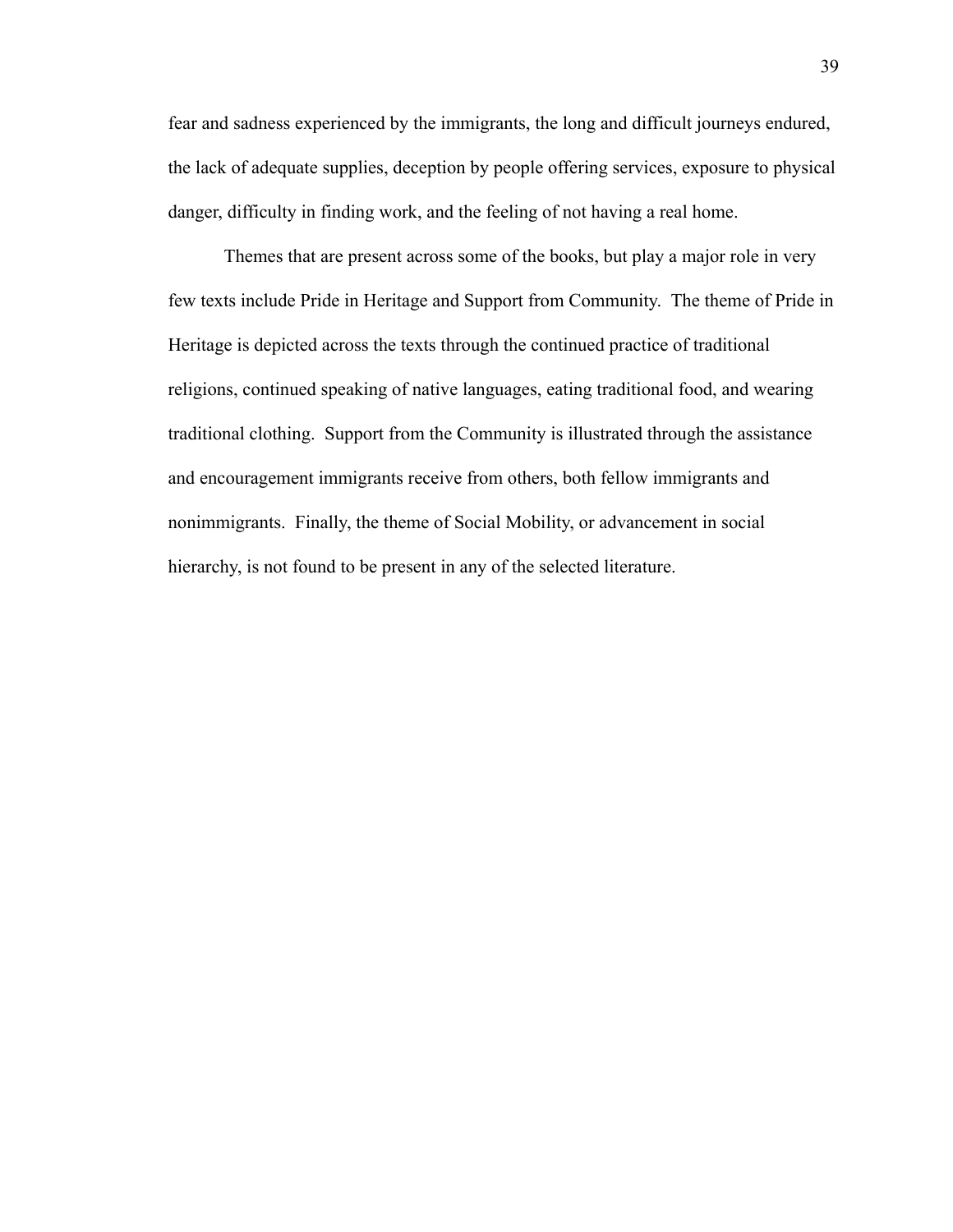#### **CHAPTER 5**

#### **CONCLUSIONS AND RECOMMENDATIONS**

The purpose of this study was to analyze graphic literature for respectful and authentic portrayals of immigrants to help librarians and classroom teachers build culturally inclusive library collections. The study sought to answer the question of how immigrants are portrayed in elementary level graphic texts. Nine books were chosen utilizing reviews from authoritative sources along with the *Wilson's Children's Collection*  and *Wilson's Middle and Junior High Core Collection* databases to ensure the study was comprised of high-quality literature. The selected texts were analyzed to determine the themes present in both the text and illustrations. Results of the study found the most commonly occurring themes, or those that are present across most of the books, to be: Family Stressors, Creation of a New Social or Cultural Identity, Anti-Immigration Climate, and Acculturative Conflict. However, this analysis revealed more prominent themes across the selected literature; themes are prominent when they are fundamental to the advancement of the storyline in multiple books. These prominent themes include Family Stressors, Adversity Faced in the Homeland, and Difficulties During the Immigration Process. Themes that are present across some of the books, but play a major role in very few texts include Pride in Heritage and Support from Community. Finally, the theme of Social Mobility is not found to be present in any of the selected literature. This research aids librarians and classroom teachers in identifying literature to build an inclusive library collection which promotes empathy for others and provides immigrants an opportunity for self-reflection.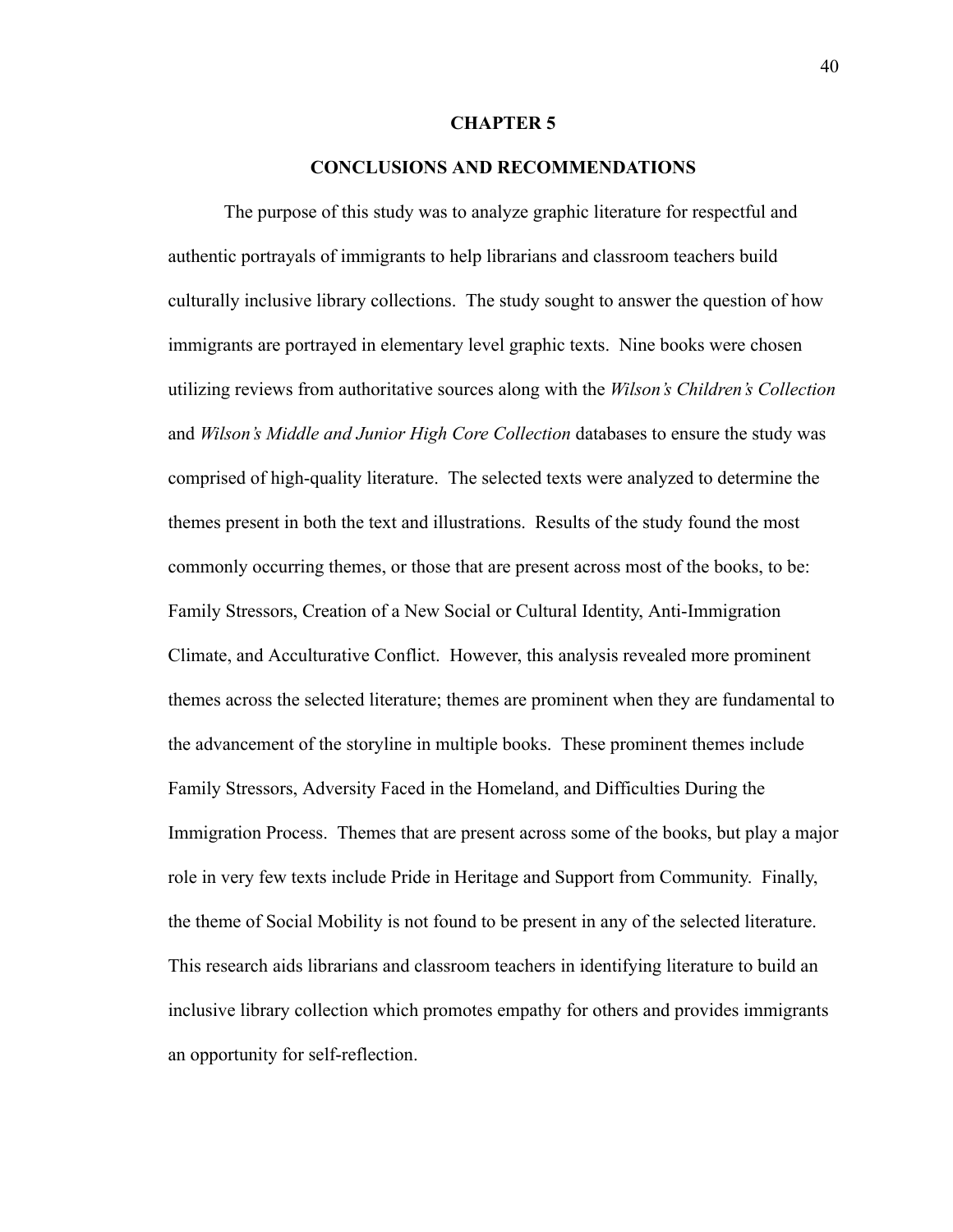#### **Conclusions**

This analysis of nine elementary level graphic novels found the portrayal of immigrants to resemble that described in previous research in several ways. The works explored here, and those reported on in previously published literature, found several recurring themes: Acculturative Conflict, Anti-Immigration Climate, Creation of New Identity, Difficulties During Immigration, Family Stressors, Pride in Heritage. However, the theme of Social Mobility, identified in past studies, was not found to be present in the current study's texts. To the list of themes related to the portrayal of immigrants in youth literature, the current study adds two additional themes: Adversity Faced in the Homeland and Support from the Surrounding Community.

Previous studies identified common stressors and difficulties immigrant students experience in their new environments and analyzed how immigrant experiences are portrayed in children's literature. In comparing the findings of the current analysis with those of previous research, we can assess the current status of immigrant portrayal in graphic literature for youth.

As found in a study by Tummala-Narra and Sathasivam-Rueckert (2016), the acculturative conflict experienced by immigrant students includes difficulty establishing relationships with peers, the challenge of learning a new language, and having to serve as a translator for family members. While serving as a translator was not an experience encountered in the narratives explored here, language acquisition and difficulty with peer relationships were both present. Due to the difficulty establishing relationships, immigrant characters felt isolated and lonely. The challenge of learning a new language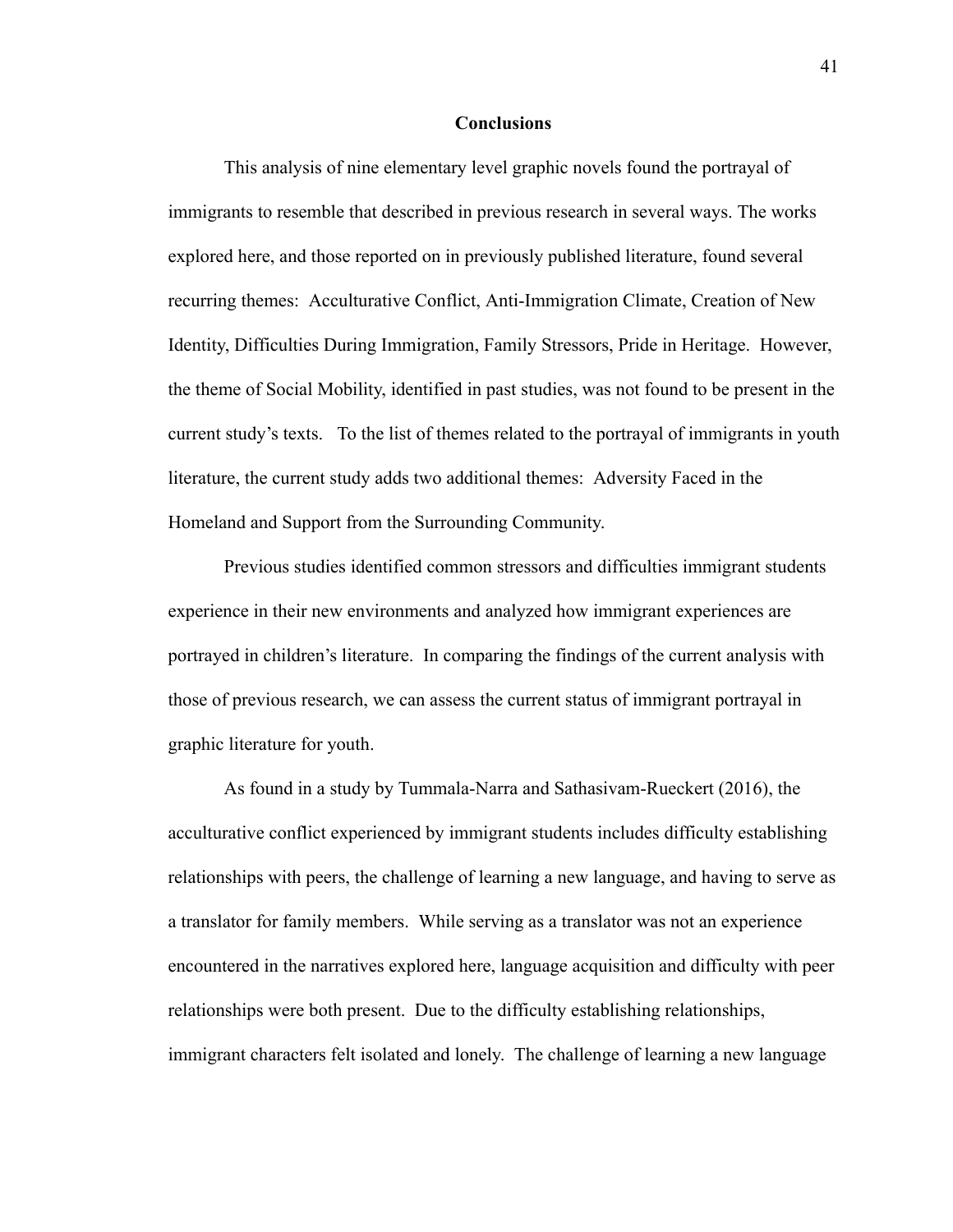is present in two of the texts and in both, the immigrant students' success in school is affected by their ability to learn English. These depictions of acculturative conflict reveal the potential impact it has on student learning and the ability to make friends.

Tummala-Narra and Sathasivam-Rueckert (2016) also identified anti-immigration experiences that immigrant students face, including positive and negative stereotypes and discrimination through ethnicity misidentification, assumed language difficulties based on ethnicity, and bullying or being falsely blamed. However, not all characters in the current study's selected texts were students, and thus some of the anti-immigration experiences fall outside this prior study's student-centered scope. As such, the most notable theme in two of this study's books is discrimination in the workplace where workers do not receive fair pay and benefits due to their immigration status. More in tune with student perspectives, two characters face discrimination among their school peers. Discrimination against immigrants was a theme identified as missing in the previous picturebook analysis conducted by Lamme, Fu, and Lowery (2004). The varied depictions of discrimination present in the current study's texts illuminate that discrimination takes many different forms and that individuals of any age can be potential targets.

Lamme, Fu, and Lowery (2004) identified that merging native and new culture and becoming a naturalized citizen demonstrate the creation of a new social or cultural identity. Although this theme is present in a majority of the texts, in most cases it appears in brief moments. However, this theme is notable in *Stargazing* , where Christine breaks away from the cultural and social boundaries established by her parents. Whereas some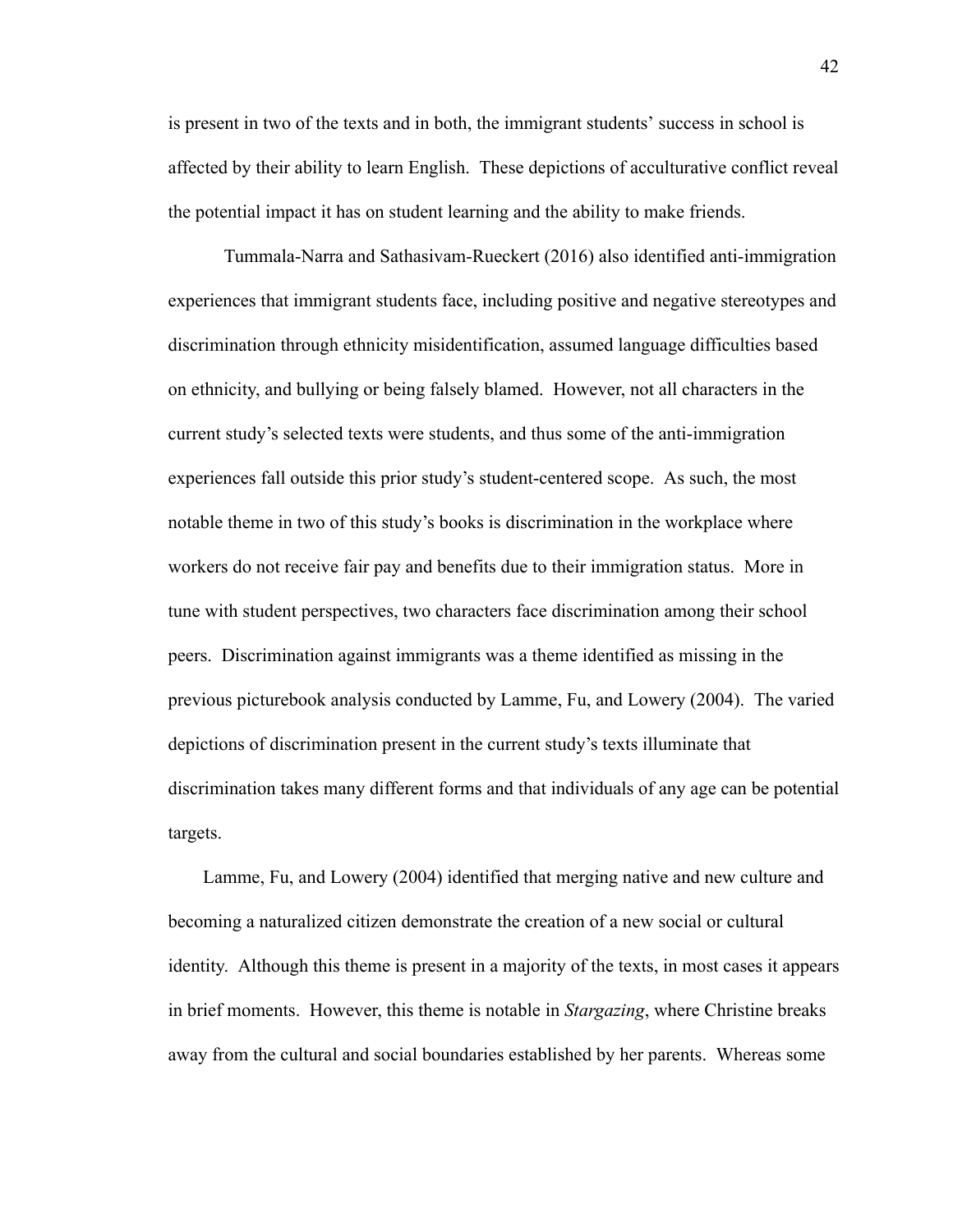depictions of immigrants creating a new identity show the characters ditching their heritage altogether in favor of the new culture, none of the characters across these texts do so. A depiction of immigrants choosing to retain aspects of their heritage is important as it celebrates and preserves diverse cultures and values. This aspect is important to consider when selecting literature for a culturally inclusive learning environment.

A study by Rodriguez and Braden (2018) examined how Latinx immigrants were portrayed in picture books and identified that during the immigration process, characters often feel a range of emotions, show strength in adverse times, and face dangers during their journey. While not every book in the current study depicts the character's immigration process, every story that does include the immigration journey depicts the difficulties endured by the immigrants. The immigrants do experience a range of feelings, but what is most enlightening are the hardships and dangers immigrants endure in making their journey. One text offered the simplest and most innocent depiction of the perilous journey, showing a girl hiding under a blanket in the car as her family tries to pass through the border patrol. In contrast, another text offers a stark depiction of the potential danger and consequences, including a lack of adequate supplies, deception by people offering services, and grave exposure to physical danger, revealing that not all who attempt the journey survive. Depictions of these circumstances are important for providing immigrants an opportunity to reflect on their own experiences and crucial in developing awareness among nonimmigrants of the difficult journeys immigrants endure.

Similar to the themes identified in children's picturebooks by Lamme, Fu, and Lowery (2004) and the immigrant experiences identified by Patel et al. (2016), the texts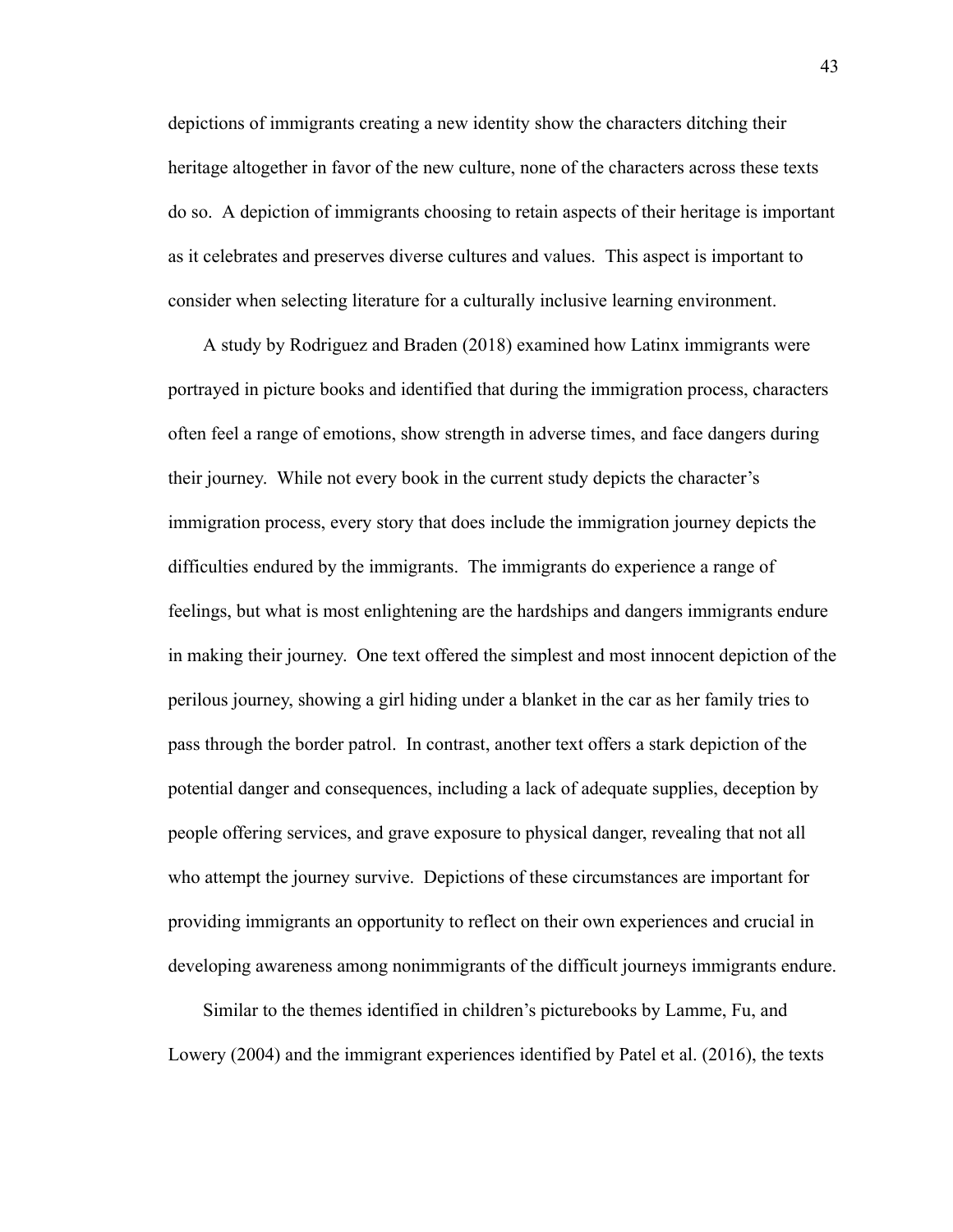in the study illustrate family related stress resulting from the death of family members, inability to find work, substance abuse, familial separation, divorce, pressure to provide and care for family, and generational acculturative conflict. The most common family-related themes identified in this study's texts are acculturative conflict among family and family separation and/or death. The theme of family stress is present in every text, suggesting that family is vitally important to immigrants and the process of immigration brings significant adversity to families.

As suggested by Tummala-Narra and Sathasivam-Rueckert (2016), immigrants take great pride in sustaining religious and cultural customs that celebrate their heritage. Additionally, immigrants and immigrant families place value on continuing the use of native language. The current study identified continued religious practice as the most common depiction of this theme and found it present in several of the texts. Continuance of native language, eating traditional food, and wearing traditional clothing make cameo appearances as well in the texts, providing further examples of immigrants choosing to retain cultural and ethnic customs. Depictions of immigrants celebrating pride in their heritage is important as it acknowledges and preserves diverse cultures and values. This dimension is important to consider when selecting literature for a culturally inclusive learning environment.

The adversity immigrants face in their homeland is a significant new theme to emerge from this study and provides insight into the impetus for immigration. This theme is evident in four of the texts, with three illustrating violence and fear for personal and family safety. The fourth text depicts a less than ideal quality of life due to gender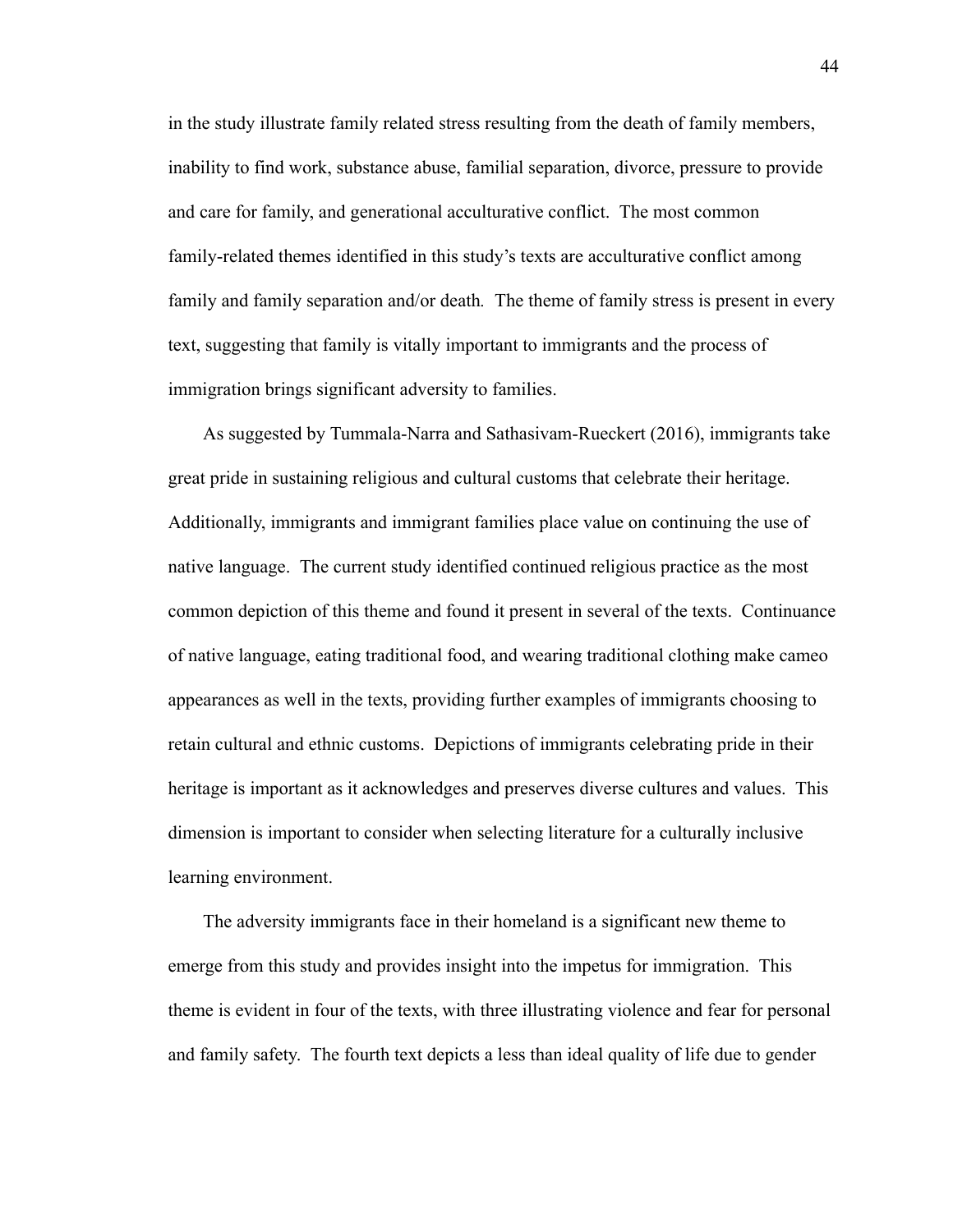oppression, providing a very different perspective on why immigrants leave home. Oftentimes it is thought that immigrants make a willing choice to leave their home country, but in actuality there is a more complicated catalyst: they are choosing between life and death. The emergence of this theme suggests that its inclusion in an immigrant narrative is vital in creating a more complete depiction and greater understanding of the holistic immigrant experience.

Finally, the support immigrants receive from the community around them, from other immigrants or non-immigrants, is also illustrated in many of the books. This theme was identified as missing in the previous picturebook analysis conducted by Lamme, Fu, and Lowery (2004). In the current study, community support is illustrated through the brave and courageous immigrants and nonimmigrants that reach out to help immigrants escape imposing dangers and helped provide basic life necessities. The show of community support in immigrant narratives demonstrates a positive role model for all members of the greater community and suggests that communities can and should provide assistance to aid immigrants and immigrant families.

 This comparison of the findings of the current analysis with that of previous research suggests the current study's texts do provide authentic immigrant portrayals, as themes were presented similarly or in a closely related manner. Therefore, these texts could benefit immigrants as they provide opportunities for genuine self-reflection. Additionally, the literature included in this analysis could benefit all students, immigrant and nonimmigrant, as Naidoo (2014) states, "stories help children understand how society perceives their culture as well as the cultures of their classmates, teachers,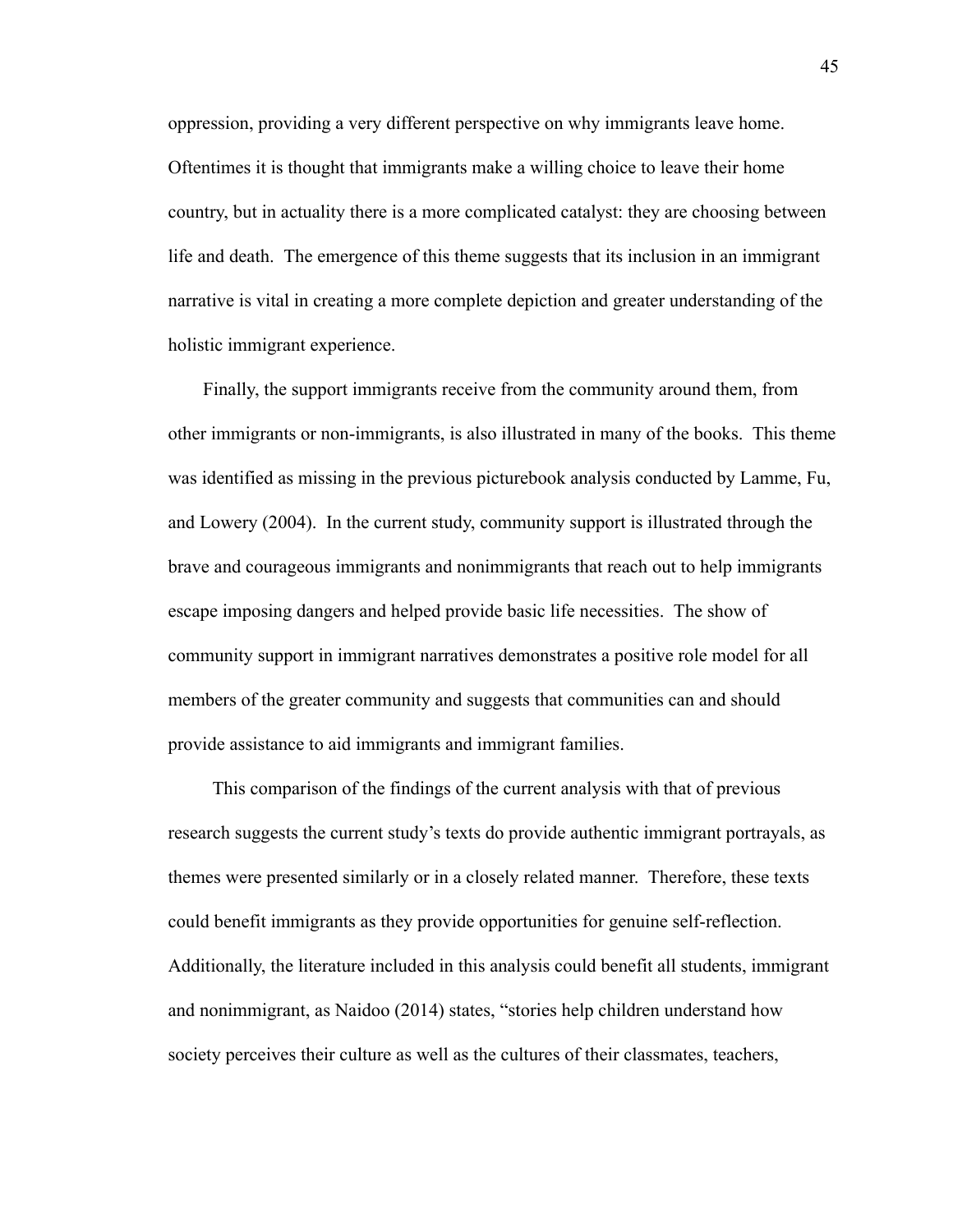caregivers, and others, thereby influencing their social and identity development" (p. 2). Experiencing diverse cultural characteristics in literature enables readers to consider other perspectives and make personal connections with individuals who may initially appear to be different. Fostering these connections among community members helps build stronger, more empathetic communities that embrace diversity and inclusion.

#### **Recommendations for Educational Use**

The list of high quality literature provided in this study offers guidance to librarians and educators in selecting graphic literature to benefit all students. Additionally, the themes identified can provide insight on qualities to look for when considering other immigrant narratives outside the scope of this study.

According to a study by Hilburn (2014), immigrant students face four main educational barriers beyond language acquisition: use of a curriculum deficient in immigrant representation, inadequate academic support to aid immigrant students, the anti-immigration climate of the learning environment, and the legal status of undocumented students. Three of these barriers can be addressed through the adoption of literature included in this study. Utilizing literature that contains respectful and authentic immigrant narratives provides an opportunity for students to see themselves or their experiences reflected in curricular materials, thereby increasing personal connection. Graphic texts also provide academic support by aiding reading comprehension (Barack, 2015; Chun, 2009; Smetana & Grisham, 2012) and providing opportunities for social and cultural growth (Murphy, 2018). Social emotional learning opportunities also exist as the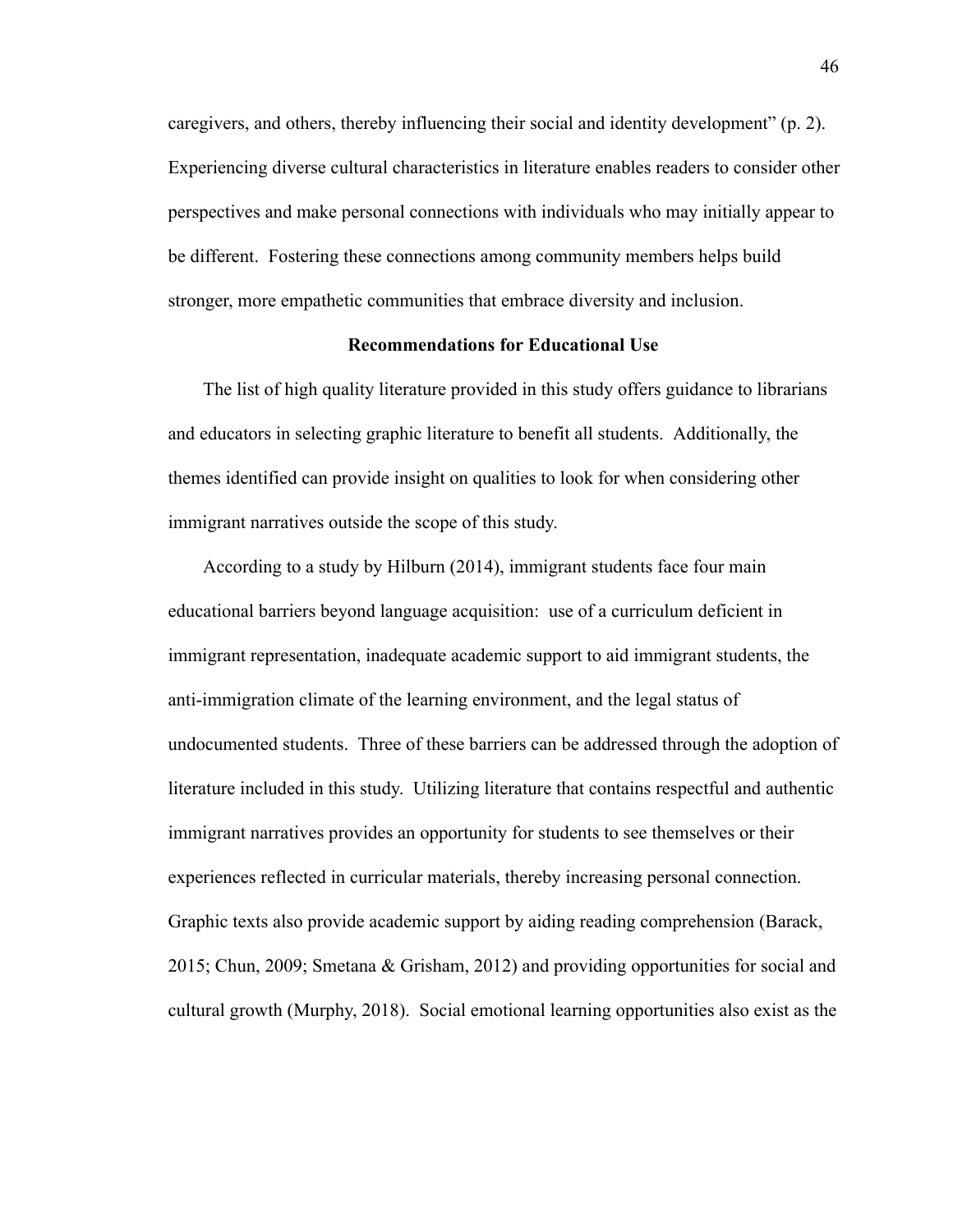immigrant experiences reflected in these stories can be openings for immigrants to share their own personal experiences.

The combination of local students feeling comfortable in sharing their personal stories, along with the narratives provided through literature provision can help address the third barrier, the anti-immigration climate. A study conducted by Rodriguez and Braden (2018) suggests that recent immigration policies have created or strengthened misconceptions and hostility toward immigrants and fear among immigrant families. Providing respectful and authentic immigrant representation in literature allows readers an opportunity to gain awareness of the difficulties immigrants encounter and grow empathy in our community to combat those misconceptions and hostility.

Finally, it is interesting to compare the prevalence versus the prominence of the themes present across the literature. The most commonly occurring themes, or those that are present across most of the books, include: Family Stressors, Creation of a New Social or Cultural Identity, Anti-Immigration Climate, and Acculturative Conflict. However, the most prominent themes present in the books, meaning the theme is fundamental to the advancement of the storyline in multiple books, are: Family Stressors, Adversity Faced in the Homeland, and Difficulties During the Immigration Process. While all of these themes help provide authentic portrayals of immigrants and the difficulties they face, great importance is placed on sharing the adversity immigrants are subject to, both in the homeland and during the immigration journey, and the significant impact such has on their family lives. Perhaps illuminating the reasons immigrants leave their home countries as well as the somber realities of the dangerous journey and its impact on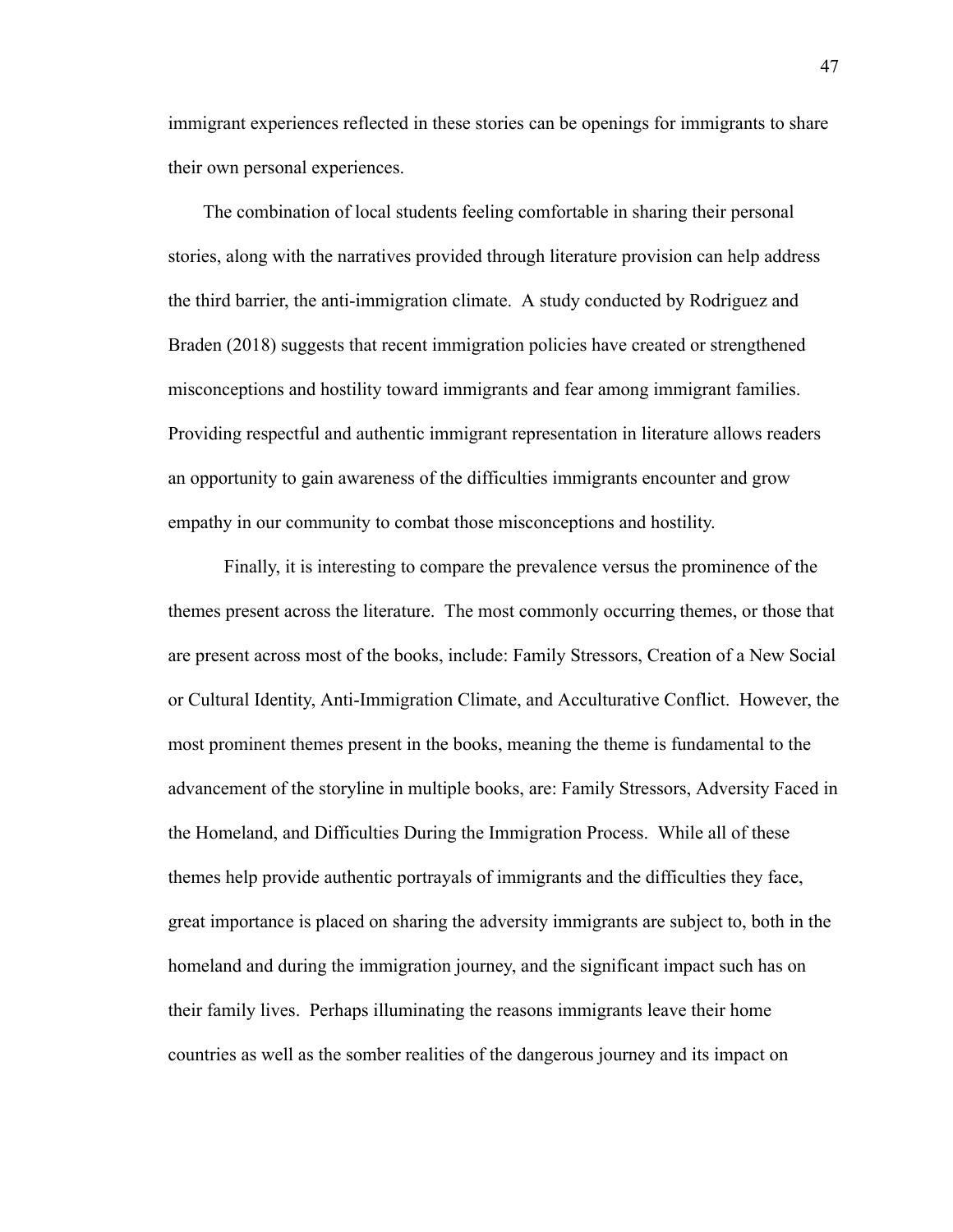families will help foster a new level of empathy in readers. The more empathy and compassion we can foster in our communities, the more we can decrease the stereotypes and discrimination immigrants experience and celebrate the rich cultural offering on which our country was founded.

### **Recommendations for Future Research**

New graphic literature continues to be published and immigration remains an important topic in the United States and beyond. The books included in this study unite these trends and are appropriate for a kindergarten through fifth grade audience. Future research could focus on books for an older audience, sixth through twelfth grade, providing support to librarians and classroom teachers working with older students. The study could also be repeated at a future date as graphic texts portraying immigration will continue to be published for the kindergarten through fifth grade audience. Additionally, the study could be adapted for research using other literature formats, such as chapter books or picture books.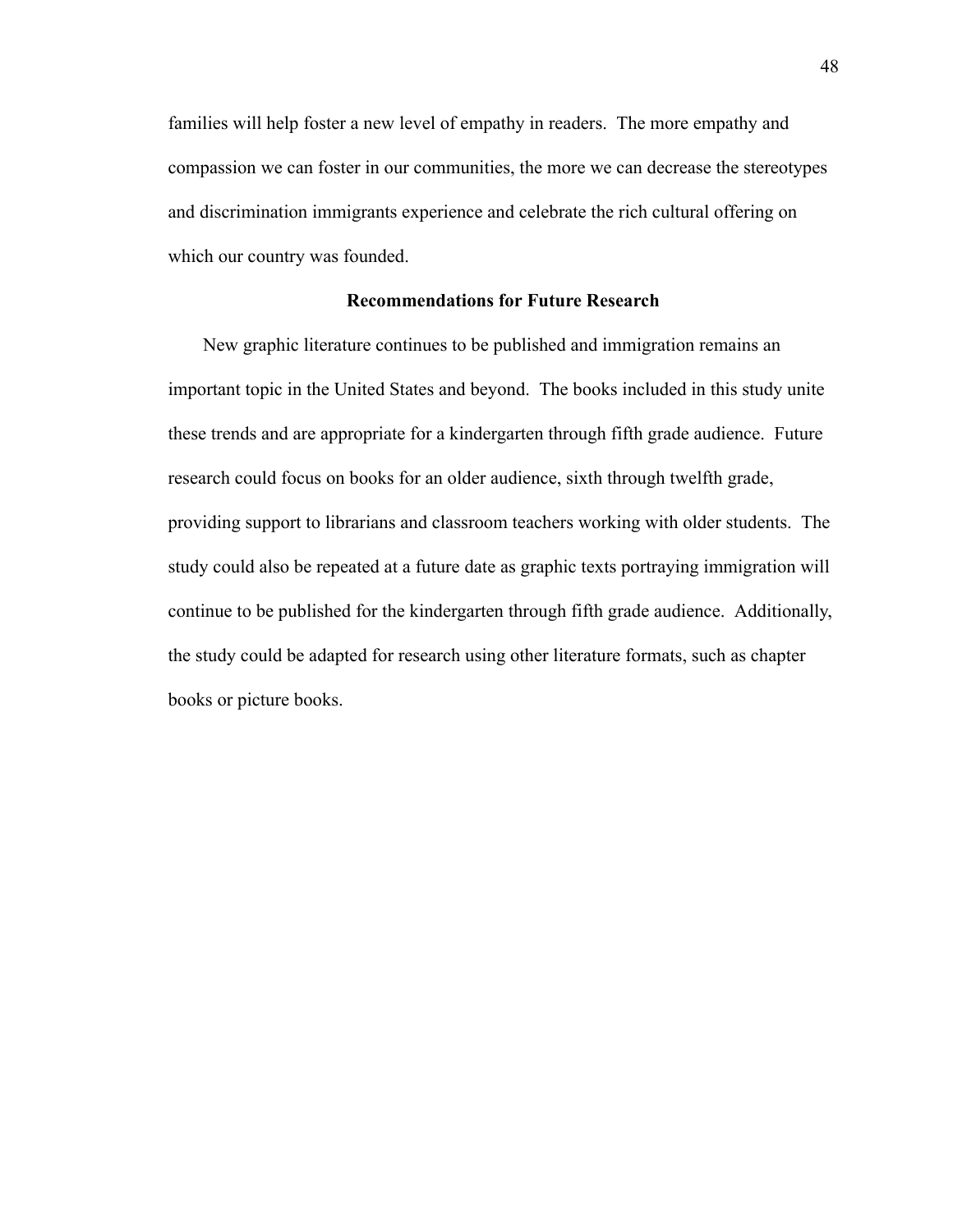#### REFERENCES

- American Association of School Librarians. (2018). *AASL standards framework for learners pamphlet* . Chicago: American Library Association. Retrieved from [https://standards.aasl.org/wp-content/uploads/2017/11/AASL-Standards-Framewo](https://standards.aasl.org/wp-content/uploads/2017/11/AASL-Standards-Framework-for-Learners-pamphlet.pdf) [rk-for-Learners-pamphlet.pdf](https://standards.aasl.org/wp-content/uploads/2017/11/AASL-Standards-Framework-for-Learners-pamphlet.pdf)
- Baker, B. (2017). *Estimates of the unauthorized immigrant population residing in the United States: January 2014* . Washington, D.C.: United States Department of Homeland Security. Retrieved from [https://www.dhs.gov/sites/default/files/publications/Unauthorized%20Immigrant](https://www.dhs.gov/sites/default/files/publications/Unauthorized%20Immigrant%20Population%20Estimates%20in%20the%20US%20January%202014_1.pdf)  [%20Population%20Estimates%20in%20the%20US%20January%202014\\_1.pdf](https://www.dhs.gov/sites/default/files/publications/Unauthorized%20Immigrant%20Population%20Estimates%20in%20the%20US%20January%202014_1.pdf)
- Barack, L. (2015). Where are the ELL books? *School Library Journal*, 61(10), 34–36. Retrieved from [https://login.proxy.lib.uni.edu/login?url=http://search.ebscohost.com/login.aspx?d](https://login.proxy.lib.uni.edu/login?url=http://search.ebscohost.com/login.aspx?direct=true&db=afh&AN=110090319&site=ehost-live)  [irect=true&db=afh&AN=110090319&site=ehost-live](https://login.proxy.lib.uni.edu/login?url=http://search.ebscohost.com/login.aspx?direct=true&db=afh&AN=110090319&site=ehost-live)
- Bishop, R. S. (1990). Mirrors, windows, and sliding glass doors. *Perspectives: Choosing and using books for the classroom, 6(3).* Retrieved from [https://scenicregional.org/wp-content/uploads/2017/08/Mirrors-Windows-and-Sli](https://scenicregional.org/wp-content/uploads/2017/08/Mirrors-Windows-and-Sliding-Glass-Doors.pdf) [ding-Glass-Doors.pdf](https://scenicregional.org/wp-content/uploads/2017/08/Mirrors-Windows-and-Sliding-Glass-Doors.pdf)
- Boatright, M. D. (2010). Graphic journeys: Graphic novels' representations of immigrant experiences. *Journal Of Adolescent & Adult Literacy* , *53* (6), 468-476. Retrieved from [http://link.galegroup.com.proxy.lib.uni.edu/apps/doc/A221600787/PROF?u=uni\\_r](http://link.galegroup.com.proxy.lib.uni.edu/apps/doc/A221600787/PROF?u=uni_rodit&sid=PROF&xid=de035521) [odit&sid=PROF&xid=de035521](http://link.galegroup.com.proxy.lib.uni.edu/apps/doc/A221600787/PROF?u=uni_rodit&sid=PROF&xid=de035521)
- Chun, C. W. (2009). Critical literacies and graphic novels for English-language learners: Teaching "Maus". *Journal of Adolescent & Adult Literacy : A Journal from the International Reading Association, 53* (2), 144-153. Retrieved from [https://my.carthage.edu/ICS/icsfs/graphicnovelsELL-jaal.pdf?target=c2383ab5-9a](https://my.carthage.edu/ICS/icsfs/graphicnovelsELL-jaal.pdf?target=c2383ab5-9a1b-41f7-9b22-be89812e99ce) [1b-41f7-9b22-be89812e99ce](https://my.carthage.edu/ICS/icsfs/graphicnovelsELL-jaal.pdf?target=c2383ab5-9a1b-41f7-9b22-be89812e99ce)
- Hilburn, J. (2014). Challenges facing immigrant students beyond the linguistic domain in a new gateway state. *Urban Review: Issues and Ideas in Public Education, 46* (4), 654-680. Retrieved from [https://northern-iowau-primo.hosted.exlibrisgroup.com/primo-explore/fulldisplay](https://northern-iowau-primo.hosted.exlibrisgroup.com/primo-explore/fulldisplay?docid=TN_ericEJ1045194&context=PC&vid=NewUI&search_scope=EVERYTHING&tab=&lang=en_US)  [?docid=TN\\_ericEJ1045194&context=PC&vid=NewUI&search\\_scope=EVERYT](https://northern-iowau-primo.hosted.exlibrisgroup.com/primo-explore/fulldisplay?docid=TN_ericEJ1045194&context=PC&vid=NewUI&search_scope=EVERYTHING&tab=&lang=en_US) [HING&tab=&lang=en\\_US](https://northern-iowau-primo.hosted.exlibrisgroup.com/primo-explore/fulldisplay?docid=TN_ericEJ1045194&context=PC&vid=NewUI&search_scope=EVERYTHING&tab=&lang=en_US)
- Iowa Department of Education. (2019). *2018-2019 Iowa public school K-12 limited English proficient students (LEP) by district and grade.* Retrieved from [https://educateiowa.gov/sites/files/ed/documents/2018-2019%20Iowa%20Public](https://educateiowa.gov/sites/files/ed/documents/2018-2019%20Iowa%20Public%20School%20K-12%20Limited%20English%20Proficient%20Students%20%28LEP%29%20by%20District%20and%20Grade.xlsx)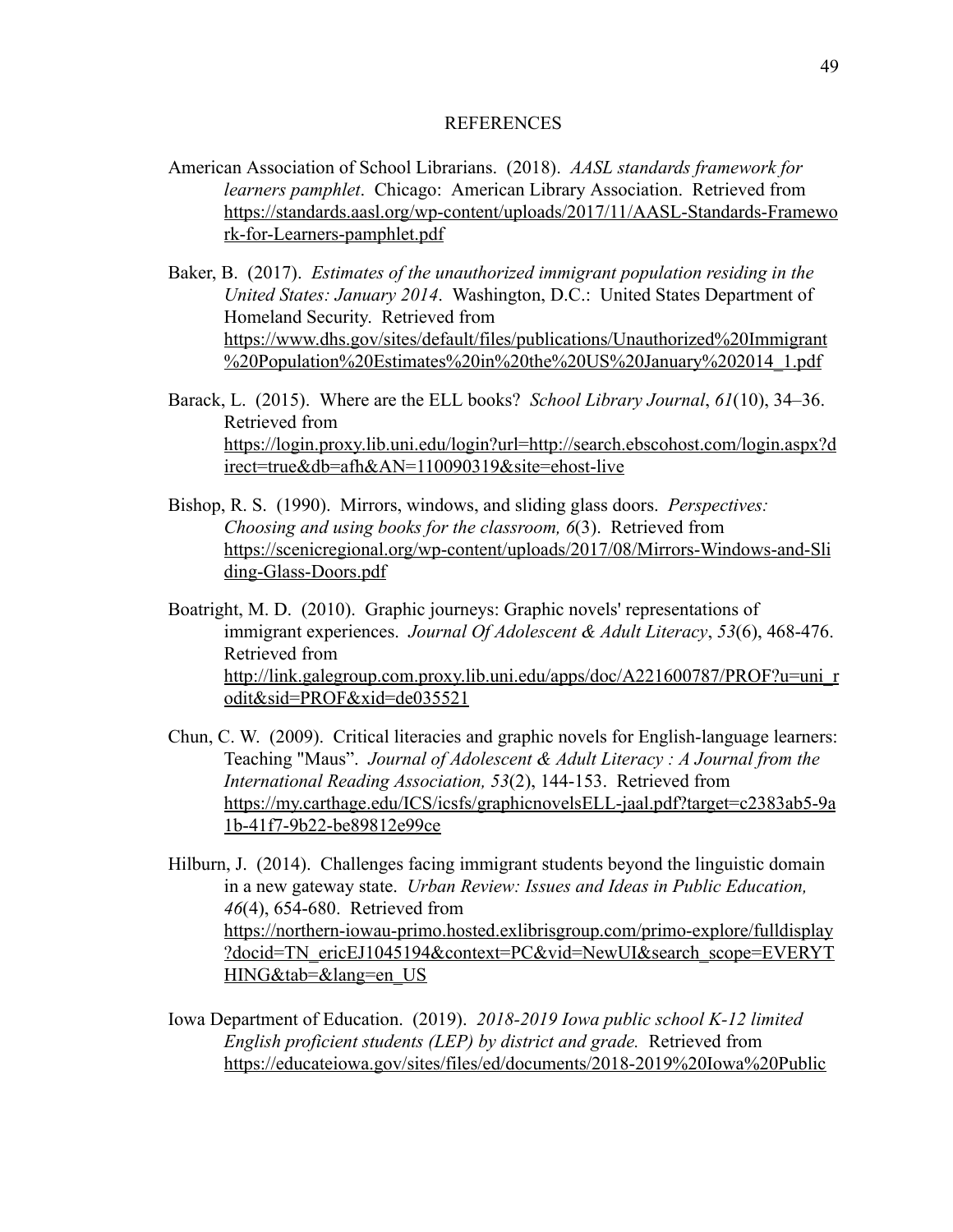[%20School%20K-12%20Limited%20English%20Proficient%20Students%20%2](https://educateiowa.gov/sites/files/ed/documents/2018-2019%20Iowa%20Public%20School%20K-12%20Limited%20English%20Proficient%20Students%20%28LEP%29%20by%20District%20and%20Grade.xlsx)  [8LEP%29%20by%20District%20and%20Grade.xlsx](https://educateiowa.gov/sites/files/ed/documents/2018-2019%20Iowa%20Public%20School%20K-12%20Limited%20English%20Proficient%20Students%20%28LEP%29%20by%20District%20and%20Grade.xlsx) 

- Lamme, L. L., Fu, D., & Lowery, R. M. (2004). Immigrants as portrayed in children's picture books. *Social Studies* , *95* (3), 123–129. Retrieved from [https://login.proxy.lib.uni.edu/login?url=http://search.ebscohost.com/login.aspx?d](https://login.proxy.lib.uni.edu/login?url=http://search.ebscohost.com/login.aspx?direct=true&db=afh&AN=14026161&site=ehost-live)  [irect=true&db=afh&AN=14026161&site=ehost-live](https://login.proxy.lib.uni.edu/login?url=http://search.ebscohost.com/login.aspx?direct=true&db=afh&AN=14026161&site=ehost-live)
- Moeller, R. A., & Becnel, K. (2018). Drawing diversity: Representations of race in graphic novels for young adults. *School Library Research* , *21* . Retrieved from [https://login.proxy.lib.uni.edu/login?url=http://search.ebscohost.com/login.aspx?d](https://login.proxy.lib.uni.edu/login?url=http://search.ebscohost.com/login.aspx?direct=true&db=eric&AN=EJ1182162&site=ehost-live)  [irect=true&db=eric&AN=EJ1182162&site=ehost-live](https://login.proxy.lib.uni.edu/login?url=http://search.ebscohost.com/login.aspx?direct=true&db=eric&AN=EJ1182162&site=ehost-live)
- Murphy, P. H. (2018). School libraries addressing the needs of ELL students: Enhancing language acquisition, confidence, and cultural fluency in ELL students by developing a targeted collection and enriching your makerspace. *Knowledge Quest, 46(4), 60-65.* Retrieved from [https://northern-iowau-primo.hosted.exlibrisgroup.com/primo-explore/fulldisplay](https://northern-iowau-primo.hosted.exlibrisgroup.com/primo-explore/fulldisplay?docid=TN_ericEJ1171688&context=PC&vid=NewUI&search_scope=EVERYTHING&tab=)  ?docid=TN\_ericEJ1171688&context=PC&vid=NewUI&search\_scope=EVERYT HING&tab=<tab\_code must be lowercase>&lang=en\_US
- Naidoo, J. C. (2014). *The importance of diversity in library programs and material collections for children* . Retrieved from http://www.ala.org/alsc/sites/al<u>a.org.alsc/files/content/ALSCwhitepaper\_importan</u> [ce%20of%20diversity\\_with%20graphics\\_FINAL.pdf](http://www.ala.org/alsc/sites/ala.org.alsc/files/content/ALSCwhitepaper_importance%20of%20diversity_with%20graphics_FINAL.pdf)
- Orellana, M. F. (2017). Foreword. In R. Zaidi & J. Rowsell (Eds.), *Literacy lives in transcultural times* . London: Taylor and Francis.

Patel, S., Clarke, A., Eltareb, F., Macciomei, E., Wickham, R., Jimerson, S., & Gilman, R. C. (2016). Newcomer immigrant adolescents: A mixed-methods examination of family stressors and school outcomes. *School Psychology Quarterly, 31* (2), 163-180. Retrieved from [https://northern-iowau-primo.hosted.exlibrisgroup.com/primo-explore/fulldisplay](https://northern-iowau-primo.hosted.exlibrisgroup.com/primo-explore/fulldisplay?docid=TN_apa_articles10.1037/spq0000140&context=PC&vid=NewUI&search_scope=EVERYTHING&tab=&lang=en_US)  ?docid=TN apa\_articles10.1037/spq0000140&context=PC&vid=NewUI&search [\\_scope=EVERYTHING&tab=&lang=en\\_US](https://northern-iowau-primo.hosted.exlibrisgroup.com/primo-explore/fulldisplay?docid=TN_apa_articles10.1037/spq0000140&context=PC&vid=NewUI&search_scope=EVERYTHING&tab=&lang=en_US) 

*Plyler v. Doe* , 457 U.S. 202 (1982).

Rodriguez, S. C., & Braden, E. G. (2018). Representation of Latinx immigrants and immigration in children's literature: A critical content analysis. *Journal of Children's Literature, 44(2), 46–61.* Retrieved from [https://login.proxy.lib.uni.edu/login?url=http://search.ebscohost.com/login.aspx?d](https://login.proxy.lib.uni.edu/login?url=http://search.ebscohost.com/login.aspx?direct=true&db=eft&AN=132923569&site=ehost-live)  [irect=true&db=eft&AN=132923569&site=ehost-live](https://login.proxy.lib.uni.edu/login?url=http://search.ebscohost.com/login.aspx?direct=true&db=eft&AN=132923569&site=ehost-live)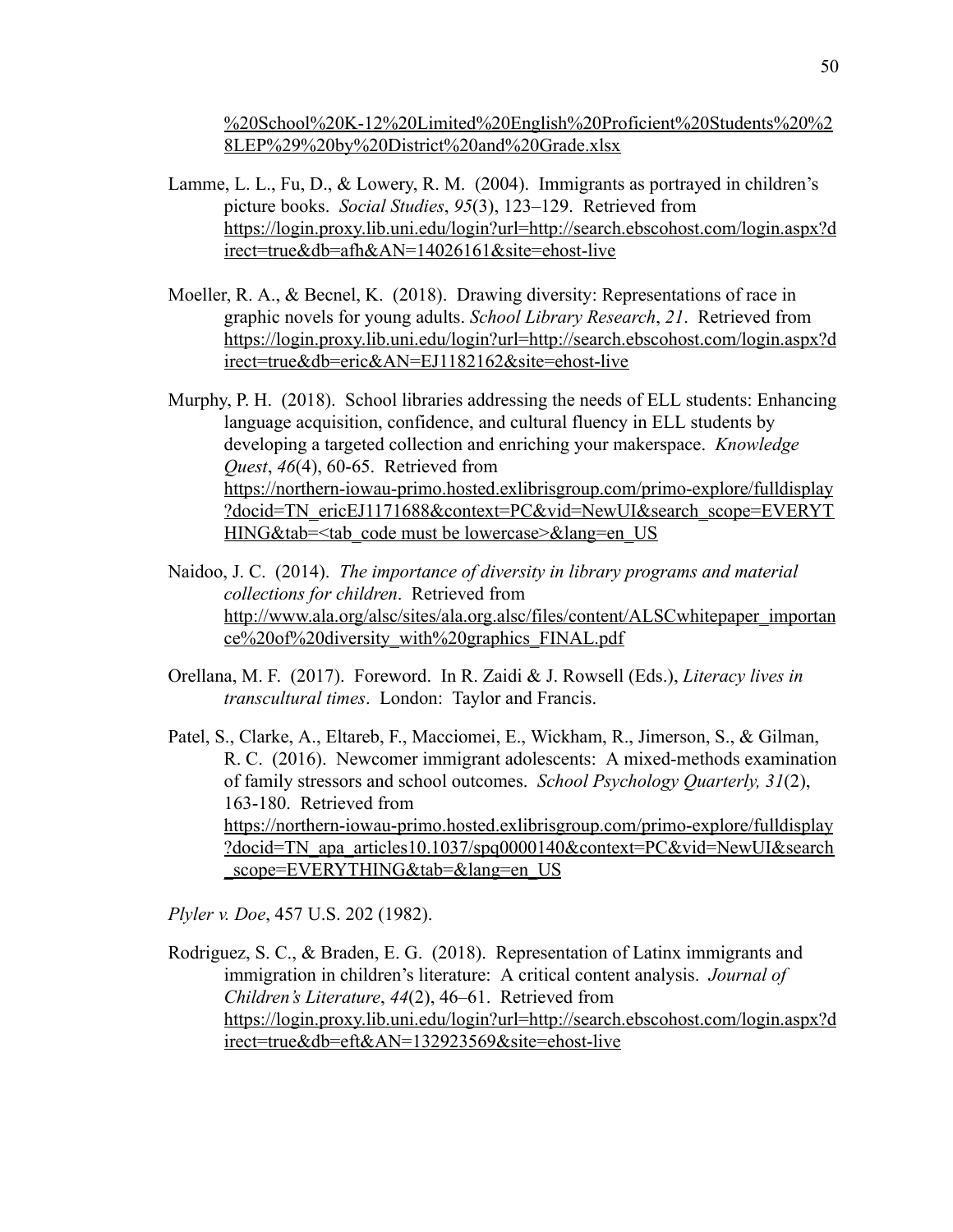- Smetana, L., & Grisham, D. L. (2012). Revitalizing tier 2 intervention with graphic novels. *Reading Horizons, (51)* 3, 181-208.
- Social mobility. (2018). In *Encyclopædia Britannica* . Retrieved from <https://school.eb.com/levels/high/article/social-mobility/68449>
- Tummala-Narra, P., & Sathasivam-Rueckert, N. (2016). The experience of ethnic and racial group membership among immigrant-origin adolescents. *Journal of Adolescent Research, 31* (3), 299-342. Retrieved from [https://northern-iowau-primo.hosted.exlibrisgroup.com/primo-explore/fulldisplay](https://northern-iowau-primo.hosted.exlibrisgroup.com/primo-explore/fulldisplay?docid=TN_ericEJ1096612&context=PC&vid=NewUI&search_scope=EVERYTHING&tab=&lang=en_US)  [?docid=TN\\_ericEJ1096612&context=PC&vid=NewUI&search\\_scope=EVERYT](https://northern-iowau-primo.hosted.exlibrisgroup.com/primo-explore/fulldisplay?docid=TN_ericEJ1096612&context=PC&vid=NewUI&search_scope=EVERYTHING&tab=&lang=en_US) [HING&tab=&lang=en\\_US](https://northern-iowau-primo.hosted.exlibrisgroup.com/primo-explore/fulldisplay?docid=TN_ericEJ1096612&context=PC&vid=NewUI&search_scope=EVERYTHING&tab=&lang=en_US)
- United States Department of Education. (2014). *Civil rights data collection* . Retrieved from https://ocrdata.ed.gov/StateNationalEstimations/Estimations 2013 14 )
- United States Department of Homeland Security. (2018). *Population estimates: Illegal alien population residing in the United States* . Retrieved from [https://www.dhs.gov/sites/default/files/publications/18\\_1214\\_PLCY\\_pops-est-rep](https://www.dhs.gov/sites/default/files/publications/18_1214_PLCY_pops-est-report.pdf)  [ort.pdf](https://www.dhs.gov/sites/default/files/publications/18_1214_PLCY_pops-est-report.pdf)
- United States Department of Homeland Security. (2019). *2017 Yearbook of immigration statistics* . Retrieved from [https://www.dhs.gov/sites/default/files/publications/yearbook\\_immigration\\_statist](https://www.dhs.gov/sites/default/files/publications/yearbook_immigration_statistics_2017_0.pdf)  [ics\\_2017\\_0.pdf](https://www.dhs.gov/sites/default/files/publications/yearbook_immigration_statistics_2017_0.pdf)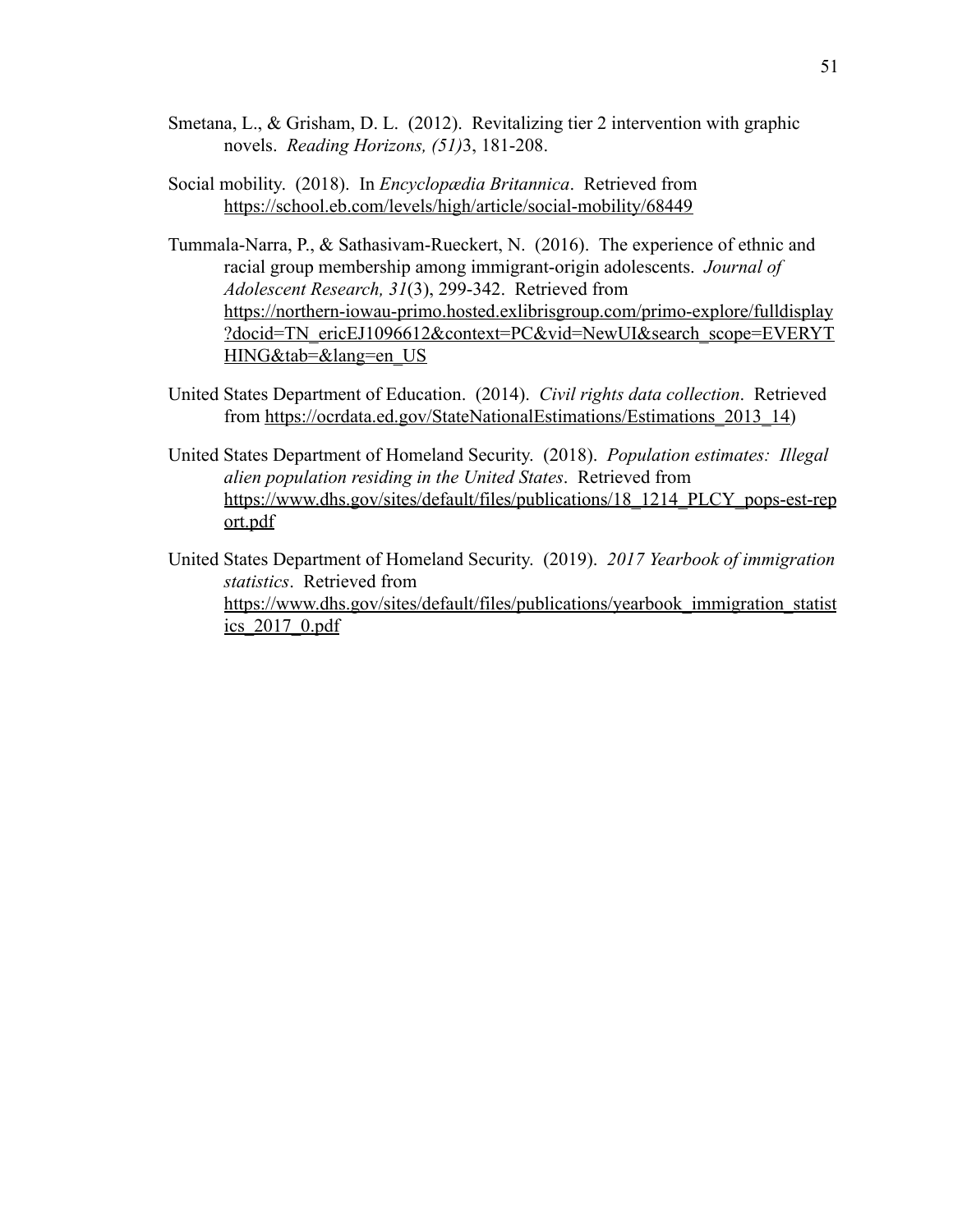#### APPENDIX A

#### TITLES USED IN STUDY

Brosgol, V. (2018). *Be prepared.* New York: First Second. (360L)

- Carbajal, R., Hammond, T., Tourville, A. D., & Littlefield, H. (2011). *The rooftop adventure of Minnie and Tessa, factory fire survivors* . Minneapolis: Graphic Universe. (500L)
- Chanani, N. (2017). *Pashmina* . New York: First Second. (240L)
- Colfer, E., Donkin, A., & Rigano, G. (2018). *Illegal* . Naperville, IL: Sourcebooks Inc. (490L)
- Garland, S. (2012). *Azzi in between.* London: Lincoln Children's Books.
- Jamieson, V., & Mohamed, O. (2020). *When stars are scattered* . CITY: Dial Books.
- Robbins, T., & Timmons, A. (2011). *Lily Renée, escape artist* . Minneapolis: Graphic Universe. (510L)
- Tonatiuh, D. (2018). *Undocumented: A worker's fight* . New York: Abrams Comicarts.
- Wang, J. (2019). *Stargazing*. New York: First Second. (510L)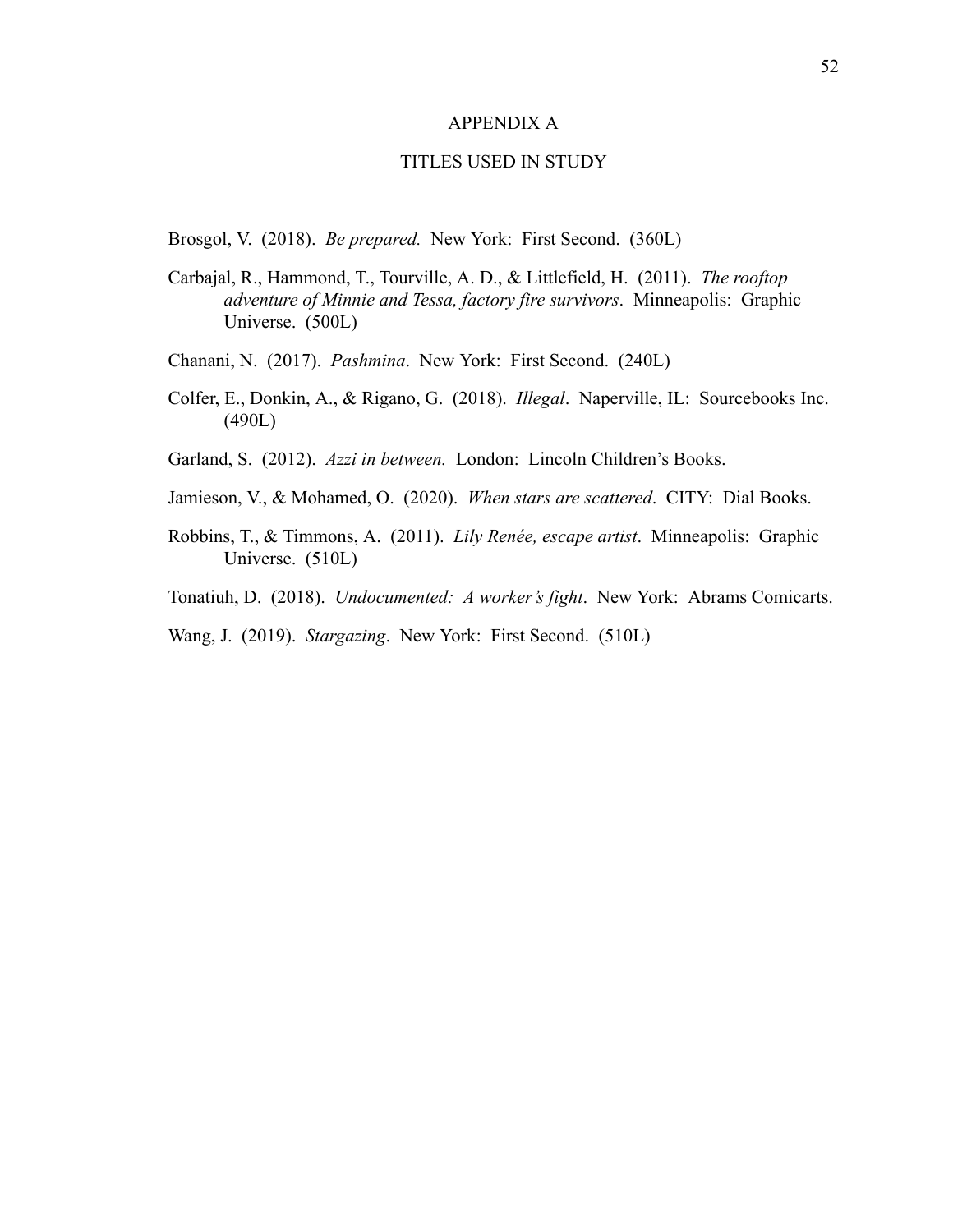# APPENDIX B

# [PRELIMINARY CODING SHEET](https://docs.google.com/document/d/1Y7TvE2eUuPH_Me7ODRL0-aImxbRUGzOYT253srTt3QU/edit?usp=sharing)

Title: Author:

Total pages: Lexile:

|                                                         | Text evidence<br>(with page numbers) | Illustrative evidence<br>(with page numbers) |
|---------------------------------------------------------|--------------------------------------|----------------------------------------------|
| Acculturative<br>Conflict                               |                                      |                                              |
| Anti-<br>Immigration<br>Climate                         |                                      |                                              |
| Creation of<br>New Social or<br>Cultural<br>Identity    |                                      |                                              |
| <b>Difficulties</b><br>During<br>Immigration<br>Process |                                      |                                              |
| Family<br><b>Stressors</b>                              |                                      |                                              |
| Pride in<br>Heritage                                    |                                      |                                              |
| Social<br>Mobility                                      |                                      |                                              |
|                                                         |                                      |                                              |
|                                                         |                                      |                                              |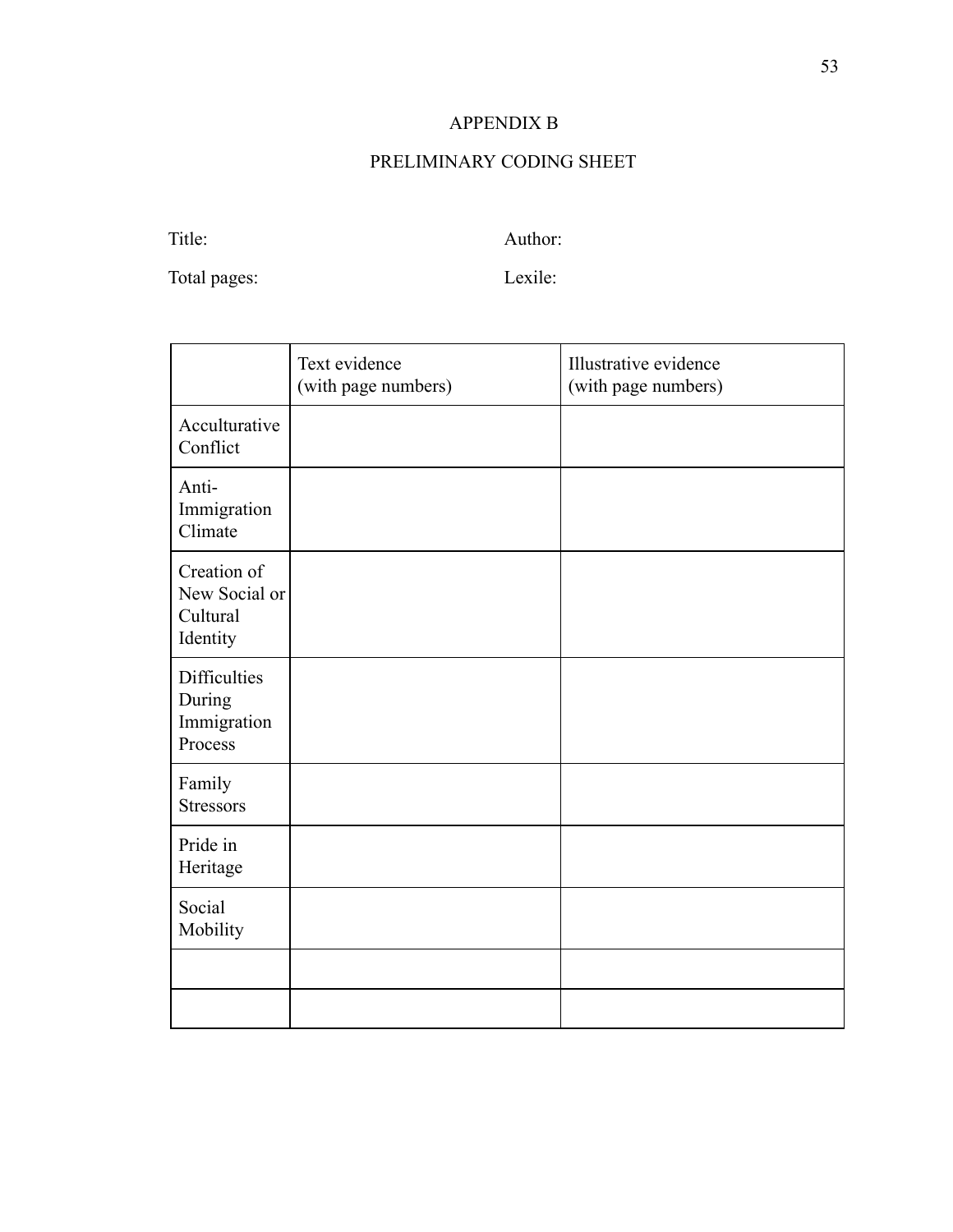#### APPENDIX C

# CODING MANUAL

# **Acculturative Conflict**

A study by Tummala-Narra and Sathasivam-Rueckert (2016) cites the following phenomena as contributing to the acculturative conflict experienced by immigrant students:

- Difficulty establishing relationships with peers
- Language acquisition
- Serving as translator for parents
- (Acculturative Conflict also creates Family Stressors; those are noted below)

#### **Anti-Immigration climate**

A study by Tummala-Narra and Sathasivam-Rueckert (2016) cites the following phenomena as contributing to the anti-immigration climate experienced by immigrant students:

- Stereotypes, both positive and negative
- Discrimination, including misidentifying ethnicity, assuming language difficulties based on ethnicity, being bullied and falsely blamed, and among like ethnic groups based on perceived differences between first and second generation immigrant youth

#### **Creation of New Social and Cultural Identity**

A study by Lamme, Fu, and Lowery (2004) cites the following phenomena as demonstrative of the creation of new social/cultural identity:

• Merging native and new culture, such as bridging holidays and traditions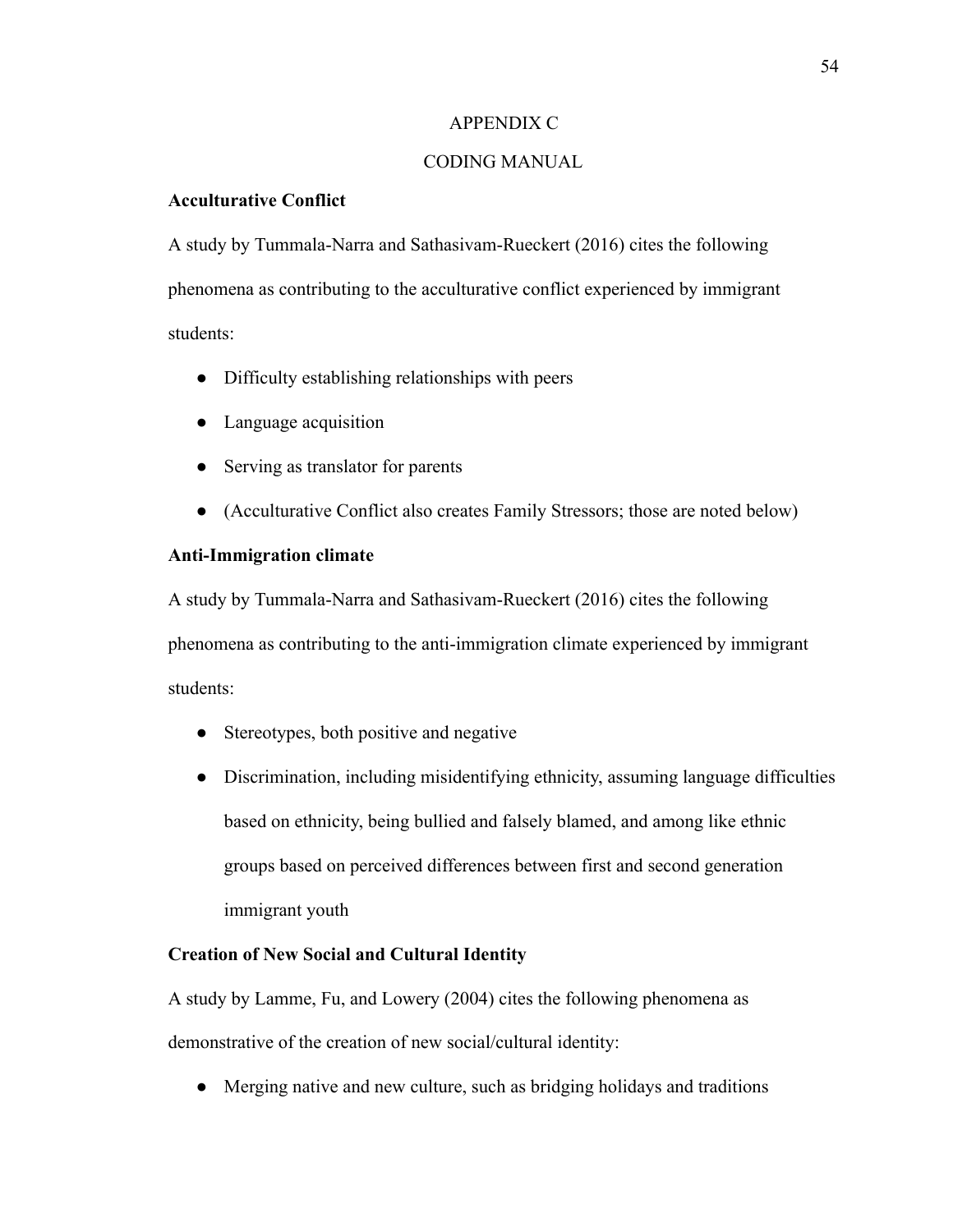- Developing a new identity, including name changes, change in clothing preferences, and declaring dual ethnicity; for example, Japanese American
- Establishing citizenship

## **Portrayal of Difficulties During Immigration Process**

A study by Rodriguez and Braden (2018) identified the following literary portrayals of difficulties during the immigration process:

- Character demonstrates emotions in regards to the immigration experience, including fear, worry, sadness, heartbreak, distress, optimism, and happiness
- Character shows strength in the face of adversity
- "Strong emotional language and rich description of the perils of the journey in immigrating to the United States...demonstrates children can be aware of the dangers of that journey" (Rodriguez & Braden, 2018, p. 54).

#### **Family Stressors**

A study by Patel et al. (2016) identified the following themes that comprise family stressors experienced by immigrants:

- Separation from family, including loss of extended family networks, separation from parent(s), difficulty adjusting to migration patterns, difficulty with family reunification, change in traditional family routines such as dinner together
- Acculturative family conflict, such as differences between parents and children in cultural openness, gender expectations, academic expectations, educational aspirations, and social life